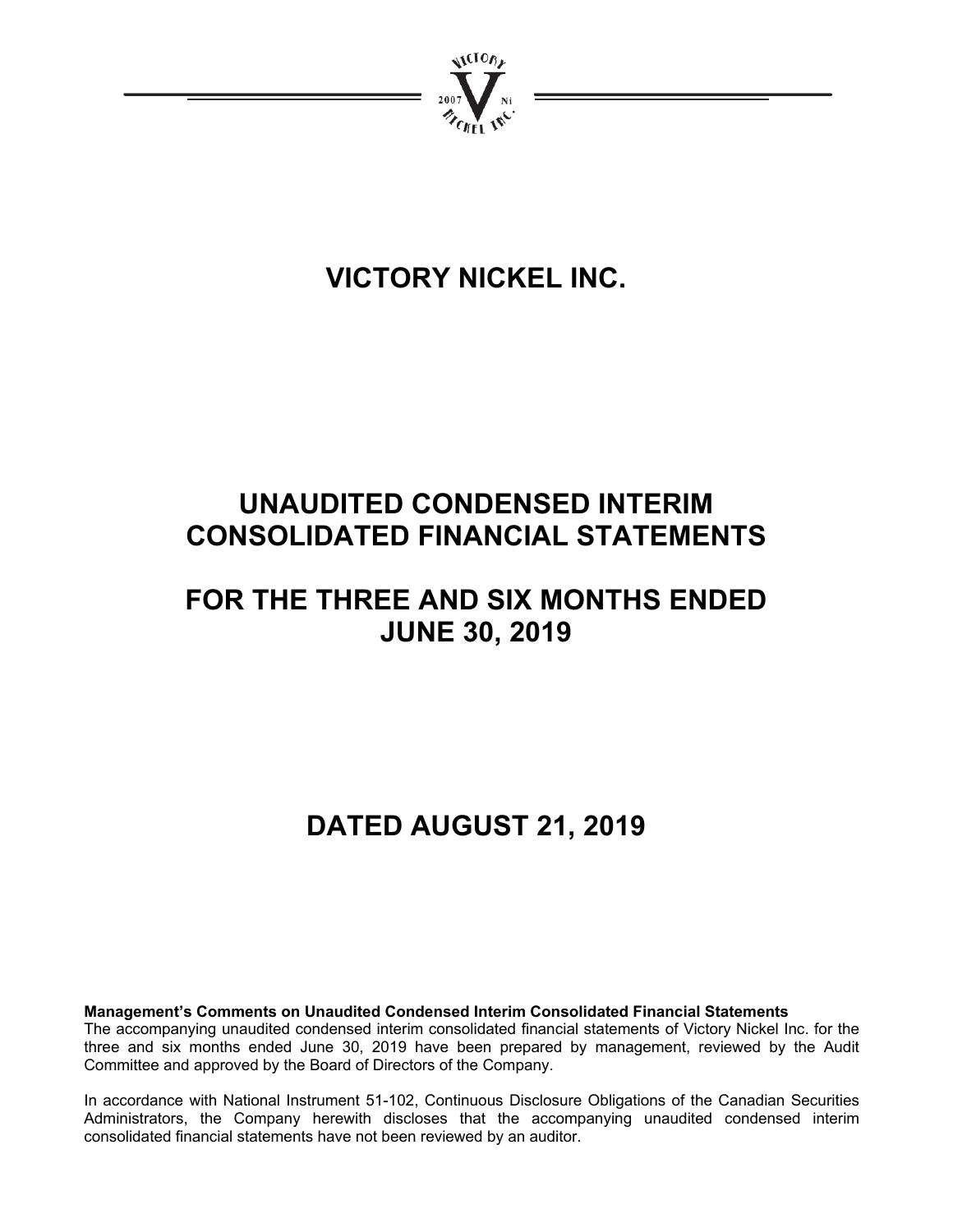# **Condensed Interim Consolidated Balance Sheets**

|                                                   |              | <b>June 30,</b><br>2019 | December 31,<br>2018 |
|---------------------------------------------------|--------------|-------------------------|----------------------|
| (in thousands of United States dollars)           | <b>Notes</b> | (unaudited)             |                      |
| <b>ASSETS</b>                                     |              |                         |                      |
| <b>Current assets</b>                             |              |                         |                      |
| Cash                                              |              | \$<br>80                | -\$<br>43            |
| Receivables                                       | 4            | 89                      | 41                   |
| Marketable securities                             | 5            | 1                       | 116                  |
| Inventory                                         | 6            | 1,362                   | 1,365                |
| <b>Total current assets</b>                       |              | 1,532                   | 1,565                |
| <b>Non-current assets</b>                         |              |                         |                      |
| Property, plant and equipment                     | 7            | 2,187                   | 2,466                |
| Mine property and development project             | 8            | 12,800                  | 12,800               |
| Exploration and evaluation projects               | 9            | 3,430                   | 3,430                |
| <b>Total non-current assets</b>                   |              | 18,417                  | 18,696               |
| <b>Total Assets</b>                               |              | \$<br>19,949 \$         | 20,261               |
| <b>LIABILITIES AND SHAREHOLDERS' EQUITY</b>       |              |                         |                      |
| <b>Current liabilities</b>                        |              |                         |                      |
| Trade and other payables                          | 10           | \$<br>$2,838$ \$        | 2,605                |
| Loans and borrowings                              | 11           | 17,172                  | 7,160                |
| <b>Total current liabilities</b>                  |              | 20,010                  | 9,765                |
| <b>Non-current liabilities</b>                    |              |                         |                      |
| Loans and borrowings                              | 11           |                         | 8,495                |
| Participating Interest                            | 12           | 1                       | 1                    |
| <b>Total non-current liabilities</b>              |              | 1                       | 8,496                |
| <b>Total Liabilities</b>                          |              | 20,011                  | 18,261               |
| <b>Shareholders' equity</b>                       |              |                         |                      |
| Share capital                                     | 13           | 53,410                  | 53,410               |
| Contributed surplus                               |              | 6,178                   | 6,178                |
| Accumulated other comprehensive loss              |              | (3, 461)                | (3, 494)             |
| Deficit                                           |              | (56, 189)               | (54,094)             |
| Total shareholders' equity                        |              | (62)                    | 2,000                |
| <b>Total Liabilities and Shareholders' Equity</b> |              | \$<br>19,949            | \$<br>20,261         |

#### **NATURE OF OPERATIONS AND GOING CONCERN (Note 1)**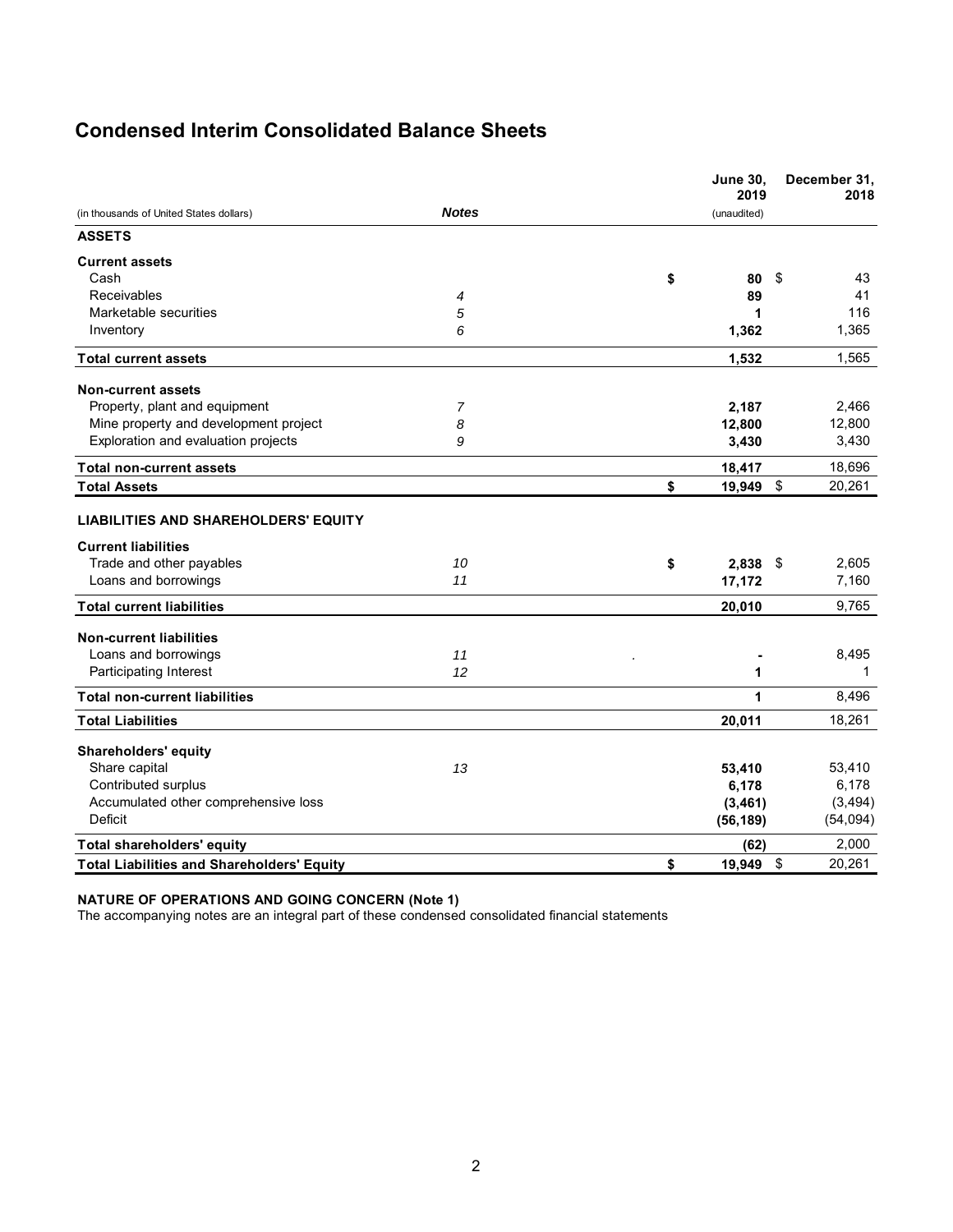# **Condensed Interim Consolidated Statements of Operations**

| (in thousands of United States dollars, except per share amounts) | <b>Notes</b> | June 30, 2019<br>(unaudited) | Three months ended<br>June 30, 2018<br>(unaudited) | June 30, 2019<br>(unaudited) | Six months ended<br>June 30, 2018<br>(unaudited) |
|-------------------------------------------------------------------|--------------|------------------------------|----------------------------------------------------|------------------------------|--------------------------------------------------|
| Sales                                                             |              | \$<br>190                    | 58<br>\$                                           | 351<br>\$                    | \$<br>457                                        |
| Cost of goods sold                                                |              | (156)                        | (126)                                              | (323)                        | (514)                                            |
| Gross profit (loss)                                               |              | 34                           | (68)                                               | 28                           | (57)                                             |
| <b>Operating expenses</b>                                         |              |                              |                                                    |                              |                                                  |
| General and administrative                                        |              | (243)                        | (242)                                              | (385)                        | (429)                                            |
| Share based payments                                              |              |                              |                                                    |                              | (20)                                             |
| Amortization of property, plant and equipment                     | 7            | (142)                        | (146)                                              | (285)                        | (293)                                            |
| Writedown of Mine property and development project                | 8            | (17)                         |                                                    | (17)                         |                                                  |
| <b>Operating loss</b>                                             |              | (368)                        | (456)                                              | (659)                        | (799)                                            |
| Finance income                                                    | 16           |                              | 37                                                 |                              | 37                                               |
| Finance costs                                                     | 16           | (744)                        | (647)                                              | (1, 436)                     | (1, 270)                                         |
| <b>Net finance costs</b>                                          |              | (744)                        | (610)                                              | (1, 436)                     | (1,233)                                          |
| Loss before income taxes                                          |              | (1, 112)                     | (1,066)                                            | (2,095)                      | (2,032)                                          |
| Income tax recovery                                               |              |                              | 191                                                |                              | 429                                              |
| Net loss for the period                                           |              | \$<br>$(1, 112)$ \$          | $(875)$ \$                                         | $(2,095)$ \$                 | (1,603)                                          |
| Loss per share                                                    | 14           |                              |                                                    |                              |                                                  |
| Basic and diluted loss per share                                  |              | $(0.01)$ \$<br>\$            | $(0.01)$ \$                                        | $(0.02)$ \$                  | (0.02)                                           |

The accompanying notes are an integral part of these consolidated financial statements

# **Consolidated Statements of Comprehensive (Loss) Income**

|                                                  |              | Three months ended |               |  |               |  | Six months ended |  |               |  |
|--------------------------------------------------|--------------|--------------------|---------------|--|---------------|--|------------------|--|---------------|--|
|                                                  |              |                    | June 30, 2019 |  | June 30, 2018 |  | June 30, 2019    |  | June 30, 2018 |  |
| (in thousands of United States dollars)          | <b>Notes</b> |                    | (unaudited)   |  | (unaudited)   |  | (unaudited)      |  | (unaudited)   |  |
| Net loss for the period                          |              |                    | $(1, 112)$ \$ |  | $(875)$ \$    |  | $(2,095)$ \$     |  | (1,603)       |  |
| Other comprehensive (loss) income ("OCI")        |              |                    |               |  |               |  |                  |  |               |  |
| Net change in fair value of financial assets     |              |                    | (84)          |  | 22            |  |                  |  | (84)          |  |
| Foreign exchange gain                            |              |                    | 57            |  | 21            |  | 33               |  | 57            |  |
| Other comprehensive (loss) income for the period |              |                    | (27)          |  | 43            |  | 33               |  | (27)          |  |
| Total Comprehensive Loss for the period          |              |                    | $(1, 139)$ \$ |  | (832)         |  | (2,062)          |  | (1,630)       |  |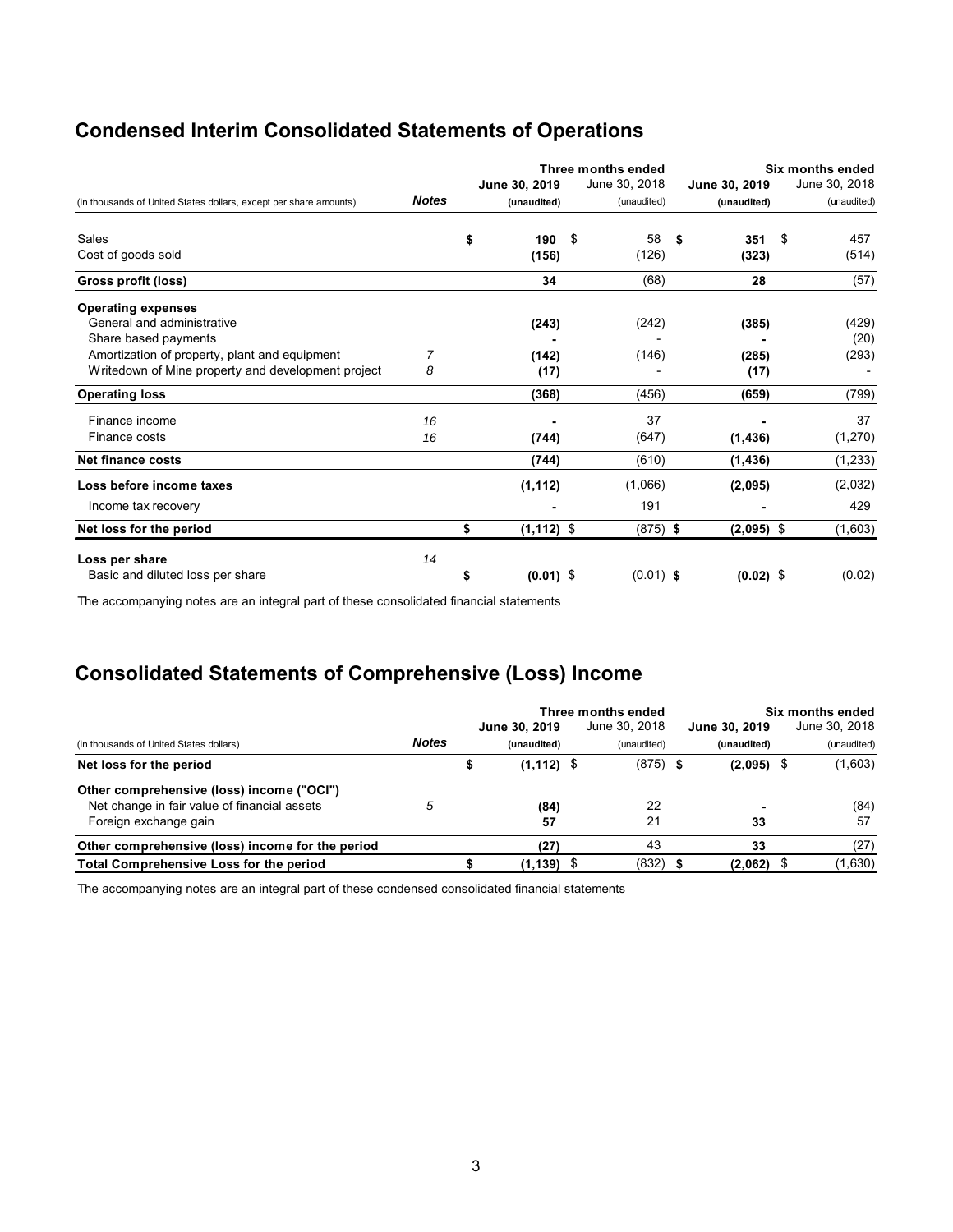# **Condensed Interim Consolidated Statements of Shareholders' Equity**

|                                                       |              | <b>Share</b> |    | <b>Contributed</b> | Accumulated<br>Other<br>Comprehensive |                            |     |                     |
|-------------------------------------------------------|--------------|--------------|----|--------------------|---------------------------------------|----------------------------|-----|---------------------|
| (in thousands of United States dollars)               | <b>Notes</b> | Capital      |    | <b>Surplus</b>     | Loss                                  | <b>Deficit</b>             |     | <b>Total Equity</b> |
| Balances as at January 1, 2018                        |              | \$53,323     | \$ | 6,140              | \$<br>$(3,777)$ \$                    | (24, 047)                  | -\$ | 31,639              |
| Total comprehensive loss for the period               |              |              |    |                    |                                       |                            |     |                     |
| Net loss for the period                               |              |              |    |                    |                                       | (1,603)                    |     | (1,603)             |
| Other comprehensive loss                              |              |              |    |                    |                                       |                            |     |                     |
| Net change in fair value of financial assets          |              |              |    |                    | (84)                                  |                            |     | (84)                |
| Foreign exchange on change in functional currency     |              |              |    |                    | 57                                    |                            |     | 57                  |
| Total other comprehensive loss                        |              |              |    |                    | (27)                                  |                            |     | (27)                |
| Total comprehensive loss for the period               |              |              |    |                    |                                       |                            |     | (1,630)             |
| Transactions with owners, recorded directly in equity |              |              |    |                    |                                       |                            |     |                     |
| Contributions in the period                           |              |              |    |                    |                                       |                            |     |                     |
| Options granted and vesting                           |              |              |    | 20                 |                                       |                            |     | 20                  |
| <b>Total contributions by owners</b>                  |              |              |    | 20                 |                                       |                            |     | 20                  |
| <b>Total transactions with owners</b>                 |              |              |    | 20                 |                                       |                            |     | 20                  |
| Balances as at June 30, 2018                          |              | \$53,323     | \$ | $6,160$ \$         | $(3,804)$ \$                          | $(25,650)$ \$              |     | 30,029              |
| Balances as at January 1, 2019                        |              | \$53,410     | \$ | $6,178$ \$         |                                       | $(3,494)$ \$ $(54,094)$ \$ |     | 2,000               |
| Total comprehensive loss for the period               |              |              |    |                    |                                       |                            |     |                     |
| Net loss for the period                               |              |              |    |                    |                                       | (2,095)                    |     | (2,095)             |
| Other comprehensive income                            |              |              |    |                    |                                       |                            |     |                     |
| Foreign exchange on change in functional currency     |              |              |    |                    | 33                                    |                            |     | 33                  |
| Total other comprehensive income                      |              |              |    |                    | 33                                    |                            |     | 33                  |
| Total comprehensive loss for the period               |              |              |    |                    |                                       |                            |     | (2,062)             |
| Balances as at June 30, 2019                          |              | \$53,410     | S  | 6,178 \$           |                                       | $(3,461)$ \$ $(56,189)$ \$ |     | (62)                |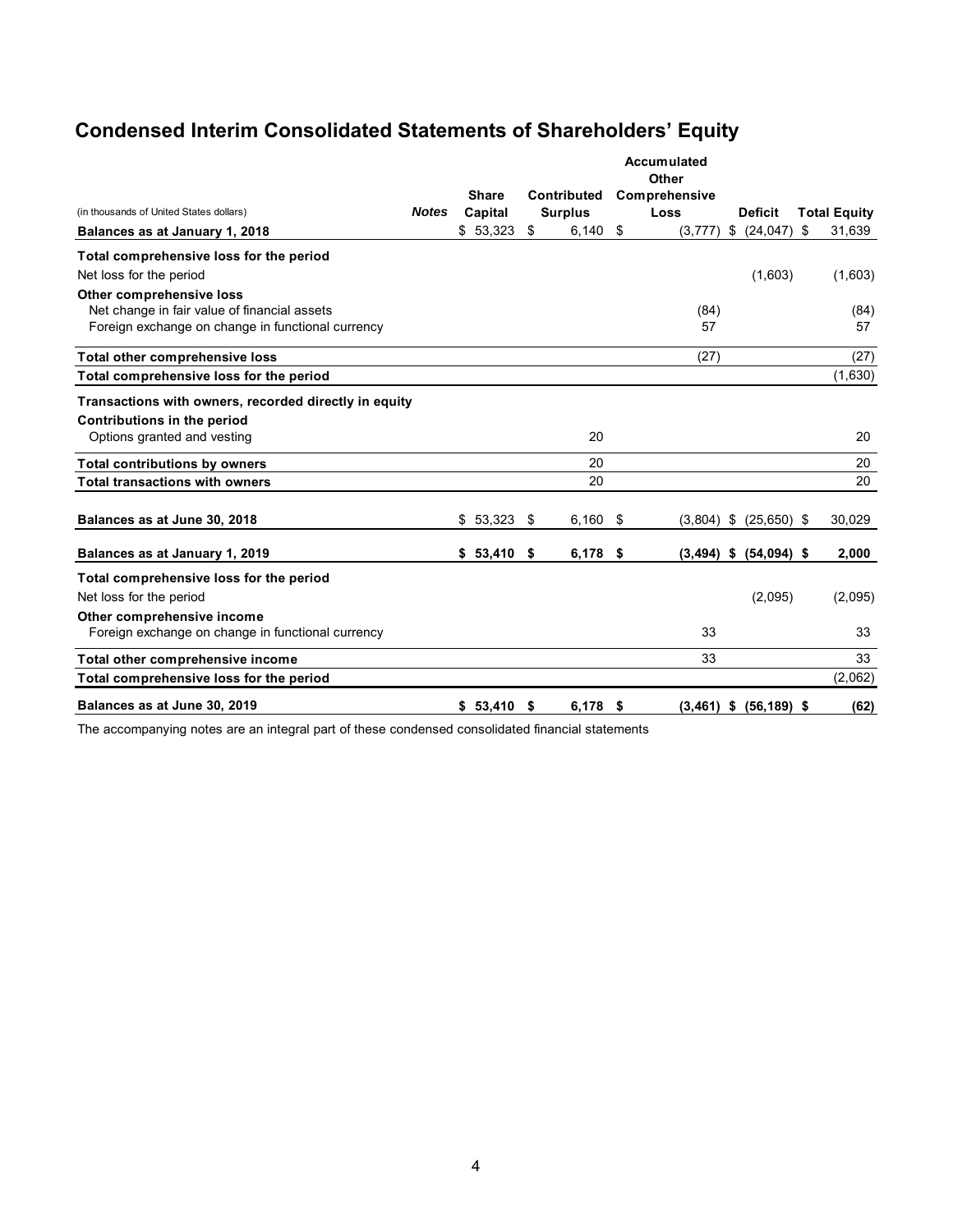# **Condensed Interim Consolidated Statements of Cash Flows**

|                                                       |              |                    | <b>Six months ended</b> |  |  |
|-------------------------------------------------------|--------------|--------------------|-------------------------|--|--|
| (in thousands of United States dollars)               | <b>Notes</b> | June 30, 2019      | June 30, 2018           |  |  |
| Cash flows from operating activities                  |              |                    |                         |  |  |
| Net loss for the period                               |              | \$<br>$(2,095)$ \$ | (1,603)                 |  |  |
| Adjustments for:                                      |              |                    |                         |  |  |
| Share based payments                                  |              |                    | 20                      |  |  |
| Amortization of property, plant and equipment         | 7            | 285                | 293                     |  |  |
| Writedown of Mine property and development project    | 8            | 17                 |                         |  |  |
| Net finance costs                                     | 16           | 1,298              | 1,270                   |  |  |
| Income tax recovery                                   |              |                    | (429)                   |  |  |
| Net change in working capital:                        |              |                    |                         |  |  |
| Change in receivables                                 | 4            | (48)               | (24)                    |  |  |
| Change in inventory                                   | 6            | 3                  | 177                     |  |  |
| Change in trade and other payables                    | 10           | 233                | 103                     |  |  |
| Net cash (used) provided by operating activities      |              | (307)              | (193)                   |  |  |
| Cash flows from investing activities                  |              |                    |                         |  |  |
| Purchase of property, plant and equipment             | 7            | (6)                | (1)                     |  |  |
| Issuance of current promissory note                   |              |                    | (145)                   |  |  |
| Proceeds on sale of marketable securities             |              | 149                |                         |  |  |
| Expenditures on mine property and development project |              | (17)               | (22)                    |  |  |
| Net cash provided (used) by investing activities      |              | 126                | (168)                   |  |  |
| Cash flows from financing activities                  |              |                    |                         |  |  |
| Net receipts of current loans                         |              | 218                | 229                     |  |  |
| Payments under leases                                 |              |                    | (5)                     |  |  |
| Net cash provided by financing activities             |              | 218                | 224                     |  |  |
| Net increase (decrease) in cash                       |              | 37                 | (137)                   |  |  |
| Foreign exchange effect on cash and cash equivalents  |              |                    | 40                      |  |  |
| Cash balance at beginning of the period               |              | 43                 | 125                     |  |  |
| Cash balance at end of the period                     |              | \$<br>80           | \$<br>28                |  |  |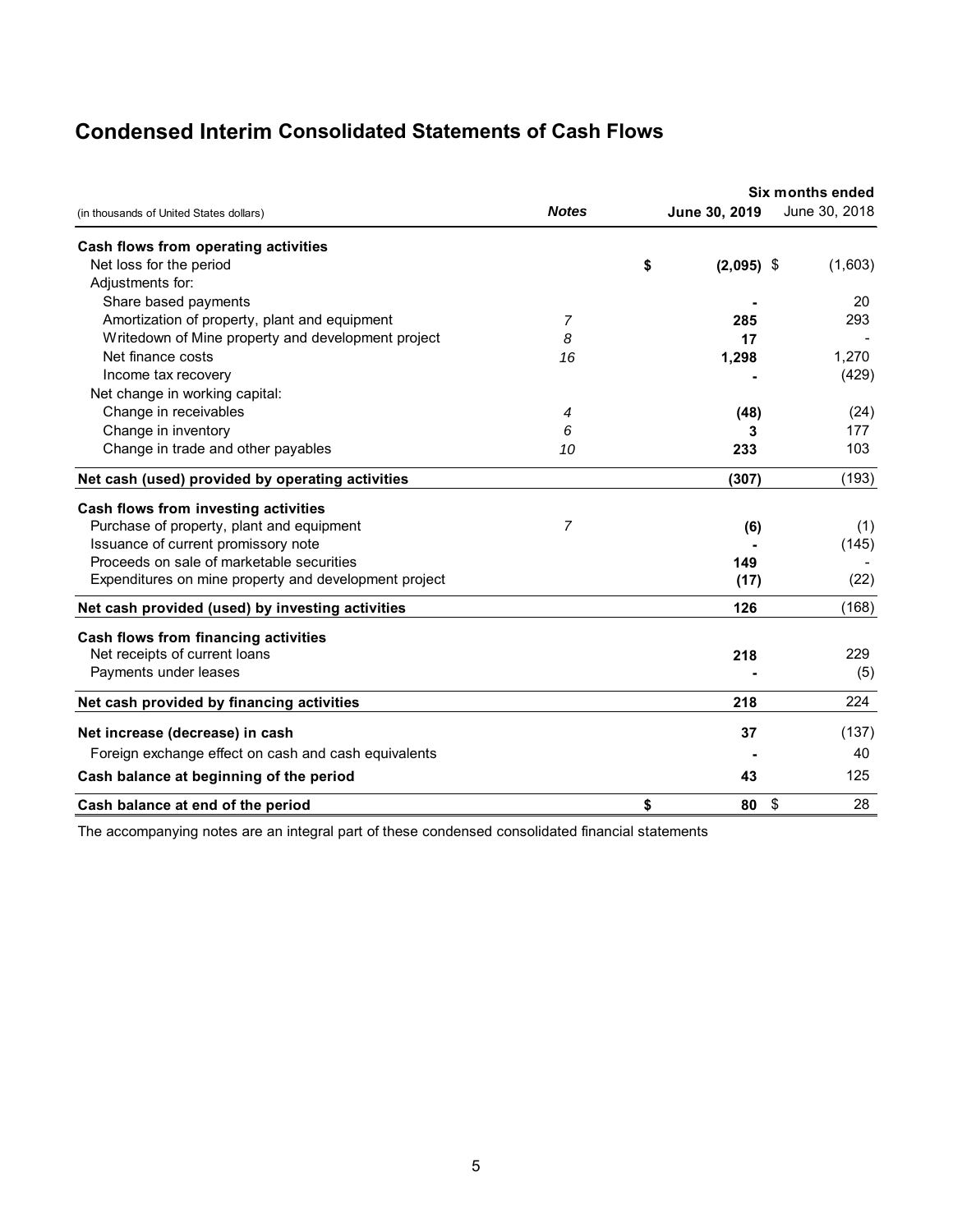*(all tabular amounts in thousands of United States dollars, except common share and per share information)*

# **1. NATURE OF OPERATIONS AND GOING CONCERN**

# **Nature of Operations**

Victory Nickel Inc. ("Victory Nickel" or the "Company") is a company domiciled in Canada. The address of the Company's registered office is 80 Richmond St. West, Suite 1802, Toronto, Ontario, M5H 2A4. The consolidated financial statements as at and for the three and six months ended June 30, 2019 and 2018 (the "Condensed Interim Consolidated Financial Statements") comprise of the Company and its subsidiaries Victory Silica Ltd. ("Victory Silica") and BG Solutions Ltd. ("BG") together referred to as "Victory Nickel" and individually as "Victory Nickel entities". Victory Nickel was primarily engaged in the acquisition, exploration and development of nickel properties and associated products in Canada until the second quarter of 2014 when the Company became a producer and supplier of premium frac sand from its frac sand plant (the "7P Plant"), located near the town of Seven Persons, approximately 18 kilometres southwest of Medicine Hat, Alberta. The 7P Plant comprises a fully-operational wet plant with a nominal capacity of approximately 120,000 tons per annum ("tpa") and a dry plant with a nominal capacity of 500,000 tpa. Frac sand is specialized sand that is used as a proppant to enhance recovery from oil and gas wells. The Company was formed on February 1, 2007 pursuant to a plan of arrangement.

The Company is listed on the Canadian Securities Exchange ("CSE") under the symbol NI.

All dollar amounts are quoted in United States dollars ("US\$" or "US dollars"), except for those denoted as Canadian dollars ("CAD\$") or Australian dollars ("AU\$").

# **Going Concern**

These Condensed Interim Consolidated Financial Statements have been prepared using Generally Accepted Accounting Principles ("GAAP") applicable to a going concern, which contemplates the realization of assets and settlement of liabilities in the normal course of business as they come due. As at June 30, 2019, the Company had a working capital deficiency of \$18,478,000, calculated as current assets less current liabilities, an increase from a working capital deficiency of \$8,200,000 as at December 31, 2018 mostly due to interest accrued on debt and the fact that the Secured Debt became a current liability in January 2019. At June 30, 2019, the debts of \$17,172,000 were the largest factor in the Company's working capital deficiency, as the Company was in default on all unsecured debt and related interest. A significant portion of debt is now classified as current liabilities.

The Company's main assets are its nickel projects. Minago, the most advanced of its projects, is permitted and ready for development. However, development costs are in excess of CAD\$500,000,000 and given the current price of nickel, it is unlikely that financing for this project will be available in the near future. If the Company is unable to finance and develop these projects, the potential recovery via sale of these projects may be below the current carrying amounts. Given the defaults on various loans discussed below, there is an increased risk that the Company's creditors could force the Company to liquidate its core assets under less than favourable terms.

On April 14, 2015, the Company announced that operations at the 7P Plant were temporarily suspended until the demand for frac sand improved; this temporary suspension was due to the dramatic decrease in energy pricing that began in 2014. Since March 2015, sales have been significantly below rates achieved during 2014 and remain well below the level required to generate positive cash flow. The 7P Plant was restarted in March 2017 and continues to operate on an as-needed basis in order to fulfil customer needs. In October 2017, the Company announced that it had completed the refurbishment of its frac sand wash plant at the 7P Plant. The wash plant is now operational, enhancing the ability to produce and sell frac sand. Sales of frac sand have yet to recover to levels that would generate positive cash flow.

The near-term outlook in the frac sand market remains unclear. The US dollar continues to negatively impact demand for high-quality Wisconsin frac sand in Canada, as the price for Canadian frac sand has dropped and service companies appear satisfied with using lower-quality domestic frac sand, because of the price differential caused mainly by the exchange rate. The Company's existing inventory is Wisconsin frac sand, which is hindering its ability to increase its sales. The Company is currently exploring the possibility of adding domestic sand to its inventory in order to be more competitive with the lower priced sand.

Cash flows from frac sand sales during the three and six months ended June 30, 2019 were not sufficient to pay financing costs and the Company was not able to make most of its interest payments due during the three and six months ended June 30, 2019.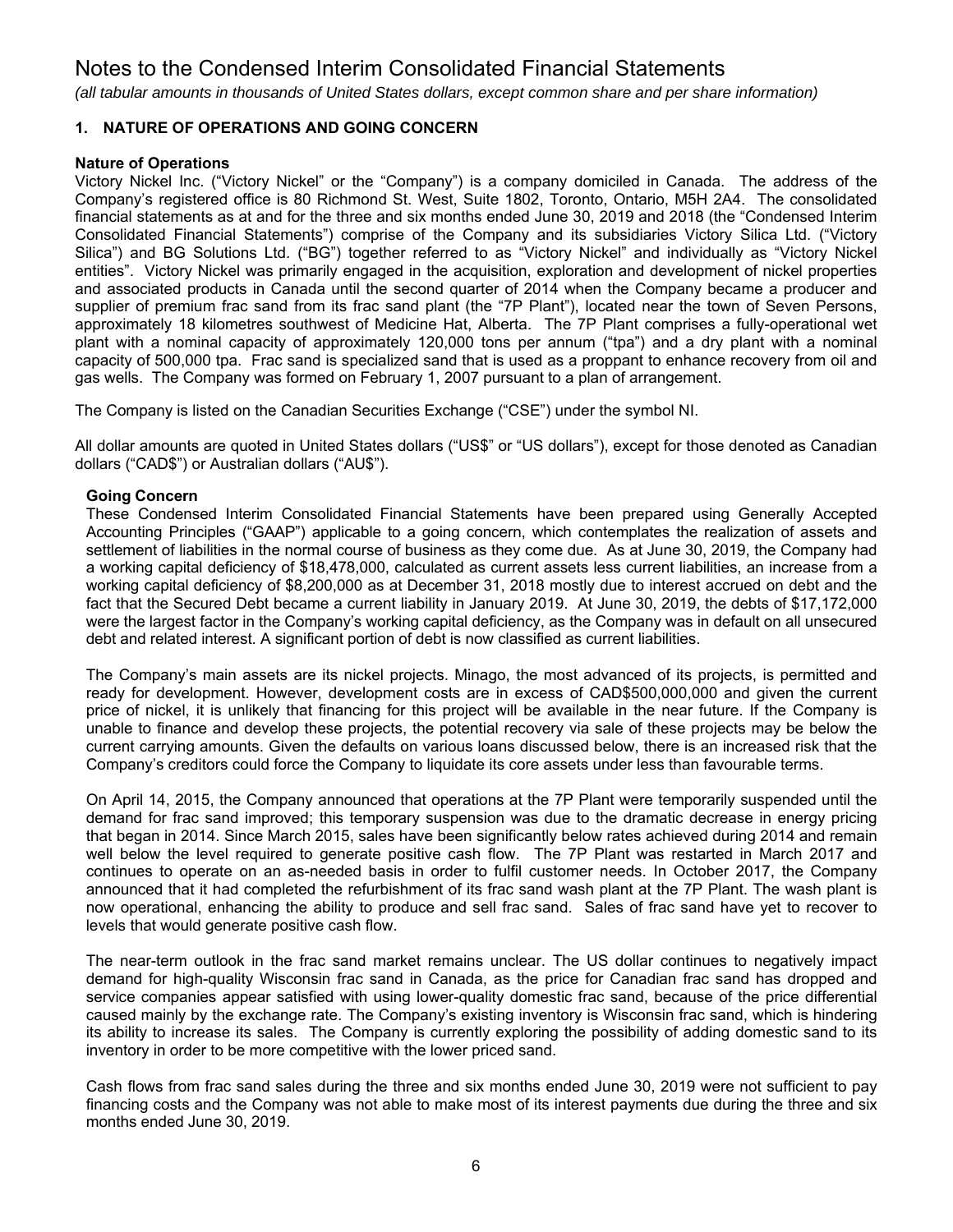*(all tabular amounts in thousands of United States dollars, except common share and per share information)*

During 2016, the Company restructured its debt (the "Debt Restructuring Agreement") with holders of promissory convertible notes and trade creditors, by issuing shares of the Company and unsecured promissory convertible notes ("Promissory Convertible Notes"). In 2017, the Company's secured debt ("Secured Debt") increased by the amount of unpaid interest to \$7,050,000 and the maturity date was extended to July 31, 2019. In 2018, the maturity date of the Secured Debt was further extended to January 31, 2020.

Pursuant to the terms of the Secured Debt, the Company is prevented from making payments under outstanding unsecured debt until the Secured Debt is repaid. The lender of the Secured Debt (the "Secured Lender") provided a forbearance agreement for the balance of the accrued interest and made short term advances to cover nondiscretionary costs. Barring a significant improvement in the sales of frac sand, the Company is unlikely to be able to repay the Secured Debt in full when it matures in January 2020. The Company's ability to make the required interest payments in 2019 is also in doubt and dependent upon frac sand sales and/or third-party funding or asset sales. The Company was unable to make its interest payment due on June 30, 2019. The Company's Secured Lender continues to demonstrate its commitment to ensuring the protection of the Company's core assets by providing working capital advances and forbearance agreements with respect to the interest due under the Secured Debt. Should the support of the Secured Lender change, the going concern assumption would be in doubt.

During 2016, all of the promissory convertible note holders participated in the Debt Restructuring Agreement, except for one holder of a \$3,000,000 promissory convertible note (the "Outstanding Note"). In March 2016, the Company announced that it had received notice that the holder of the Outstanding Note had filed a statement of claim concerning non-payment of principal and interest. The Company has reviewed the statement of claim with legal counsel to assess its impact on the Company and has concluded that there is no significant impact on the status of the Company's debt. The Outstanding Note matured in July 2016 and the Company has been unable to repay the amounts owing and interest payments due, which has resulted in the Company defaulting on the note.

The Company has not paid interest payments due on its Promissory Convertible Notes, which has resulted in the Company defaulting on a portion of these notes.

On July 31, 2018, the Company obtained approval from certain holders of Promissory Convertible Notes amounting to CAD\$357,000 and \$1,396,000, to extend the maturity date to January 31, 2020, from July 31, 2018, upon the issuance of an aggregate total of 532,899 common shares of the Company. The balance of the promissory notes remains in default.

The ability of the Company to continue as a going concern is heavily dependent on the continued support of its lenders and the frac sand market improving, both in demand and in price, and the Company's ability to resume full operations at its 7P Plant. In addition to the liquidity and solvency uncertainties described above, the ability to resume full operations at the 7P Plant will require additional financing. In order to resume purchasing and shipping supplies of frac sand and full operations at the 7P Plant, the Company will require additional working capital. As noted, the Company's Secured Lender has been supportive to date. However, there are no assurances that the Company will be able to obtain the working capital to resume operations at the level sufficient to generate cash flows to repay its outstanding obligations.

The Company has cut non-essential costs in an effort to reduce operating losses and has deferred payments wherever possible. During 2019 and 2018, the Company, with the agreement of its Secured Lender, sold non-core assets to provide operating funds. During 2019, the Company liquidated the remainder of its marketable securities, eliminating this source of funds for operations. However, without an injection of capital and/or until the demand and pricing for frac sand returns to pre-2015 levels, the Company will not be able to meet its outstanding obligations or any new obligations as they become due. The defaults on the Company's existing obligations add to the challenge of obtaining additional capital.

There can be no assurance that the Company will be able to restructure its debt further and/or recapitalize, and there is no certainty as to what further steps, if any, the secured and unsecured lenders may take. To date, management and the board of directors have reduced and/or deferred salaries and director fees until business recovers, but there is no certainty that this will continue. Management salary reductions and/or deferrals put the Company at risk of being unable to retain key personnel.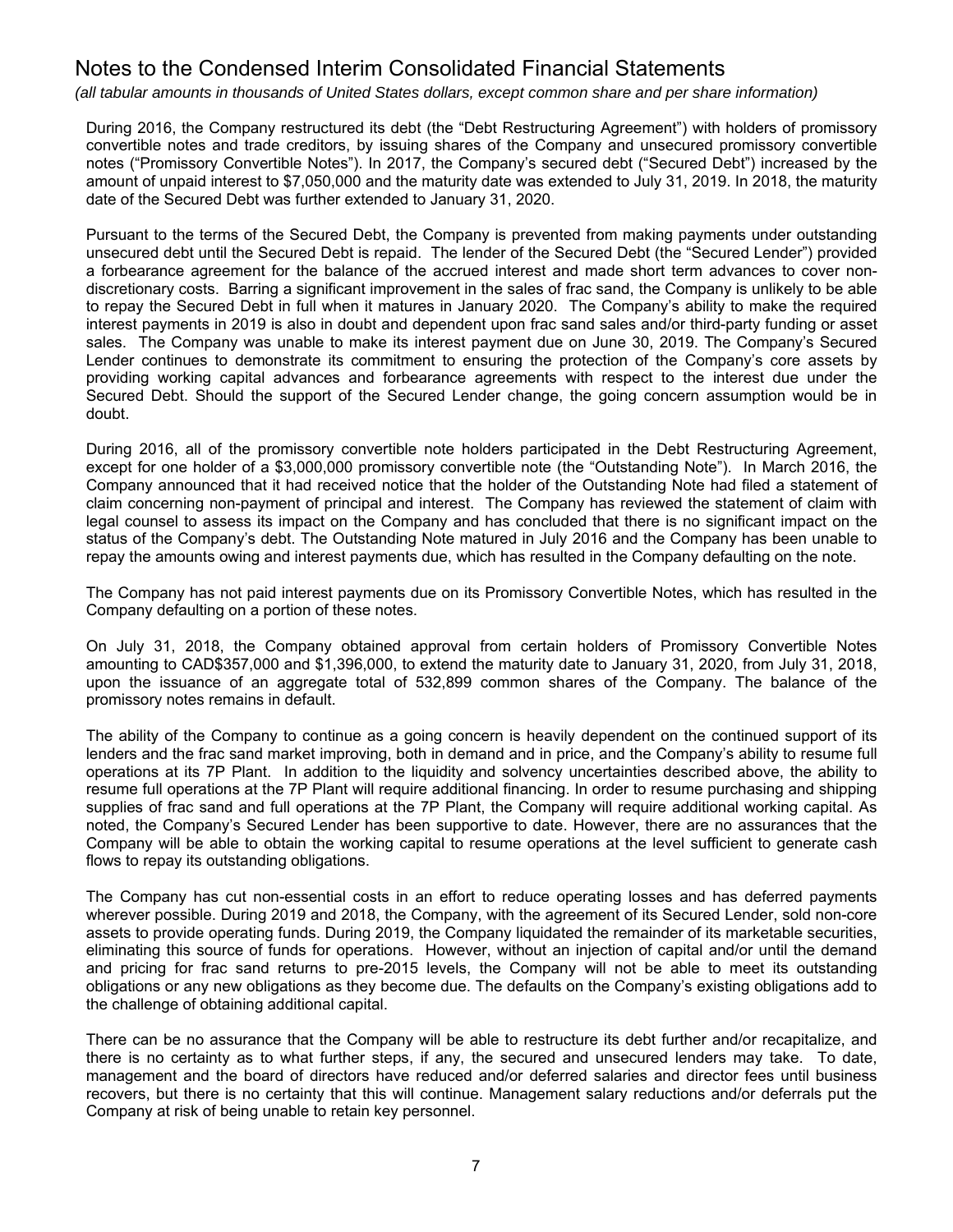*(all tabular amounts in thousands of United States dollars, except common share and per share information)*

In addition to the above liquidity issues, the Company is subject to the risks and challenges experienced by other companies at a comparable stage. These risks include, but are not limited to, continuing losses, dependence on key individuals and the ability to secure adequate financing or to complete corporate transactions to meet the minimum capital required to successfully fund its projects and operating expenses.

None of the Company's mining projects have commenced commercial production and, accordingly, the Company is dependent upon debt or equity financings, the optioning and/or sale of resource or resource-related assets or interests, exploration results which have the potential for the discovery of economically-recoverable reserves and resources, and/or the ability to generate sufficient cash flow from its other operating activities for its funding. Development of the Company's current nickel mining projects to the production stage will require significant financing. Given the current economic climate, including the low nickel price, and the Company's existing liquidity challenges, the ability to raise sufficient funds will be difficult.

Should the Company not be able to overcome the risks described in this section, the carrying value of the Company's assets would be subject to material adjustment and, in addition, other adjustments may be necessary to these Condensed Interim Consolidated Financial Statements should such adverse events impair the Company's ability to continue as a going concern as contemplated under GAAP. There is no certainty that the Company will be able to generate sufficient cash to fund its activities including debt servicing, project expenditures and corporate costs. These conditions indicate the existence of a material uncertainty that may cast significant doubt about the Company's ability to continue as a going concern. Failure to continue as a going concern would require that the Company's assets and liabilities be restated on a liquidation basis, which would differ significantly from the going concern basis.

# **2. BASIS OF PREPARATION**

The Condensed Interim Consolidated Financial Statements have been prepared using accounting policies consistent with International Financial Reporting Standards ("IFRS") and its interpretations adopted by the International Accounting Standards Board ("IASB") applicable to the preparation of interim financial statements, including IAS 34. The accounting policies, methods of computation and presentation applied in these Condensed Interim Consolidated Financial Statements are consistent with those of the previous fiscal year.

The unaudited Condensed Interim Consolidated Financial Statements reflect the accounting policies and disclosures described in Notes 2, 3, 4 and 5 to the Company's audited consolidated financial statements for the years ended December 31, 2018 and 2017 (the "2018 Audited Financial Statements") (with the exception of changes set out below, if any) and accordingly, should be read in conjunction with those financial statements and the notes thereto.

The management of the Company prepares the consolidated financial statements, which are then reviewed by the Audit Committee and the Board of Directors. The Condensed Interim Consolidated Financial Statements were authorized for issue by the Board of Directors on August 21, 2019 and are made available to shareholders and others through filing on SEDAR shortly thereafter.

These Condensed Interim Consolidated Financial Statements are presented in US dollars, which is the Company's functional currency. All financial information is expressed in US dollars unless otherwise stated; tabular amounts are stated in thousands of dollars.

# **3. SIGNIFICANT ACCOUNTING POLICIES**

The accounting policies of the Company are set out in detail in Note 3 to the 2018 Audited Financial Statements. Such policies have been applied consistently by all Victory Nickel entities and to all periods presented in these Condensed Interim Consolidated Financial Statements.

There have been no new accounting policies adopted by the Company.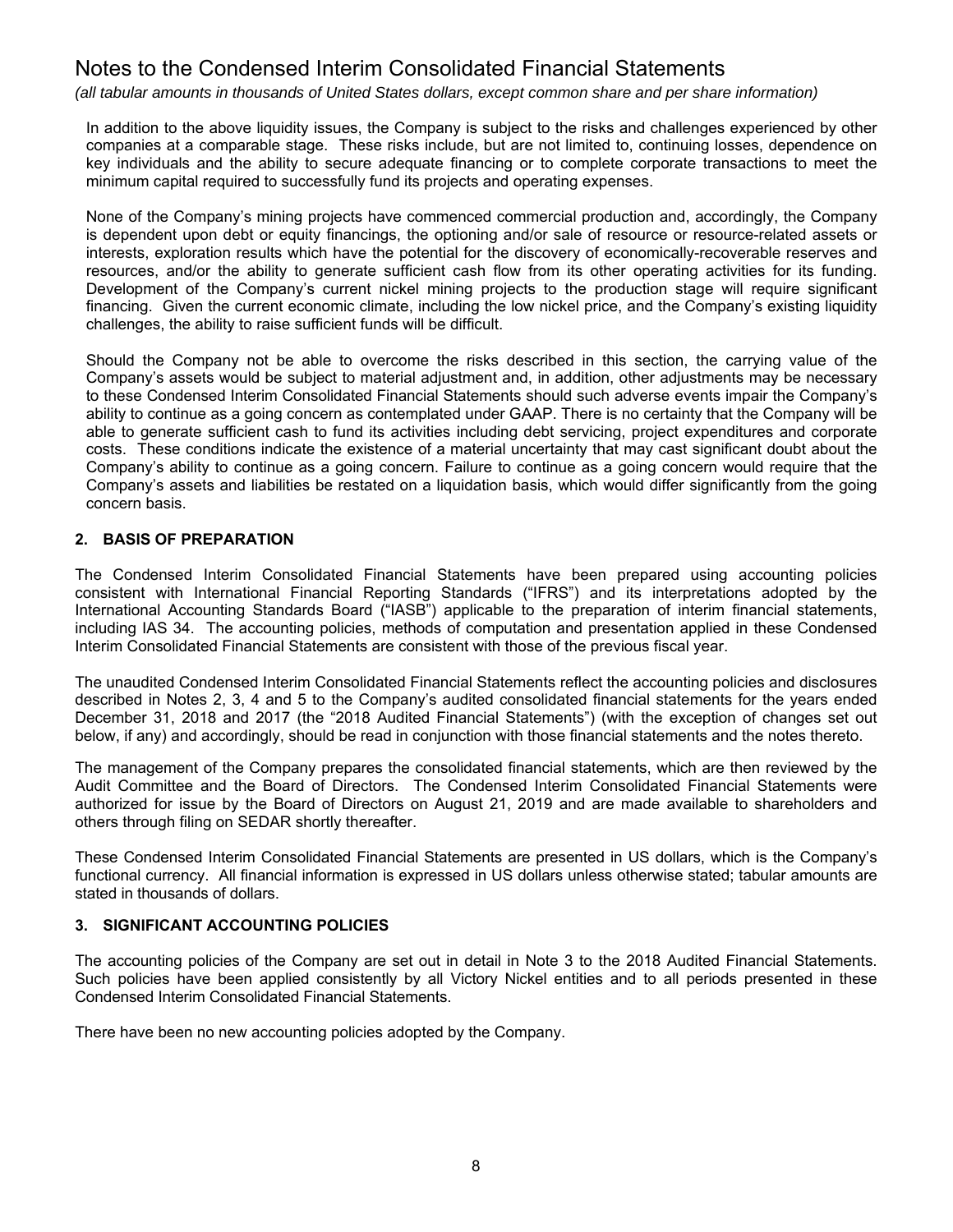*(all tabular amounts in thousands of United States dollars, except common share and per share information)*

# **4. RECEIVABLES AND PREPAIDS**

|                           | <b>June 30,</b> |                          | December 31, |
|---------------------------|-----------------|--------------------------|--------------|
|                           |                 | 2019                     | 2018         |
| Trade accounts receivable |                 | 89                       | 31           |
| Other receivables         |                 | $\overline{\phantom{a}}$ | 10           |
|                           |                 | 89                       | 41           |

The aging of the accounts receivable balance is as follows:

|                           | <b>June 30,</b><br>2019 |      | December 31,<br>2018 |
|---------------------------|-------------------------|------|----------------------|
| Trade accounts receivable |                         |      |                      |
| Current                   | 84                      | - \$ | 31                   |
| Past due 0-30 days        | 5                       |      |                      |
|                           | 89                      |      | 31                   |

As at June 30, 2019, one of the Company's two customers accounted for 67% of the trade accounts receivable balance (December 31, 2018 – one customer for 100%).

# **5. MARKETABLE SECURITIES**

The Company records its investment in shares at available market prices with any difference in fair value compared with acquisition cost being recorded as gain or loss on financial assets at fair value through OCI. The Company's financial assets at fair value through OCI are listed on public stock exchanges, including the TSX and Toronto Venture Exchange. During the six months ended June 30, 2019, the Company sold 99% of its holdings in marketable securities for proceeds of \$149,000 (June 30, 2018 - \$nil).

# **6. INVENTORY**

|                                  | <b>June 30,</b><br>2019 | December 31,<br>2018 |
|----------------------------------|-------------------------|----------------------|
|                                  |                         |                      |
| Raw material stored at 7P Plant  | 735                     | 957                  |
| Finished goods & other inventory | 627                     | 408                  |
|                                  | 1.362                   | 1,365                |

### **7. PROPERTY, PLANT AND EQUIPMENT**

|                                | Land and<br><b>Building</b> | <b>7P Plant</b> | <b>Vehicles</b><br>and Mobile<br>Equipment | <b>Equipment</b><br>and Furniture |    | Total   |
|--------------------------------|-----------------------------|-----------------|--------------------------------------------|-----------------------------------|----|---------|
| Balances as at January 1, 2018 |                             |                 |                                            |                                   |    |         |
| Cost                           | 83                          | 4.882           | 685                                        | 220                               |    | 5,870   |
| Accumulated amortization       | (15)                        | (2, 468)        | (515)                                      | (44)                              |    | (3,042) |
| Effect of foreign exchange     | (7)                         | (143)           | (41)                                       | (171)                             |    | (362)   |
| <b>Carrying Amount</b>         | \$<br>61                    | \$<br>2,271     | \$<br>129                                  | 5<br>-\$                          | \$ | 2,466   |
| <b>Additions</b>               | -                           | 4               | $\overline{\phantom{0}}$                   | $\overline{\phantom{0}}$          |    | 4       |
| Amortization                   | ٠                           | (266)           | (19)                                       | $\overline{\phantom{a}}$          |    | (285)   |
| Balances as at June 30, 2019   |                             |                 |                                            |                                   |    |         |
| Cost                           | 83                          | 4.886           | 685                                        | 220                               |    | 5,874   |
| Accumulated amortization       | (15)                        | (2,734)         | (534)                                      | (44)                              |    | (3,327) |
| Effect of foreign exchange     | (7)                         | (141)           | (41)                                       | (171)                             |    | (360)   |
| <b>Carrying Amount</b>         | \$<br>61                    | \$<br>2.011     | \$<br>110                                  | 5<br>- \$                         | S  | 2,187   |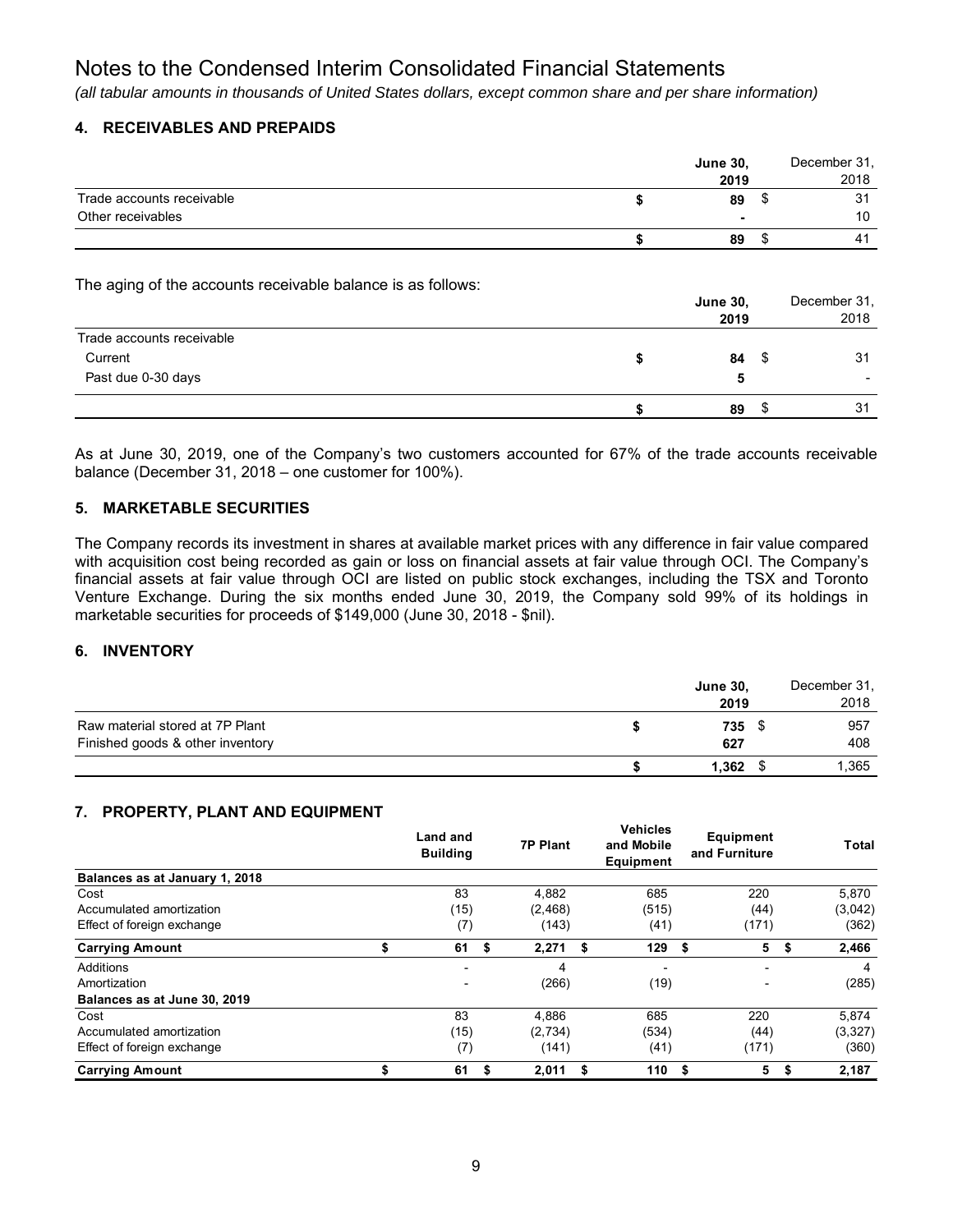*(all tabular amounts in thousands of United States dollars, except common share and per share information)*

# **8. MINE PROPERTY AND DEVELOPMENT PROJECT**

|        | January 1,<br>2019 |   | Current<br>Expenditures |      | Writedowns | <b>June 30,</b><br>2019 |
|--------|--------------------|---|-------------------------|------|------------|-------------------------|
| Minago | 12,800             | S | 17                      | - \$ | $(17)$ \$  | 12,800                  |
|        | 12,800             |   | 17                      |      | $(17)$ \$  | 12,800                  |

### **Minago**

The 100%-owned Minago project covers approximately 19,799 ha, through a combination of mining claims, mineral leases and a mineral exploration licence, on Manitoba's Thompson Nickel Belt. The property encompasses the Nose Deposit, which contains the entire current nickel mineral resource, and the North Limb, a zone of nickel mineralization with a known strike length of 1.5 kilometres located to the north of the Nose Deposit.

From 2006 to date, considerable work has been performed, including diamond drilling, metallurgical testing and engineering studies and all the studies required to complete the Environmental Impact Study that was filed in May 2010. As a result, in August 2011, the Company received its Environmental Act Licence ("EAL"). In April 2014, the Company announced the filing of an amendment to the EAL to relocate the permitted Minago tailings facilities, such that it will not interfere with potential nickel resources and also reduce operating costs. Although this amendment would be preferable, it is not necessary for the Minago project to be developed. On completion of First Nations consultation, the government is expected to issue the amendment to the existing EAL which continues to be valid. The results of the Minago Feasibility Study ("FS") were announced in December 2009 and improvements thereto announced in June 2010 and July 2011.

Five mineral claims totalling 691 ha located at the north end of the Company's existing Minago property package are subject to a maximum 2% net smelter return royalty ("NSR") with a 50% back-in right; these claims represent approximately 2.4% of the total Minago project and are not contained in the FS pit footprint.

The Minago project is not in production. Accordingly, the Minago project is not being depreciated.

# **9. EXPLORATION AND EVALUATION PROJECTS**

Cumulative costs relating to the acquisition of mineral properties and E&E expenditures have been incurred on the following projects:

|            | January 1, |   | Current                  |                          | <b>June 30,</b> |
|------------|------------|---|--------------------------|--------------------------|-----------------|
|            | 2019       |   | Expenditures             | Writedowns               | 2019            |
| Lac Rocher | 480        | ъ | $\overline{\phantom{0}}$ | $\overline{\phantom{a}}$ | 480             |
| Mel        | 2,950      |   | $\overline{\phantom{0}}$ | $\overline{\phantom{0}}$ | 2,950           |
|            | 3,430      |   | $\overline{\phantom{0}}$ | $\overline{\phantom{0}}$ | 3,430           |

### **Lac Rocher**

The Lac Rocher project, which is 100%-owned, is located 140 kilometres northeast of Matagami in northwestern Québec. The project is subject to a royalty of CAD\$0.50 per ton on any ores mined and milled from the property and a 2% NSR described below.

The Lac Rocher property is subject to a discovery incentive plan (the "DIP") to reward certain individuals involved in the discovery of Lac Rocher with a 2% NSR for mines that were discovered on certain properties prior to the expiry of the DIP. The NSR is payable only on revenues earned after recovery of all development costs for any mine on the property. The terms of the DIP provide the Company with a right of first refusal on any proposed disposition of the NSR. In addition, the DIP contains put/call provisions under which the Company may be required to purchase, or may exercise an option to purchase, the NSR at the value of its discounted cash flows, as defined therein. The Lac Rocher property is the only property subject to the DIP. As the Lac Rocher property is not yet in production, no royalties are currently payable.

### **Mel**

The Company purchased a 100% interest in the Mel properties located near Thomson, Manitoba from Vale. Vale is entitled to a 10% royalty on "distributable earnings" defined as net revenue less operating expenses, before federal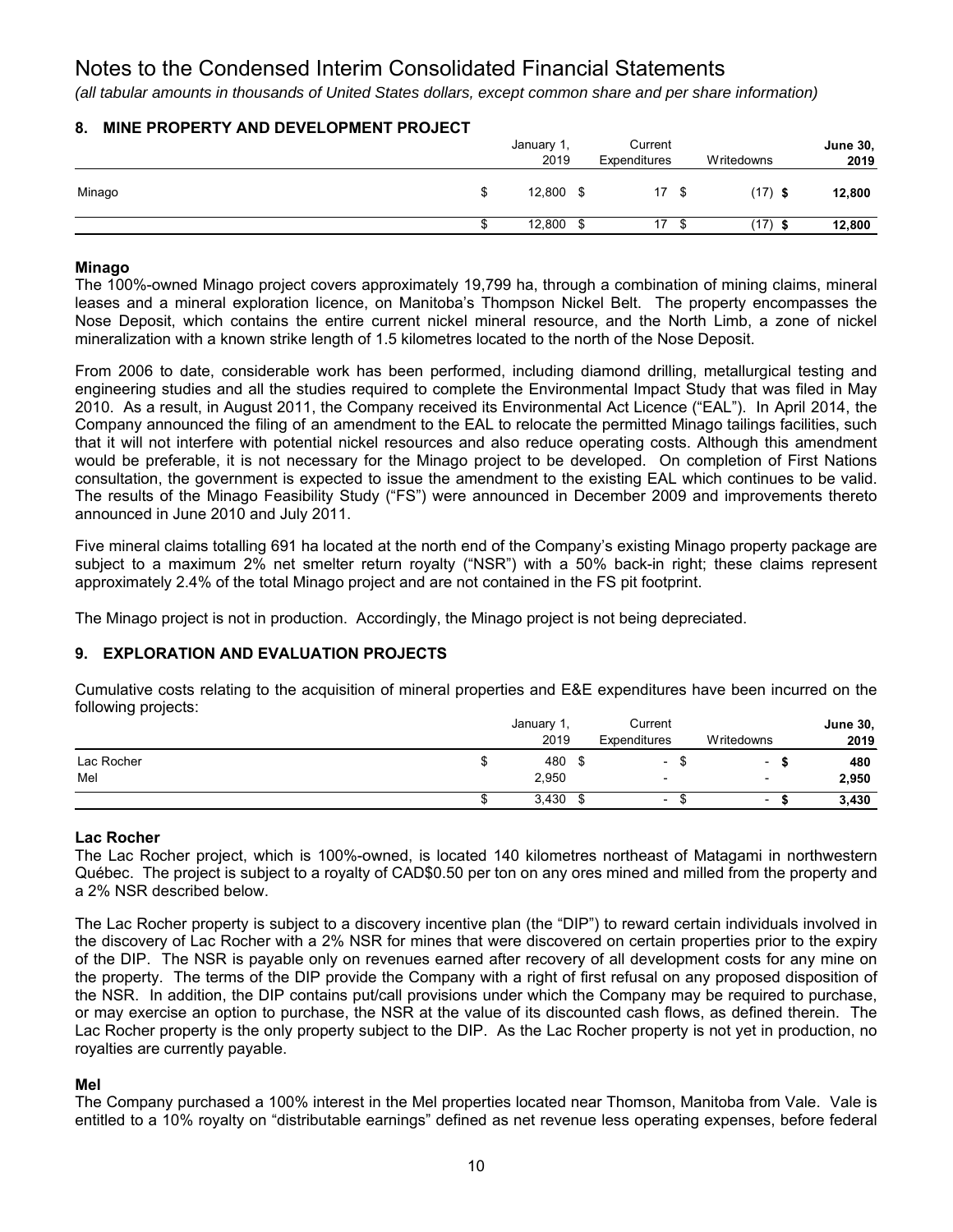*(all tabular amounts in thousands of United States dollars, except common share and per share information)*

and provincial income taxes, after provincial mining taxes and less aggregate pre-production capital but before depreciation.

Vale has a contractual obligation to mill ore mined from the Mel deposit at its cash cost plus 5% provided that the product meets Vale's specifications and that Vale has sufficient mill capacity.

### **Lynn Lake**

The Company owns a 100% right, title and interest in the Lynn Lake nickel property ("Lynn Lake"), covering approximately 600 ha in northern Manitoba. In November 2014, the Company announced that it had optioned Lynn Lake to Corazon Mining Limited ("Corazon"). Under the terms of the option agreement, subject to any required regulatory approvals, Corazon can acquire a 100% interest in Lynn Lake by issuing to Victory Nickel, 40,000,000 Corazon shares upon closing and incurring AU\$3,500,000 in exploration expenditures or payments (in cash or Corazon shares at Corazon's option) to Victory Nickel before November 2019. If these conditions are not met the property reverts to the Company. In addition, Victory Nickel will retain a 1.5% net smelter royalty on production from Lynn Lake and receive a payment of AU\$1,000,000 (in cash or Corazon shares at Corazon's option) within 30 days of the commencement of ore processing activities. In April 2015, the Company received 40,000,000 shares of Corazon valued at \$192,000 as part of the option agreement. These shares were subsequently sold.

#### **Bear Coulee**

In October 2014, the Company entered into an option to acquire a 100% interest in a frac sand land package totalling over 300 acres in Trempeleau County Wisconsin, USA (the "Bear Coulee Property"). The option agreement provides for a cash payment on signing of the agreement, a second cash payment on delivery of permits and a third cash payment on exercise of the option. The option is valid for six months from the receipt of permits with two equivalent extensions available under certain circumstances. Prior to production, the Company will be required to pay \$40,000 per annum as advance royalties on the initial 20,000 tons of sand production. Once the Bear Coulee Property is in production, the Company will be required to pay a royalty of \$2.00 per ton of frac sand sold that is mined from the property.

In February 2015, the Company announced that a resource estimate of approximately 11 million tons of sand has been completed on the Bear Coulee Property and was incorporated into a National Instrument 43-101 technical report.

### **Short Grass Property**

In October 2018, Victory Silica entered into an option agreement (the "Exploration and Option Agreement") with Short Grass Ranches Ltd. (the "Owner") giving the Company the option to mine frac sand from one of the Owner's properties (the "Short Grass Property"), located in Alberta, Canada, approximately 52 kilometres from the 7P Plant.

Under the terms of the Exploration and Option Agreement, the Company has a 180-day period to evaluate the Short Grass Property. Should the Company exercise its right to develop a commercial frac sand mine (the "Option"), it will pay the Owner a royalty for frac sand sold from the Short Grass Property. The initial term of the Option would be for five years with the ability to extend for additional five-year terms. Any sand mined from the Short Grass Property would be trucked to the 7P Plant for processing and sale alongside side the Northern White products.

On April 5, 2019, the Owner was notified of the exercise of the Option; the Company is currently negotiating a mining agreement with the Owner.

### **10. TRADE AND OTHER PAYABLES**

|                                       | <b>June 30,</b> |    | December 31, |
|---------------------------------------|-----------------|----|--------------|
|                                       | 2019            |    | 2018         |
| Accounts payable                      |                 |    |              |
| Mine property and development project | 10              | -5 | 10           |
| Exploration and evaluation projects   | 2               |    | 2            |
| Frac sand segment                     | 1.794           |    | 1,773        |
| Other payables                        | 138             |    | 138          |
| <b>Accrued liabilities</b>            | 894             |    | 682          |
|                                       | 2,838           |    | 2,605        |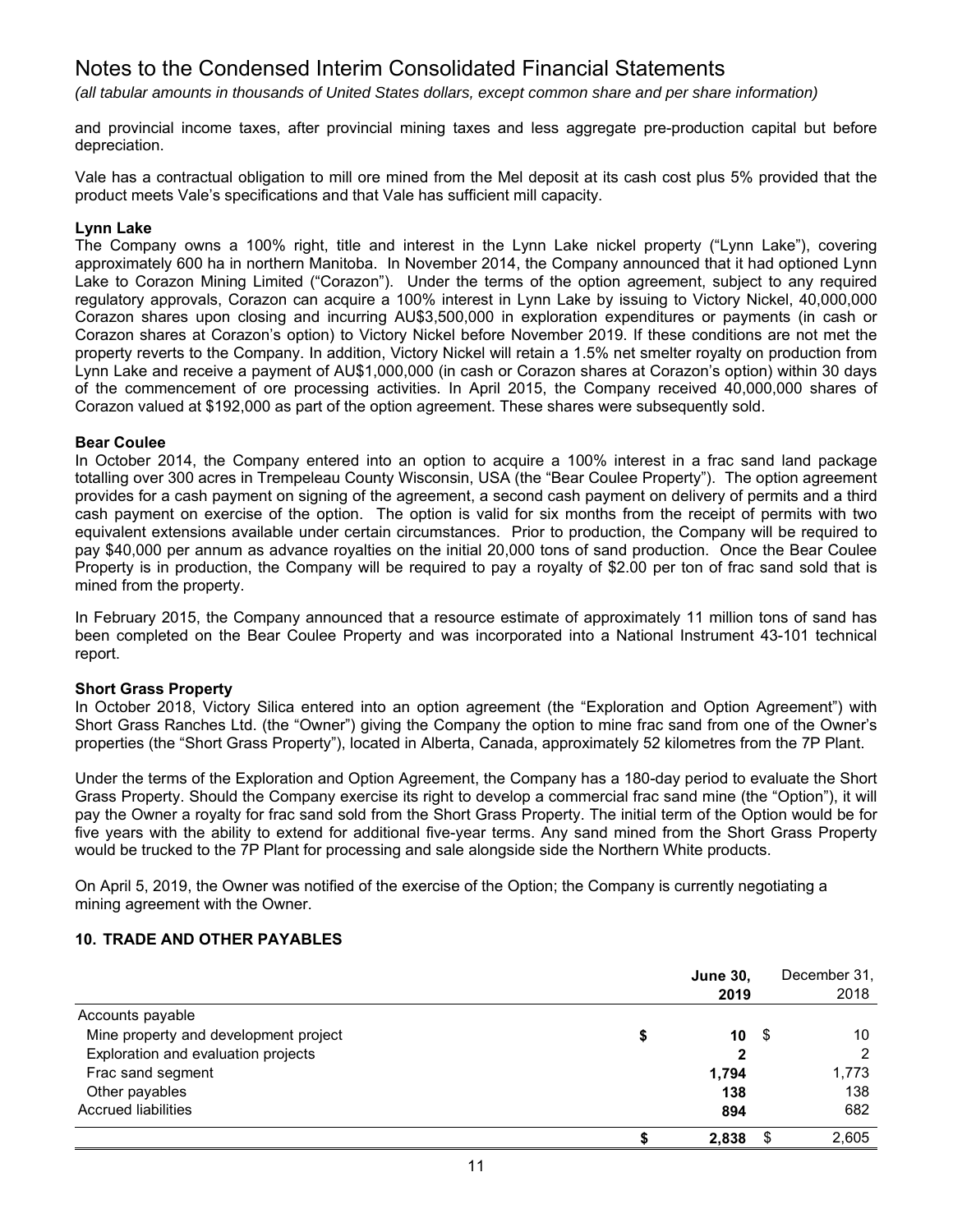*(all tabular amounts in thousands of United States dollars, except common share and per share information)*

As part of the Secured Debt terms with the Secured Lender, the Company agreed to not make any payments, prior to the repayment of the Secured Debt and without the Secured Lender's approval, to settle past unsecured debt or balances outstanding with trade creditors. The balances owing to trade creditors that did not agree to the Debt Restructuring Agreement in 2016 amount to \$975,000 and CAD\$777,000 and remained outstanding as at June 30, 2019.

# **11. LOANS AND BORROWINGS**

|                                      |              | <b>June 30,</b> |     | December 31, |
|--------------------------------------|--------------|-----------------|-----|--------------|
|                                      | <b>Notes</b> | 2019            |     | 2018         |
| Current loans and borrowings         |              |                 |     |              |
| Secured Debt                         | (a)          | \$<br>7,047     | \$  |              |
| Promissory notes                     | (b)          | 2,043           |     | 312          |
| Accrued interest                     |              | 4,439           |     | 3,423        |
| Debt due to management & directors   | (c)          | 293             |     | 293          |
| <b>Outstanding Note</b>              | (d)          | 3,000           |     | 3,000        |
| Other current loans                  |              | 350             |     | 132          |
| Total current loans and borrowings   |              | 17,172          |     | 7,160        |
| Long-term loans and borrowings       |              |                 |     |              |
| <b>Secured Debt</b>                  | (a)          | \$<br>$\sim$    | -\$ | 6,990        |
| Promissory notes                     | (b)          |                 |     | 1,505        |
| Total long-term loans and borrowings |              |                 |     | 8,495        |
|                                      |              | \$<br>17,172    | \$  | 15,655       |

During the three and six months ended June 30, 2019, the Company also incurred interest expense of \$515,000 and \$1,013,000 (June 30, 2018 - \$476,000 and \$946,000), amortized loan fees of \$29,000 and \$57,000 (June 30, 2018 - \$13,000 and \$26,000) and amortized note discount and embedded derivatives of \$108,000 and \$206,000 (June 30, 2018 - \$171,000 and \$298,000), respectively.

# **(a) Secured Debt**

|                                             | June 30. |                          | December 31, |  |
|---------------------------------------------|----------|--------------------------|--------------|--|
|                                             |          | 2019                     | 2018         |  |
| Carrying balance at beginning of the period |          | 6.990                    | 6.968        |  |
| Amortized loan fees                         |          | 57                       | 103          |  |
| Payment of loan fees                        |          | $\overline{\phantom{a}}$ | (81)         |  |
| <b>Secured Debt</b>                         |          | 7.047                    | 6,990        |  |

The Secured Debt of \$7,050,000 has a maturity date of January 31, 2020. The interest rate on the Secured Debt is 14.8% with interest payable in arrears. The Secured Debt is due in full on the date of maturity, subject to a cash sweep of 75% of free cash flow ("Free Cash Flow") payable within 45 days following the end of each fiscal quarter and 90 days from each fiscal year end. Free Cash Flow will be calculated based on the Company's quarterly unaudited and annually audited consolidated statement of cash flows, as net cash from operating and investing activities, plus interest and lease payments from financing activities. Allowable investing activities must be approved in advance by the Secured Lender.

In addition, the Company has agreed to not make any payments to settle past unsecured debt prior to the repayment of the Secured Debt, without the Secured Lender's approval.

The Company was unable to make the required June 30, 2019 interest payments. As such, the Company has defaulted on the Secured Debt and it is payable on demand.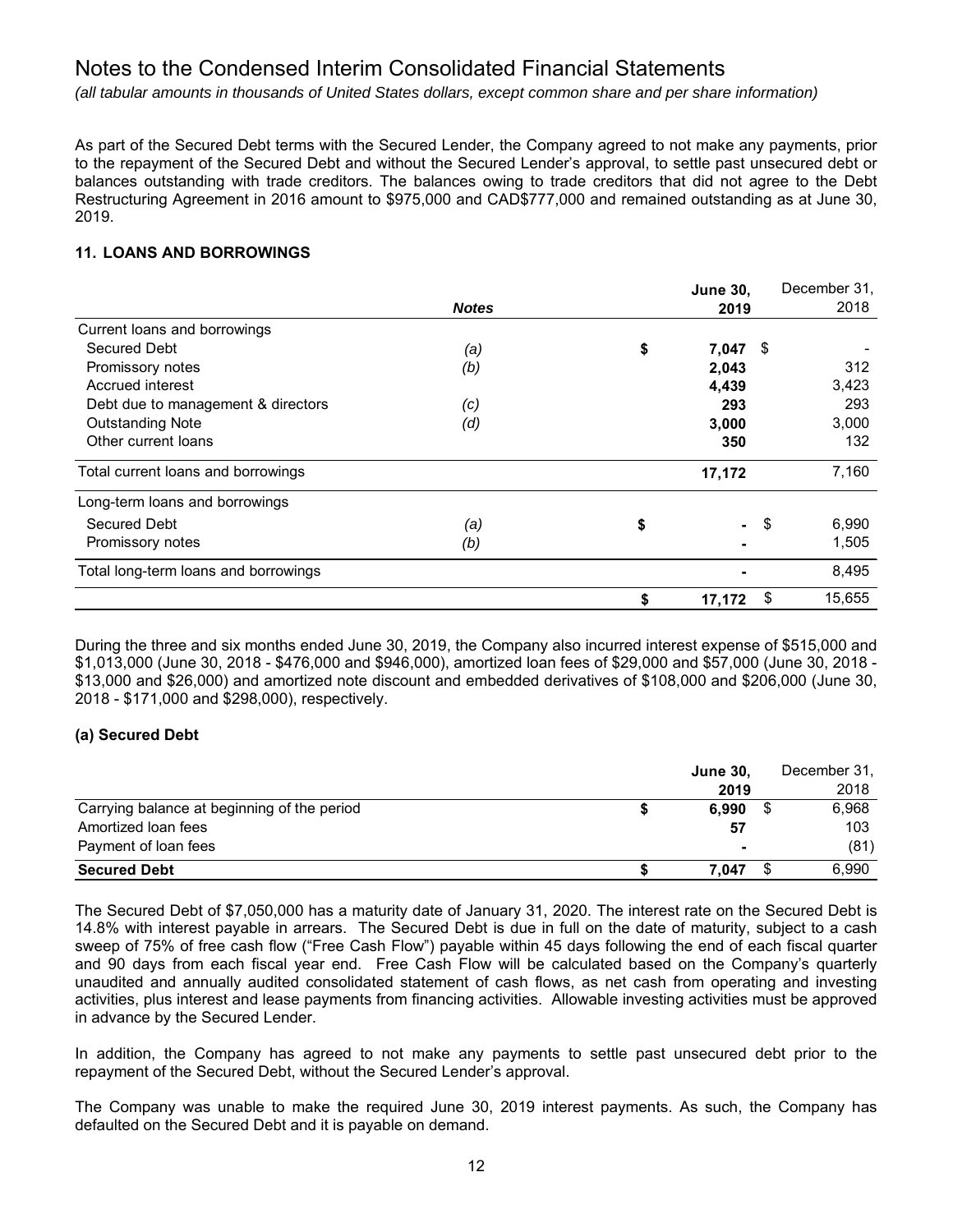*(all tabular amounts in thousands of United States dollars, except common share and per share information)*

# **(b) Promissory Convertible Notes**

|                                                        | <b>June 30.</b> | December 31, |
|--------------------------------------------------------|-----------------|--------------|
|                                                        | 2019            | 2018         |
| Total principal outstanding at beginning of the period | \$<br>4,817     | \$<br>4,629  |
| Restructure of debt                                    |                 | (1,670)      |
| Issuance of extended debt                              |                 | 2,006        |
| Change in present value discount on debt               | 206             | (177)        |
| Change in unamortized embedded derivatives             |                 | 91           |
| Effect of foreign exchange                             | 20              | (62)         |
| Carrying balance at the end of the period              | 5,043           | 4,817        |
| Less: Outstanding Note                                 | (3,000)         | (3,000)      |
| Less: current portion of promissory notes              | (2,043)         | (312)        |
| Long term portion of promissory notes                  |                 | \$<br>1,505  |

During 2016, the Company announced that it had restructured a portion of its debt through private placements of common shares and Promissory Convertible Notes, in settlement of current indebtedness to certain of its unsecured lenders and trade creditors.

The Company has not made any interest payments due on its Promissory Convertible Notes, which has resulted in the Company defaulting on a portion of these notes.

# **Promissory Convertible Note Holders**

The Promissory Convertible Notes have the original following terms:

- A maturity date of July 31, 2018;
- An interest rate of 7% per annum, payable annually or at any time in cash or in common shares valued at market, at the option of the Company;
- Convertible at CAD\$0.25 per share, at the option of the holder; and
- Holders of the Promissory Convertible Notes will also receive one common share purchase warrant for every four common shares acquired upon conversion of the Promissory Convertible Notes, with an exercise price of CAD\$0.50 per share, exercisable for a five-year period from the date of conversion.

On July 31, 2018, the Company obtained approval from certain holders of Promissory Convertible Notes amounting to CAD\$357,000 and \$1,396,000, to extend the maturity date to January 31, 2020, from July 31, 2018, upon the issuance of an aggregate total of 532,899 common shares of the Company. These Promissory Convertible Notes increased by the amount of unpaid interest of CAD\$72,000 and \$281,000. Concurrent with the extension of these Promissory Convertible Notes, the conversion option above was also extended to January 31, 2020 with the same terms as noted above. All other terms remain the same as the original terms. Those notes which were not extended to January 31, 2020 remain in default and the conversion rights on those notes expired.

# **(c) Debt Owed to Directors and Management**

All outstanding debt due to management and director fees due to directors accumulated up to December 31, 2017 are due in July 2019. The short-term debt of \$293,000 owed to directors and management is comprised of a portion of the restructured debt owed to current directors and management amounting to CAD\$224,000, and unpaid director fees incurred by current directors during 2016 and 2017 totalling CAD\$175,000.

# **(d) Outstanding Note**

During 2016, all of the then holders of promissory convertible notes participated in the Debt Restructuring Agreement except for the one holder of the Outstanding Note of \$3,000,000. In March 2016, the Company announced that it had received notice that the holder of the Outstanding Note had filed a statement of claim concerning non-payment of principal and interest. The Company has reviewed the statement of claim with legal counsel to assess its impact on the Company and has concluded that there is no significant impact on the status of the Company's debt. Pursuant to the terms of the Secured Debt, the Company is prevented from making payments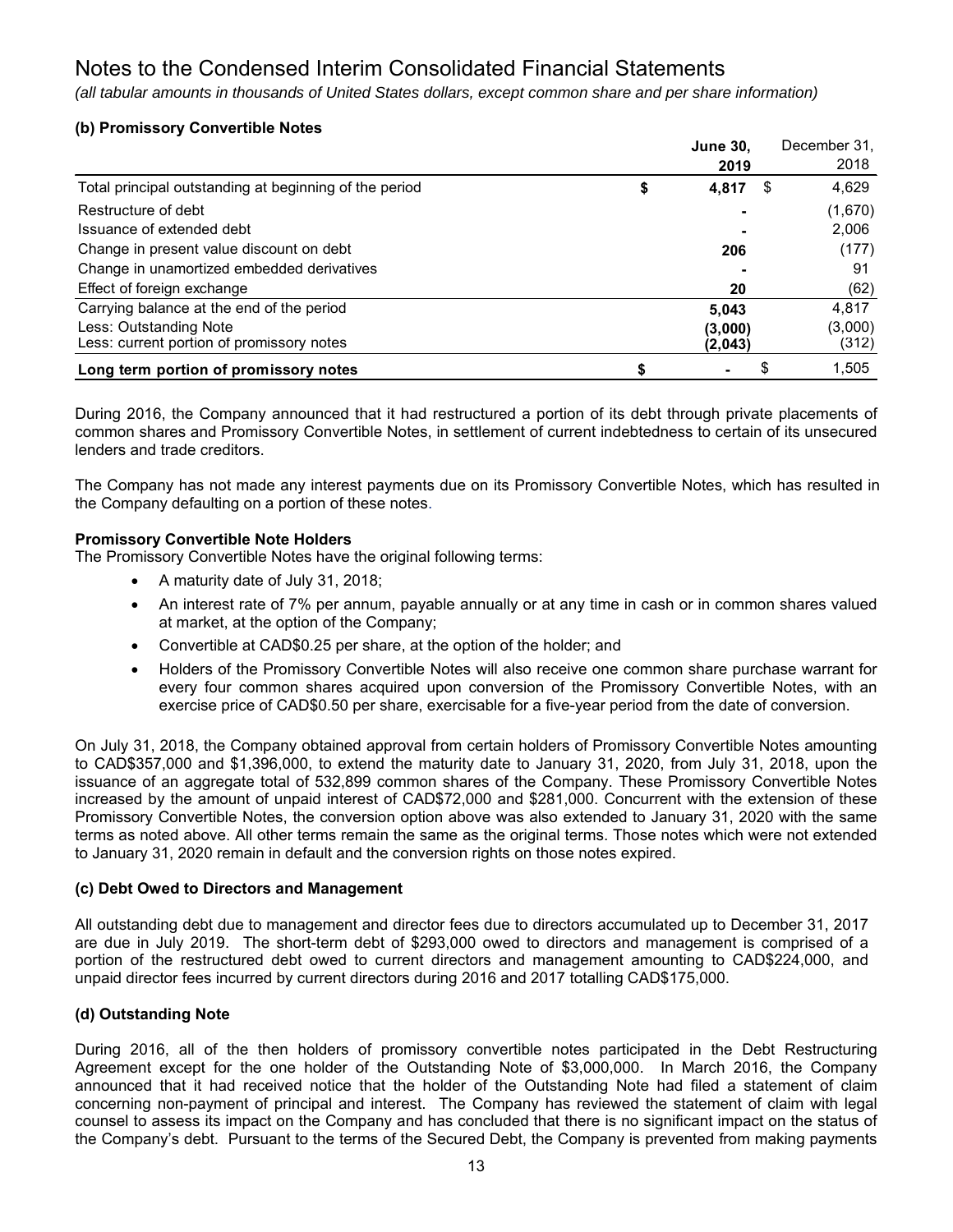*(all tabular amounts in thousands of United States dollars, except common share and per share information)*

under outstanding unsecured debt until the Secured Debt is repaid. As a result, the Company has not paid interest accrued on the Outstanding Note. The Outstanding Note matured in July 2016 and the Company has been unable to repay the amounts owing and interest payments due. This has resulted in the Company defaulting on the Outstanding Note.

# **12. PARTICIPATING INTEREST**

Pursuant to a participating interest loan (the "Participating Interest") with Nuinsco Resources Limited ("Nuinsco" or the "Lender"), the Lender has the right to convert the outstanding balance into a limited participating interest (the "Conversion"), whereby the Lender is entitled to receive a share of cash flows earned from the sale of frac sand from the 7P Plant. The Lender's participation was capped at CAD\$10,000,000, with a minimum of CAD\$7,500,000, and was subject to adjustment under certain circumstances.

The Participating Interest is classified as a financial liability carried at amortized cost. As a result of the continued slowdown in demand for frac sand, the continued suspension of operations at the 7P Plant and the losses incurred during the last few years, the estimated fair value of the Participating Interest was valued at \$1,000 at June 30, 2019 (December 31, 2018 - \$1,000). This is a Level 3 methodology and is subject to the highest level of uncertainty. The Company will continue to review and revise its value of the Participating Interest, as the expectations of payments of the Participating Interest change. Changes in that estimate will be recorded through operations with appropriate adjustment for actual cash flows paid**.** 

# **13. CAPITAL AND OTHER COMPONENTS OF EQUITY**

The Company is authorized to issue an unlimited number of common shares with no par value and preferred shares that may be issued in one or more series. The issued and outstanding common shares for the following periods are as follows:

|                                                 | Number of     | Share   |
|-------------------------------------------------|---------------|---------|
|                                                 | <b>Shares</b> | Capital |
| Balance as at January 1, 2019 and June 30, 2019 | 97.903.867    | 53.410  |

# **14. EARNINGS (LOSS) PER SHARE**

The calculation of basic and diluted earnings (loss) per share for the period ended June 30, 2019 was based on the information in the table below.

|                                                           |               | Three months ended Six months ended |
|-----------------------------------------------------------|---------------|-------------------------------------|
|                                                           | June 30, 2019 | June 30, 2019                       |
| Weighted average number of common shares at               |               |                                     |
| beginning and end of the period - Basic and Diluted       | 97,903,867    | 97,903,867                          |
| Potentially dilutive instruments excluded:                |               |                                     |
| Effect of options granted and outstanding                 | 12.155.000    | 12,155,000                          |
| Effect of convertible promissory notes                    | 10,635,596    | 10,635,596                          |
| Net loss attributable to shareholders - Basic and Diluted | $(875)$ \$    | (2,095)                             |
| Weighted Average Basic and Diluted Loss Per Share         | $(0.01)$ \$   | (0.02)                              |

The effect of adjustments to the weighted average number of common shares would be anti-dilutive when the Company incurs losses. The table above provides the weighted average number of common shares on a diluted basis for periods where losses are incurred for information only.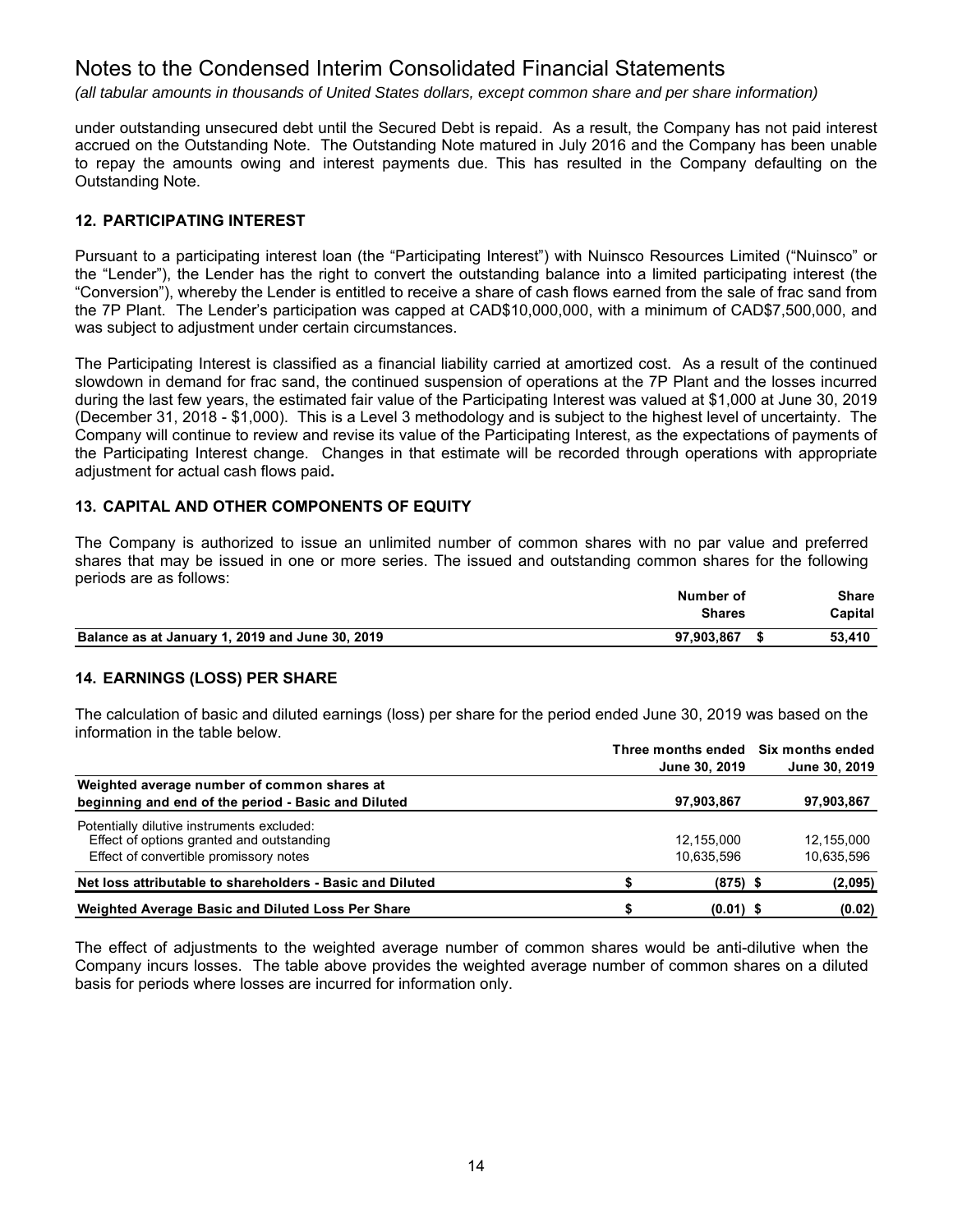*(all tabular amounts in thousands of United States dollars, except common share and per share information)*

# **15. SHARE-BASED PAYMENTS**

### **Stock Options**

The number and weighted average exercise prices of options are as follows:

| (amounts in Canadian dollars)               | Number of<br>options                    |      | <b>Weighted Average</b><br><b>Exercise Price</b> |
|---------------------------------------------|-----------------------------------------|------|--------------------------------------------------|
| Outstanding as at January 1, 2019           | 12,258,000 \$                           |      | 0.07                                             |
| Expired                                     | $(103,000)$ \$                          |      | 0.55                                             |
| Outstanding at June 30, 2019                | 12,155,000                              | - 55 | 0.06                                             |
| Exercisable at June 30, 2019                | 12,155,000 \$                           |      | 0.06                                             |
| As at June 30, 2019                         | <b>Number of options</b><br>outstanding |      | <b>Contractual life</b><br>(years)               |
| Range of exercise prices (Canadian dollars) |                                         |      |                                                  |
| \$0.05 to \$0.06                            | 11,900,000                              |      | 2.70                                             |
| \$0.70                                      | 255,000                                 |      | 0.06                                             |
|                                             | 12,155,000                              |      | 2.64                                             |

During the three and six months ended June 30, 2019, the Company recorded \$nil (June 30, 2018 - \$20,000) in share-based payments upon the vesting of options. As at June 30, 2019 and 2018, there were no share-based payments remaining to be recognized. Options outstanding at June 30, 2019, expire between July 2019 and June 2022.

# **16. FINANCE INCOME AND FINANCE COSTS**

|                                      |              |                | Three months ended | Six months ended |                |  |               |  |
|--------------------------------------|--------------|----------------|--------------------|------------------|----------------|--|---------------|--|
|                                      | <b>Notes</b> | June 30, 2019  | June 30, 2018      |                  | June 30, 2019  |  | June 30, 2018 |  |
| Net foreign exchange gain            |              | $\blacksquare$ | \$<br>23           | -\$              | $\blacksquare$ |  | 23            |  |
| Other                                |              |                | 14                 |                  |                |  | 14            |  |
| <b>Finance income</b>                |              |                | 37                 |                  | ۰              |  | 37            |  |
| Interest expense on loans            |              |                |                    |                  |                |  |               |  |
| Accrued and/or cash settled          | 11           | 515            | 476                |                  | 1,013          |  | 946           |  |
| Amortization of loan fees            | 11           | 29             | 13                 |                  | 57             |  | 26            |  |
| Amortization of embedded derivatives | 11           | 108            | 171                |                  | 206            |  | 298           |  |
| Net foreign exchange loss            |              | 88             | (13)               |                  | 156            |  | -             |  |
| Other                                |              | 4              |                    |                  | 4              |  | ۰             |  |
| <b>Finance costs</b>                 |              | 744            | 647                |                  | 1.436          |  | 1,270         |  |
| <b>Net Finance Costs</b>             |              | $(744)$ \$     | $(610)$ \$         |                  | (1, 436)       |  | (1, 233)      |  |

### **17. OPERATING SEGMENT**

### **Reporting Segment**

The Company has been engaged in the exploration, evaluation and development of properties for the mining and production of nickel and associated products; since January 1, 2014, it also has been a producer and supplier of premium frac sand from its 7P Plant. Accordingly, the Company has three reporting segments: Corporate, Exploration and Development, and Frac Sand.

The Corporate segment operates to support the Company's activities, including exploration and development projects and the frac sand business.

Senior management makes decisions with respect to Exploration and Development by considering exploration and development potential and results on a project-by-project basis. The exploration and development projects are all located in Canada.

The Frac Sand segment is managed and operated by Victory Silica's executives and employees, although the business and operating assets are part of Victory Nickel. The segment is located in Canada.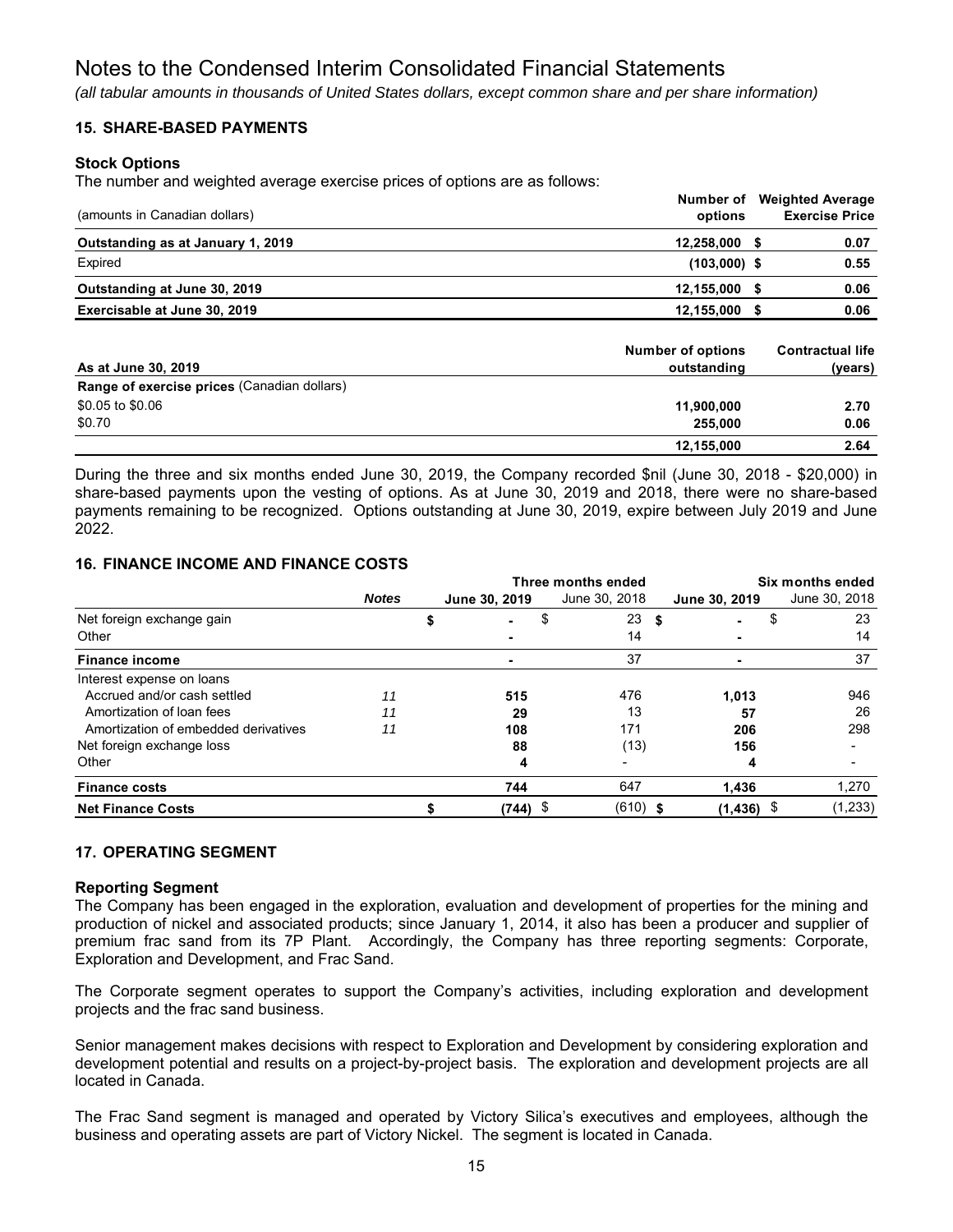*(all tabular amounts in thousands of United States dollars, except common share and per share information)*

The following tables provide information on the assets of the Company's segments:

|                             | <b>June 30,</b><br>2019 | December 31,<br>2018 |
|-----------------------------|-------------------------|----------------------|
| Canada                      |                         |                      |
| Corporate                   | \$<br>$1,572$ \$        | 1,637                |
| Exploration and development | 16,230                  | 16,230               |
| Frac sand                   | 3,572                   | 3,796                |
| Intersegment elimination    | (1, 425)                | (1, 402)             |
| <b>Total Assets</b>         | S<br>19.949             | 20,261               |

There have been no changes in the segments or the treatment of segmented assets and revenues during the period.

|                                                    |                  | <b>Exploration and</b> |                  |          |               |  |  |
|----------------------------------------------------|------------------|------------------------|------------------|----------|---------------|--|--|
| For the three months ended June 30, 2019           | Corporate        | Development            | <b>Frac Sand</b> | Total    | June 30, 2018 |  |  |
| <b>Revenues</b>                                    | \$<br>$-$ \$     | \$<br>$\sim$           | 190S             | 190      | \$<br>58      |  |  |
| Cost of goods sold                                 |                  |                        | (156)            | (156)    | (126)         |  |  |
| Gross profit (loss)                                | ٠                | ٠                      | 34               | 34       | (68)          |  |  |
| <b>Operating expenses</b>                          |                  |                        |                  |          |               |  |  |
| General and administrative                         | (138)            |                        | (105)            | (243)    | (242)         |  |  |
| Share-based payments                               |                  |                        |                  |          |               |  |  |
| Amortization of property, plant and equipment      |                  |                        | (142)            | (142)    | (146)         |  |  |
| Writedown of Mine property and development project |                  | (17)                   |                  | (17)     |               |  |  |
| <b>Operating loss</b>                              | (138)            | (17)                   | (213)            | (368)    | (456)         |  |  |
| Finance income                                     |                  |                        |                  |          | 37            |  |  |
| Finance costs                                      | (744)            |                        |                  | (744)    | (647)         |  |  |
| <b>Net finance costs</b>                           | (744)            |                        |                  | (744)    | (610)         |  |  |
| Loss before income taxes                           | (882)            | (17)                   | (213)            | (1, 112) | (1,066)       |  |  |
| Income tax recovery                                |                  |                        |                  |          | 191           |  |  |
| Net loss for the period                            | \$<br>$(882)$ \$ | (17) \$                | $(213)$ \$       | (1, 112) | (875)<br>\$   |  |  |

|                                                    |    |                          | <b>Exploration and</b>   |    |                  |          |               |          |  |
|----------------------------------------------------|----|--------------------------|--------------------------|----|------------------|----------|---------------|----------|--|
| For the six months ended June 30, 2019             |    | Development<br>Corporate |                          |    | <b>Frac Sand</b> | Total    | June 30, 2018 |          |  |
| <b>Revenues</b>                                    |    | \$                       | $\overline{\phantom{0}}$ | \$ | 351S             | 351      | \$            | 457      |  |
| Cost of goods sold                                 |    |                          |                          |    | (323)            | (323)    |               | (514)    |  |
| Gross profit (loss)                                |    | $\blacksquare$           |                          |    | 28               | 28       |               | (57)     |  |
| <b>Operating expenses</b>                          |    |                          |                          |    |                  |          |               |          |  |
| General and administrative                         |    | (244)                    |                          |    | (141)            | (385)    |               | (429)    |  |
| Share-based payments                               |    |                          |                          |    |                  |          |               | (20)     |  |
| Amortization of property, plant and equipment      |    |                          |                          |    | (285)            | (285)    |               | (293)    |  |
| Writedown of Mine property and development project |    |                          | (17)                     |    |                  | (17)     |               |          |  |
| <b>Operating loss</b>                              |    | (244)                    | (17)                     |    | (398)            | (659)    |               | (799)    |  |
| Finance income                                     |    |                          |                          |    |                  |          |               | 37       |  |
| Finance costs                                      |    | (1, 436)                 |                          |    |                  | (1, 436) |               | (1,270)  |  |
| Net finance costs                                  |    | (1, 436)                 |                          |    |                  | (1, 436) |               | (1, 233) |  |
| Loss before income taxes                           |    | (1,680)                  | (17)                     |    | (398)            | (2,095)  |               | (2,032)  |  |
| Income tax recovery                                |    | $\blacksquare$           |                          |    |                  |          |               | 429      |  |
| Net loss for the period                            | \$ | $(1,680)$ \$             | (17) \$                  |    | $(398)$ \$       | (2,095)  | \$            | (1,603)  |  |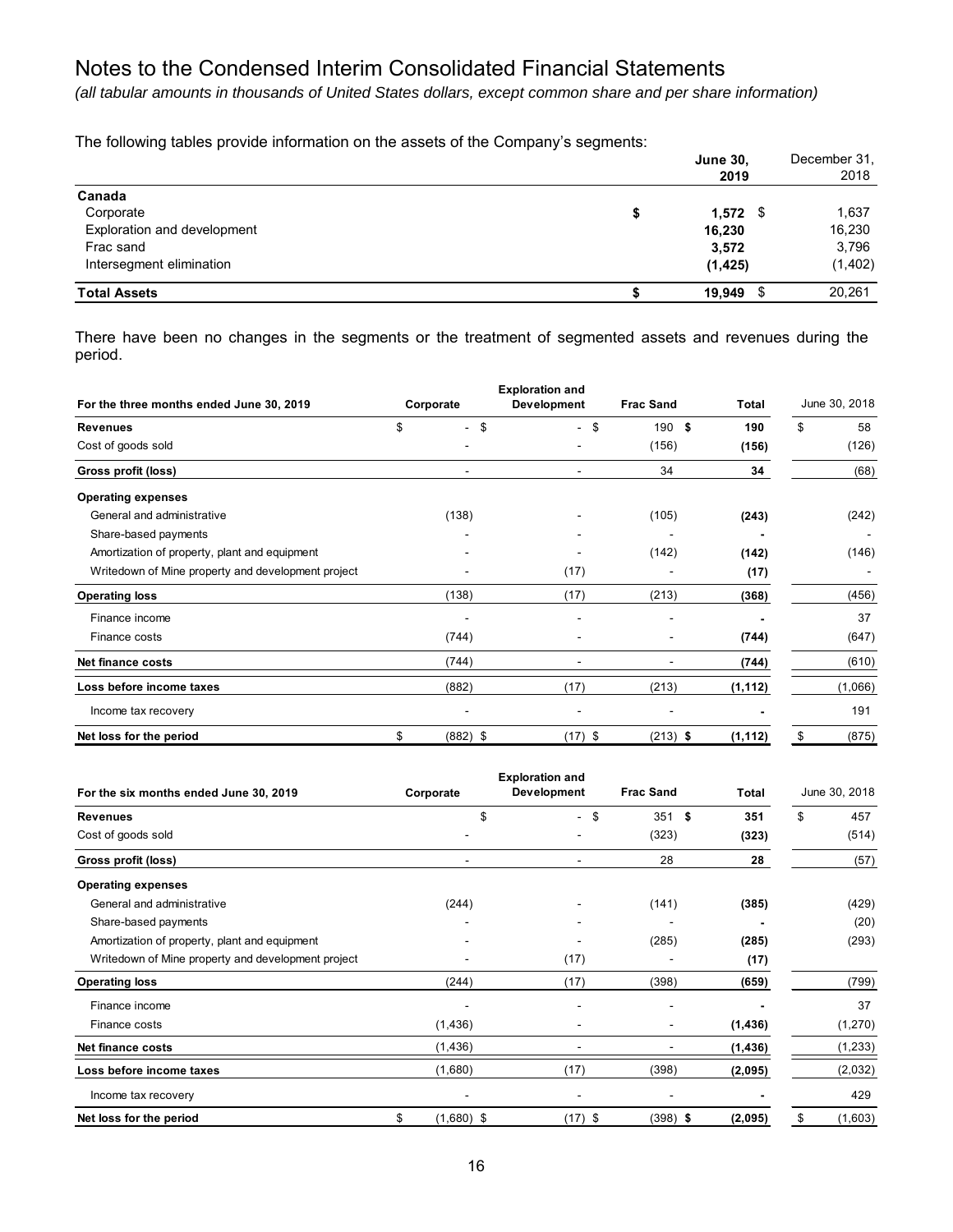*(all tabular amounts in thousands of United States dollars, except common share and per share information)*

# **18. RELATED PARTIES AND MANAGEMENT AGREEMENT**

# **Related Party Balances and Transactions**

Short-term employee benefits provided by the Company to key management personnel include salaries, directors' fees, statutory benefit contributions, paid annual vacation and sick leave as well as non-monetary benefits such as medical care. The Company may also issue options and common shares as part of the stock option plan and share bonus plan. Payables to key management personnel relate to director's fees, consulting fees and expense reimbursements. Balances with related parties as at and for the periods ended are shown in the following table:

|                                                                        | <b>June 30,</b><br>2019 | December 31.<br>2018 |
|------------------------------------------------------------------------|-------------------------|----------------------|
| <b>Balances Outstanding</b>                                            |                         |                      |
| Debt due to key management personnel                                   | $293$ \$                | 293                  |
| Other payables and accrued liabilities due to key management personnel | 496                     | 522                  |
|                                                                        | 789                     | 815                  |

Key management personnel compensation is composed of:

|                              | Three months ended |               |  |               |  | Six months ended |  |               |  |  |
|------------------------------|--------------------|---------------|--|---------------|--|------------------|--|---------------|--|--|
|                              |                    | June 30, 2019 |  | June 30, 2018 |  | June 30, 2019    |  | June 30, 2018 |  |  |
| Short-term employee benefits |                    | 168 \$        |  | 139           |  | 276              |  | 279           |  |  |
|                              |                    | 168           |  | 139           |  | 276              |  | 279           |  |  |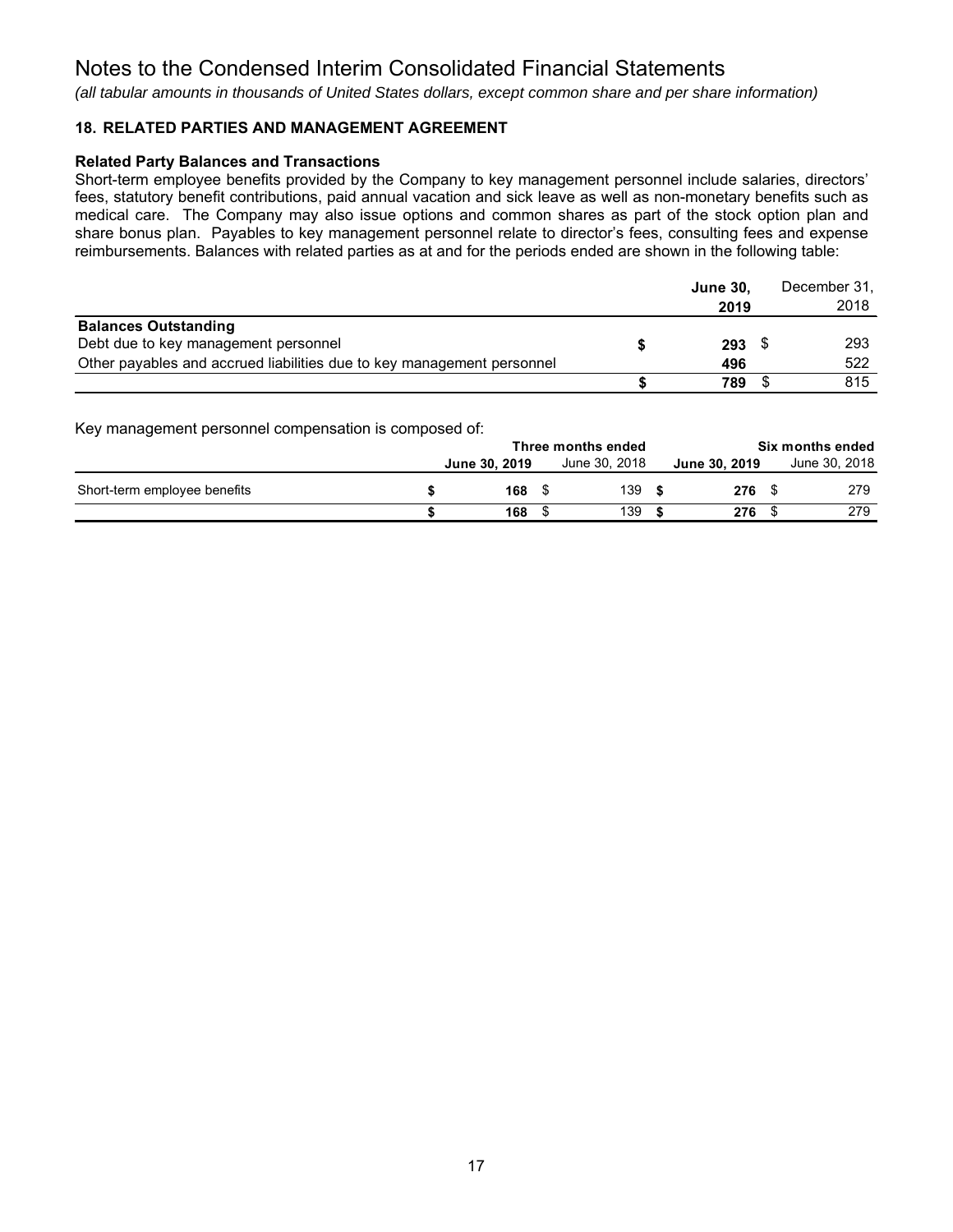

# **VICTORY NICKEL INC.**

# **MANAGEMENT'S DISCUSSION AND ANALYSIS FOR THE THREE AND SIX MONTHS ENDED JUNE 30, 2019**

**DATED AUGUST 21, 2019**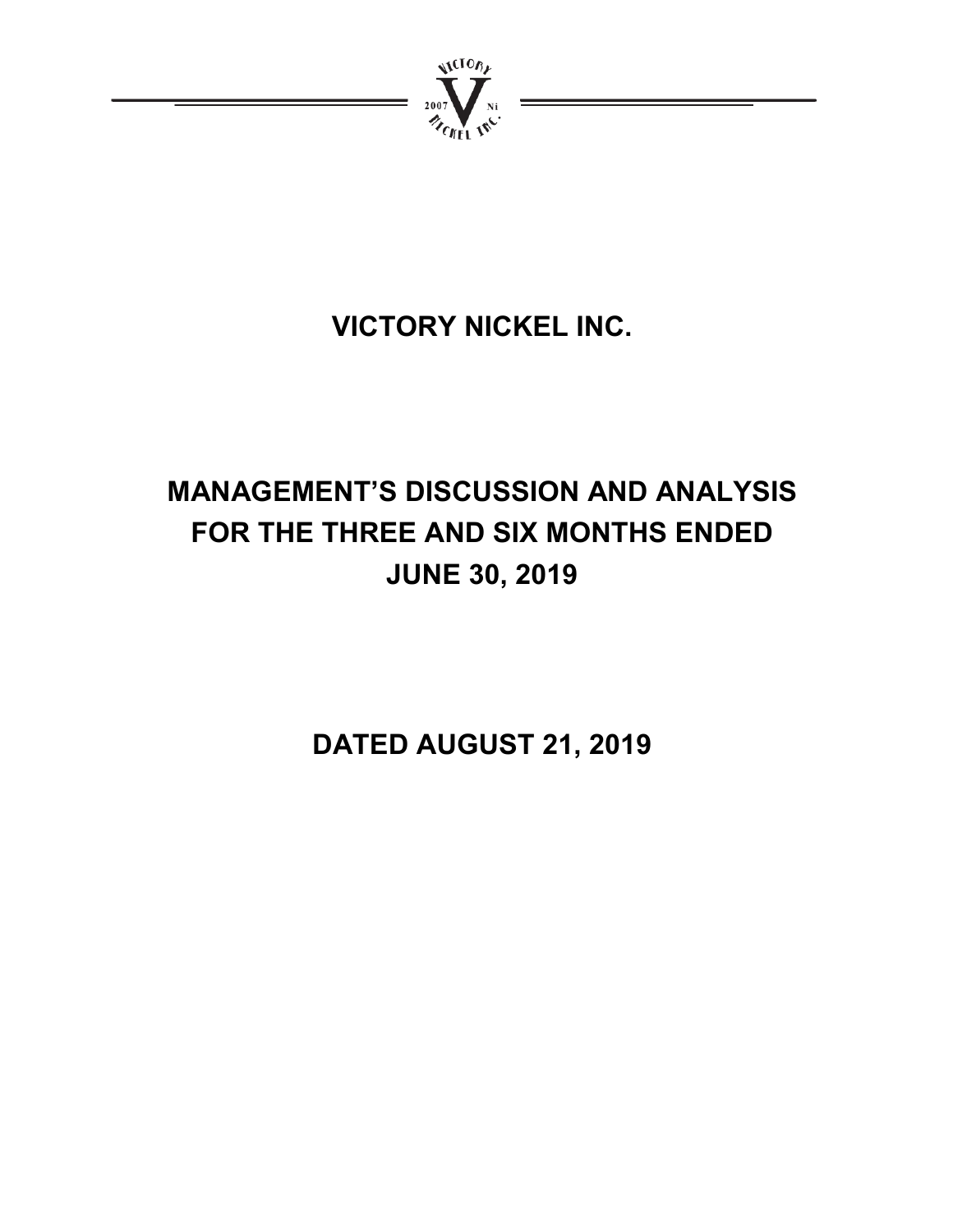# **VICTORY NICKEL INC. MANAGEMENT'S DISCUSSION AND ANALYSIS For The Three and Six months ended June 30, 2019**

The following discussion of the results of operations, financial condition and cash flows of Victory Nickel Inc. ("Victory Nickel" or the "Company") prepared as of May 29, 2019 consolidates management's review of the factors that affected the Company's financial and operating performance for the three and six months ended June 30, 2019, and factors reasonably expected to impact on future operations and results. This discussion is intended to supplement and complement the Company's unaudited condensed interim consolidated financial statements for the three and six months ended June 30, 2019 (the "Condensed Interim Consolidated Financial Statements") and the notes thereto, which were prepared in accordance with International Financial Reporting Standards ("IFRS").

Certain information and discussion included in this management's discussion and analysis ("MD&A") constitutes forwardlooking information. Readers are encouraged to refer to the cautionary notes contained in the section Forward-Looking Statements at the end of this MD&A.

Readers are also encouraged to consult the audited consolidated financial statements for the years ended December 31, 2018 and 2017 (the "2018 Audited Financial Statements"). The Condensed Interim Consolidated Financial Statements and the 2018 Audited Financial Statements are available at www.sedar.com and at the Company's website www.victorynickel.ca. All amounts disclosed are in United States dollars ("US\$" or "US dollars") unless otherwise stated as Canadian dollars ("CAD\$") or Australian dollars ("AU\$"). All tabular amounts are in thousands of US dollars.

Common shares of the Company trade on the Canadian Securities Exchange ("CSE") under the symbol NI.

# **COMPANY OVERVIEW**

The Company was formed on February 1, 2007 as an exploration and development mineral resource company and was primarily engaged in the acquisition, exploration, evaluation and development of nickel projects and associated products in Canada. Victory Nickel owns 100% of four advanced sulphide nickel projects: the Minago, Lynn Lake (under option to Corazon Mining Ltd. ("Corazon"), an Australian public company (ASX: CZN)) and Mel projects in Manitoba, and the Lac Rocher project in Québec. The Minago project is the Company's most advanced nickel project. A feasibility study on the Minago Project ("Minago FS") was completed and the results were announced in December 2009. The Environmental Impact Study ("EIS") was filed in May 2010 and receipt of the Environmental Act Licence ("EAL") was announced in August 2011. Subsequent improvements to the project were announced in June 2010 and July 2011. In April 2014, the Company announced the filing of an amendment to the EAL to relocate the permitted Minago tailings facilities such that it will not interfere with potential nickel resources and should also reduce operating costs. Although this amendment would be preferable, it is not necessary for the Minago project to be developed. On completion of First Nations consultation by the government of Manitoba, it is expected that the government of Manitoba will issue the requested amendment to the existing EAL which remains valid.

The Company's decision to enter the frac sand business was initially based on the need to generate cash flow and the desire to highlight the value of frac sand, which can be sold into the into the oil & gas industry, as a co-product at its Minago nickel project in Manitoba. Based on the Minago FS, approximately 11 million tonnes of frac sand exist within the Minago pit footprint. The pit footprint represents only a small portion of the Minago property. The frac sand is a significant contributor to the economics of the Minago project.

During 2014, Victory Nickel became a producer and supplier of premium Wisconsin frac sand from its frac sand plant (the "7P Plant") located near Seven Persons, Alberta, approximately 18 kilometres southwest of Medicine Hat, Alberta. Highquality Northern White frac sand is sourced from Wisconsin, USA, through the Company's wholly-owned subsidiary Victory Silica Ltd. ("Victory Silica"). Northern White occurs predominantly in the US Midwest and generally exceeds American Petroleum Institute ("API") specifications for frac sand. For this reason, it is a highly-desirable and preferred frac sand. Frac sand is used as a proppant to enhance recovery from oil and gas wells. The 7P Plant comprises a wash plant with a nominal capacity of approximately 120,000 tons per annum ("tpa") and a fully-operational dry plant with a nominal capacity of 500,000 tpa. The Company established itself as a frac sand producer by acquiring concentrated sand in Wisconsin, USA, washing it prior to shipment to the 7P Plant for processing into four main categories of finished frac sand products.

Crucial to the success of its frac sand operations is the Company's ability to build a solid customer base within an economic distance of its production facilities or to acquire/build additional frac sand processing facilities to serve additional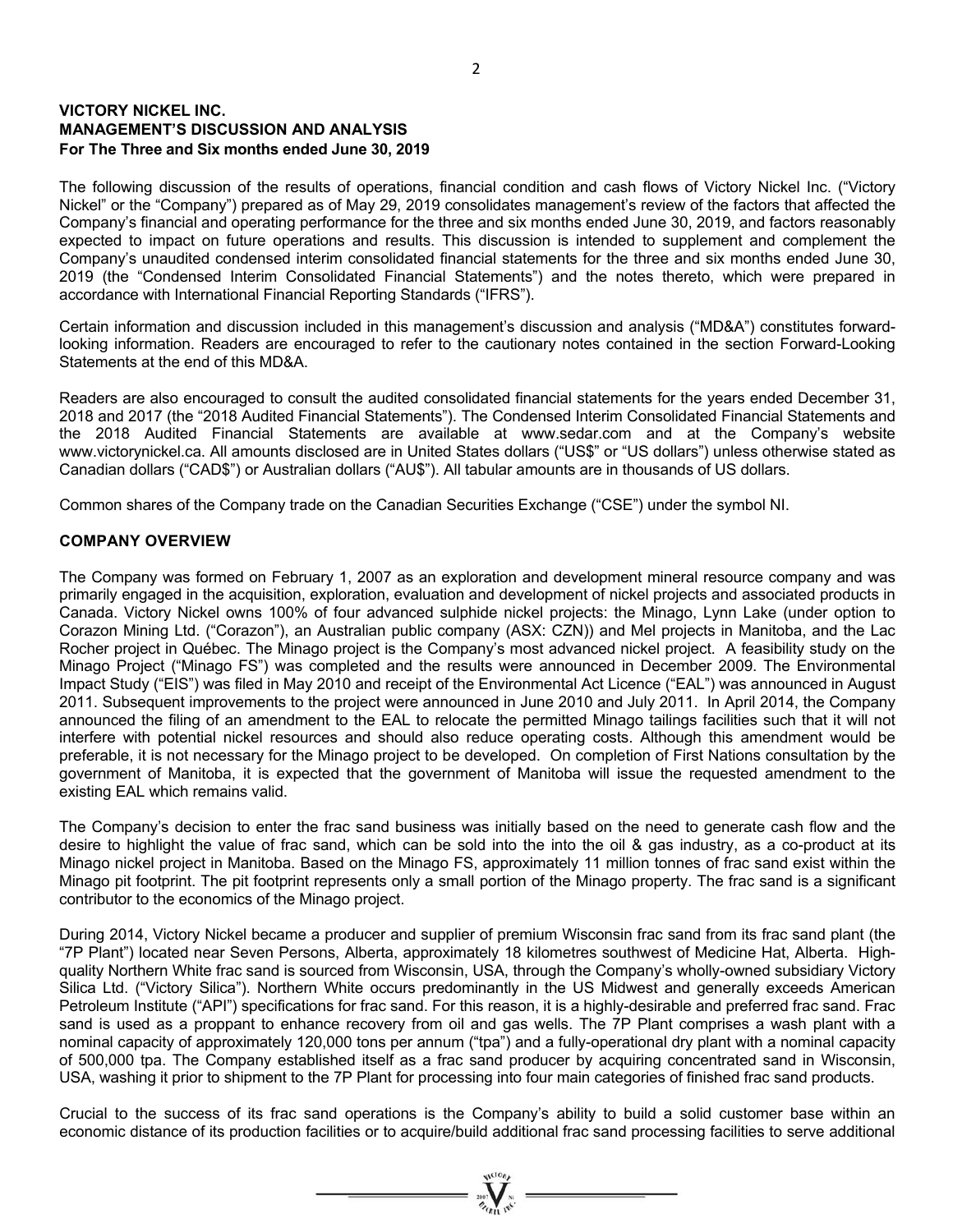markets. The Company was able to establish itself as a preferred supplier in the areas around Medicine Hat, Alberta through spot-market sales and short-term contracts. The Company's 7P Plant is located in close proximity to oil and gas producing plays in Alberta, BC, Saskatchewan and North Dakota, allowing customers to purchase sand FOB the 7P Plant and use their own trucks to deliver to the wellhead or, alternatively, to have the Company deliver frac sand directly to the wellhead. A small portion of finished sand is delivered by rail.

To ensure long-term supply of concentrated sand, the Company entered into an option to acquire a 100% interest in a frac sand land package totalling over 300 acres in Trempeleau County, Wisconsin, USA (the "Bear Coulee Property"). The option is valid for six months from receipt of permits with two equivalent extensions available under certain circumstances. Prior to production the Company will be required to pay \$40,000 per annum as an advance royalty on the initial 20,000 tons of sand production. Once the Bear Coulee Property is in production, the Company will be required to pay a royalty of \$2.00 per ton of frac sand sold from the property. In February 2015, the Company announced that a resource estimate of approximately 11 million tons of sand has been completed by Summit Envirosolutions Inc. on the Bear Coulee Property and was incorporated into a National Instrument 43-101 technical report.

The Company's board of directors approved the construction of a wash plant in Wisconsin or Minnesota and has considered building a second 1,000,000 tpa dry plant in or near Winnipeg, Manitoba. Market conditions necessitate the deferral of any such construction until more certainty returns to the oil and gas sector.

Due to the sudden drop in the price of oil during late 2014, drilling activity by oil and gas exploration and production ("E&P") companies decreased significantly and sustained relatively low oil and gas prices continued to negatively affect frac sand demand into 2018. The drop in sales required a temporary suspension in production at the 7P Plant in April 2015. The 7P Plant operates on an as-needed basis only (see Going Concern below). In March 2017, the Company announced that due to increasing market demand for frac sand, it had restarted the dry plant at its 7P Plant. In October 2017, the Company announced that it had completed the refurbishment of its frac sand wash plant at the 7P Plant, enhancing the ability to produce and sell frac sand.

In October 2018, the Company entered into an option agreement (the "Exploration and Option Agreement") "with Short Grass Ranches Ltd. (the "Owner") giving the Company the option to mine frac sand from one of the Owner's properties (the "Short Grass Property"). The strategy is in line with the Company's view to provide a full suite of import and domestic frac sand products to the northern oil and gas markets. Under the terms of the Exploration and Option Agreement, the Company has a 180-day period to evaluate the Short Grass Property. Should the Company exercise its right to develop a commercial frac sand mine (the "Option"), it will pay the Owner a \$2.00 per tonne royalty for frac sand sold from the Short Grass Property. The initial term of the Option would be for five years with the ability to extend for additional five-year terms. On April 5, 2019, the Owner was notified of the exercise of the Option;the Company is currently negotiating a mining agreement with the Owner.

# **Going Concern**

These Condensed Interim Consolidated Financial Statements have been prepared using Generally Accepted Accounting Principles ("GAAP") applicable to a going concern, which contemplates the realization of assets and settlement of liabilities in the normal course of business as they come due. As at June 30, 2019, the Company had a working capital deficiency of \$18,478,000, calculated as current assets less current liabilities, an increase from a working capital deficiency of \$8,200,000 as at December 31, 2018 mostly due to interest accrued on debt and the fact that the Secured Debt became a current liability in January 2019. At June 30, 2019, the debts of \$17,172,000 were the largest factor in the Company's working capital deficiency, as the Company was in default on all unsecured debt and related interest. A significant portion of debt is now classified as current liabilities.

The Company's main assets are its nickel projects. Minago, the most advanced of its projects, is permitted and ready for development. However, development costs are in excess of CAD\$500,000,000 and given the current price of nickel, it is unlikely that financing for this project will be available in the near future. If the Company is unable to finance and develop these projects, the potential recovery via sale of these projects may be below the current carrying amounts. Given the defaults on various loans discussed below, there is an increased risk that the Company's creditors could force the Company to liquidate its core assets under less than favourable terms.

On April 14, 2015, the Company announced that operations at the 7P Plant were temporarily suspended until the demand for frac sand improved; this temporary suspension was due to the dramatic decrease in energy pricing that began in 2014. Since March 2015, sales have been significantly below rates achieved during 2014 and remain well below the level required to generate positive cash flow. The 7P Plant was restarted in March 2017 and continues to operate on an as-

 $\sum_{i=1}^{n} \sum_{j=1}^{n} \sum_{j=1}^{n}$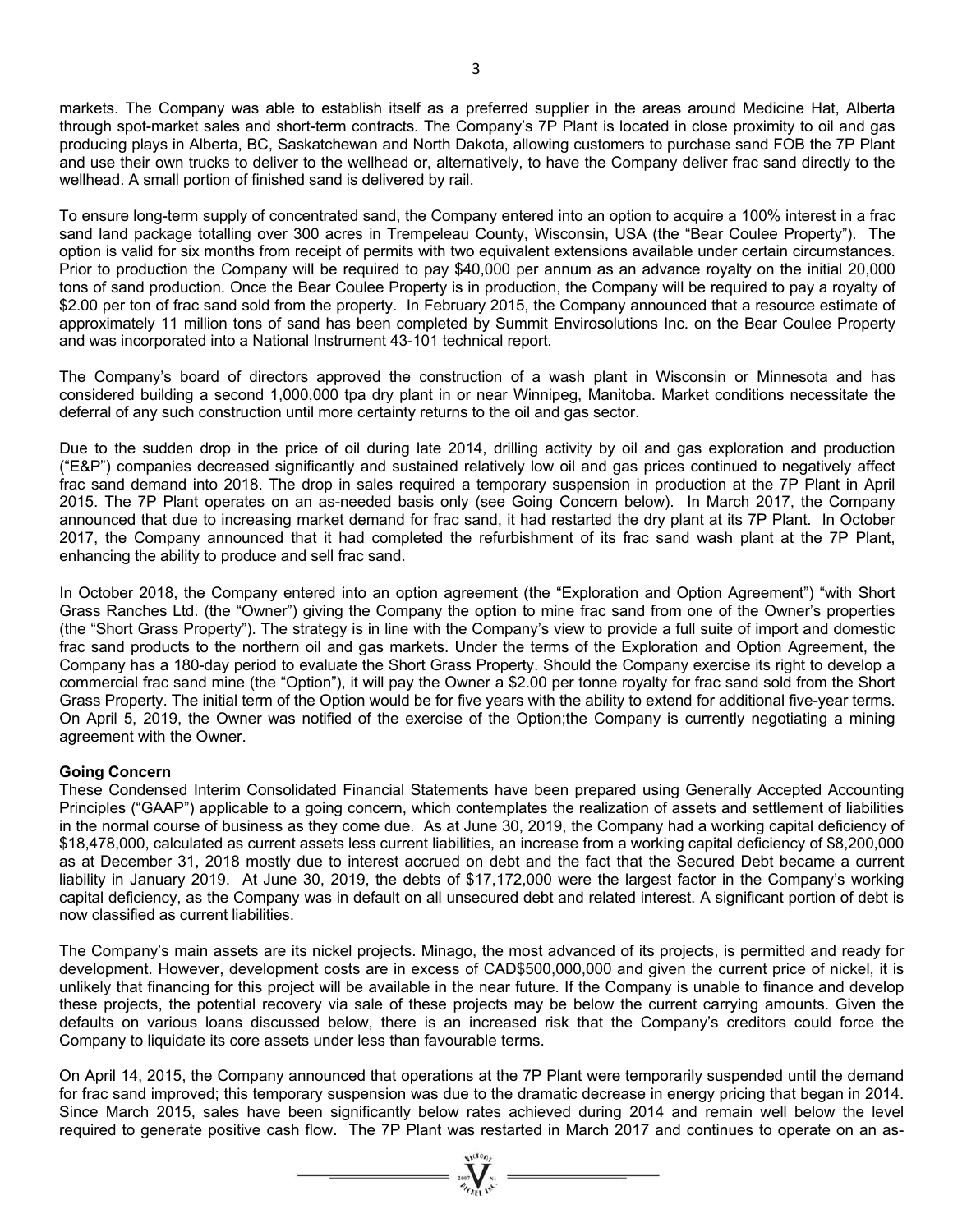needed basis in order to fulfil customer needs. In October 2017, the Company announced that it had completed the refurbishment of its frac sand wash plant at the 7P Plant. The wash plant is now operational, enhancing the ability to produce and sell frac sand. Sales of frac sand have yet to recover to levels that would generate positive cash flow.

The near-term outlook in the frac sand market remains unclear. The US dollar continues to negatively impact demand for high-quality Wisconsin frac sand in Canada, as the price for Canadian frac sand has dropped and service companies appear satisfied with using lower-quality domestic frac sand, because of the price differential caused mainly by the exchange rate. The Company's existing inventory is Wisconsin frac sand, which is hindering its ability to increase its sales. The Company is currently exploring the possibility of adding domestic sand to its inventory in order to be more competitive with the lower priced sand.

Cash flows from frac sand sales during the three and six months ended June 30, 2019 were not sufficient to pay financing costs and the Company was not able to make most of its interest payments due during the three and six months ended June 30, 2019.

During 2016, the Company restructured its debt (the "Debt Restructuring Agreement") with holders of promissory convertible notes and trade creditors, by issuing shares of the Company and unsecured promissory convertible notes ("Promissory Convertible Notes"). In 2017, the Company's secured debt ("Secured Debt") increased by the amount of unpaid interest to \$7,050,000 and the maturity date was extended to July 31, 2019. In 2018, the maturity date of the Secured Debt was further extended to January 31, 2020.

Pursuant to the terms of the Secured Debt, the Company is prevented from making payments under outstanding unsecured debt until the Secured Debt is repaid. The lender of the Secured Debt (the "Secured Lender") provided a forbearance agreement for the balance of the accrued interest and made short term advances to cover non-discretionary costs. Barring a significant improvement in the sales of frac sand, the Company is unlikely to be able to repay the Secured Debt in full when it matures in January 2020. The Company's ability to make the required interest payments in 2019 is also in doubt and dependent upon frac sand sales and/or third-party funding or asset sales. The Company was unable to make its interest payment due on June 30, 2019. The Company's Secured Lender continues to demonstrate its commitment to ensuring the protection of the Company's core assets by providing working capital advances and forbearance agreements with respect to the interest due under the Secured Debt. Should the support of the Secured Lender change, the going concern assumption would be in doubt.

During 2016, all of the promissory convertible note holders participated in the Debt Restructuring Agreement, except for one holder of a \$3,000,000 promissory convertible note (the "Outstanding Note"). In March 2016, the Company announced that it had received notice that the holder of the Outstanding Note had filed a statement of claim concerning non-payment of principal and interest. The Company has reviewed the statement of claim with legal counsel to assess its impact on the Company and has concluded that there is no significant impact on the status of the Company's debt. The Outstanding Note matured in July 2016 and the Company has been unable to repay the amounts owing and interest payments due, which has resulted in the Company defaulting on the note.

The Company has not paid interest payments due on its Promissory Convertible Notes, which has resulted in the Company defaulting on a portion of these notes.

On July 31, 2018, the Company obtained approval from certain holders of Promissory Convertible Notes amounting to CAD\$357,000 and \$1,396,000, to extend the maturity date to January 31, 2020, from July 31, 2018, upon the issuance of an aggregate total of 532,899 common shares of the Company. The balance of the promissory notes remains in default.

The ability of the Company to continue as a going concern is heavily dependent on the continued support of its lenders and the frac sand market improving, both in demand and in price, and the Company's ability to resume full operations at its 7P Plant. In addition to the liquidity and solvency uncertainties described above, the ability to resume full operations at the 7P Plant will require additional financing. In order to resume purchasing and shipping supplies of frac sand and full operations at the 7P Plant, the Company will require additional working capital. As noted, the Company's Secured Lender has been supportive to date. However, there are no assurances that the Company will be able to obtain the working capital to resume operations at the level sufficient to generate cash flows to repay its outstanding obligations.

The Company has cut non-essential costs in an effort to reduce operating losses and has deferred payments wherever possible. During 2019 and 2018, the Company, with the agreement of its Secured Lender, sold non-core assets to provide operating funds. During 2019, the Company liquidated the remainder of its marketable securities, eliminating this source of

 $=\prod_{\substack{n=1\\ \text{odd }n}}^{\infty}$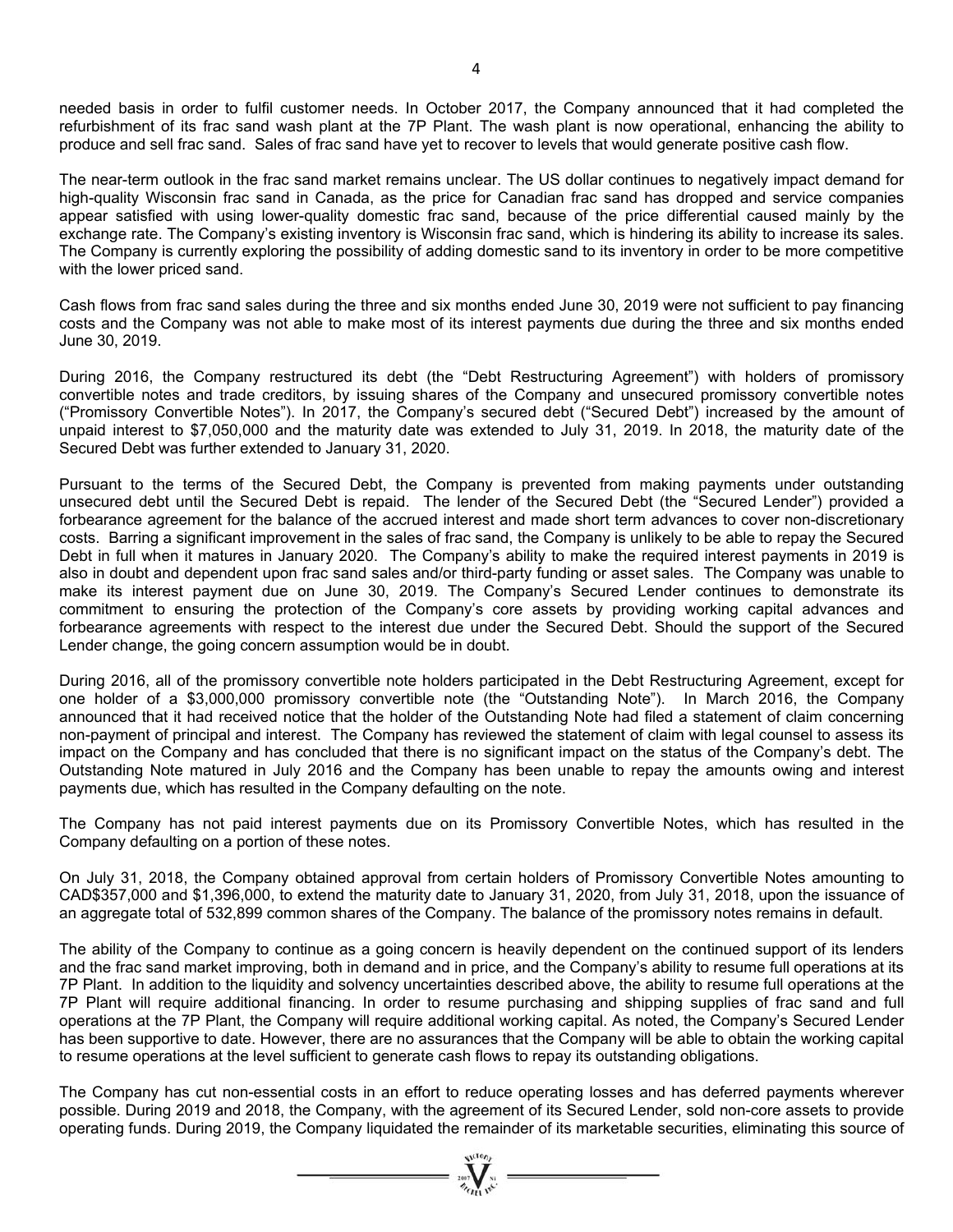funds for operations. However, without an injection of capital and/or until the demand and pricing for frac sand returns to pre-2015 levels, the Company will not be able to meet its outstanding obligations or any new obligations as they become due. The defaults on the Company's existing obligations add to the challenge of obtaining additional capital.

There can be no assurance that the Company will be able to restructure its debt further and/or recapitalize, and there is no certainty as to what further steps, if any, the secured and unsecured lenders may take. To date, management and the board of directors have reduced and/or deferred salaries and director fees until business recovers, but there is no certainty that this will continue. Management salary reductions and/or deferrals put the Company at risk of being unable to retain key personnel.

In addition to the above liquidity issues, the Company is subject to the risks and challenges experienced by other companies at a comparable stage. These risks include, but are not limited to, continuing losses, dependence on key individuals and the ability to secure adequate financing or to complete corporate transactions to meet the minimum capital required to successfully fund its projects and operating expenses.

None of the Company's mining projects have commenced commercial production and, accordingly, the Company is dependent upon debt or equity financings, the optioning and/or sale of resource or resource-related assets or interests, exploration results which have the potential for the discovery of economically-recoverable reserves and resources, and/or the ability to generate sufficient cash flow from its other operating activities for its funding. Development of the Company's current nickel mining projects to the production stage will require significant financing. Given the current economic climate, including the low nickel price, and the Company's existing liquidity challenges, the ability to raise sufficient funds will be difficult.

Should the Company not be able to overcome the risks described in this section, the carrying value of the Company's assets would be subject to material adjustment and, in addition, other adjustments may be necessary to these Condensed Interim Consolidated Financial Statements should such adverse events impair the Company's ability to continue as a going concern as contemplated under GAAP. There is no certainty that the Company will be able to generate sufficient cash to fund its activities including debt servicing, project expenditures and corporate costs. These conditions indicate the existence of a material uncertainty that may cast significant doubt about the Company's ability to continue as a going concern. Failure to continue as a going concern would require that the Company's assets and liabilities be restated on a liquidation basis, which would differ significantly from the going concern basis.

# **OUTLOOK**

Sand sales from Alberta's 7P Plant will remain the focus during 2019, however management believes that the Company's three sulphide nickel assets are at the heart of the longer-term value proposition for shareholders.

Minago in Manitoba is host to one of Canada's largest undeveloped, permitted, sulphide nickel resources. Combined with Mel in Manitoba and Lac Rocher in Quebec, the three projects combine to give your company one of the country's most significant in-situ sulphide nickel inventories.

Why is this important? Because all of the Company's nickel assets are located in Canada, one of the world's most secure mining jurisdictions; because the projects are superbly located relative to access to infrastructure, particularly Minago; and because demand for nickel, specifically sulphide nickel, is projected to rise dramatically over the next two decades.

Nickel's presence as an "Energy Metal" came to prominence in 2018 with the acceleration of worldwide demand for electric vehicles ("EV"). By 2040, market researcher Wood Mackenzie expects to see 300 million EV passenger cars on the road. The blooming global need for rechargeable batteries due to growth in the EV market, driven by government focus on reducing carbon emissions, combined with evolving battery technologies that incorporate increasing amounts of nickel has led market watchers to expand their projections for global nickel demand.

Market Researcher Wood Mackenzie breaks EV into three broad categories, each with increasing levels of electrification. From least to most electrification these are hybrid electric vehicles ("HEV"), plug-in hybrid electric vehicles ("PHEV") and battery electric vehicles ("BEV"). As the level of electrification increases, so too does battery size and the amount of nickel and other battery materials required. By 2030, Wood Mackenzie expects 58% of passenger EV to be HEV, with the remaining 42% being PHEV or BEV; by 2040 the expectation is nearly 75% PHEV or BEV.

This increase in battery size and usage is complimented by the battery technologies themselves. There has been a global

 $= \prod_{i=1}^{N} \sum_{i=1}^{N}$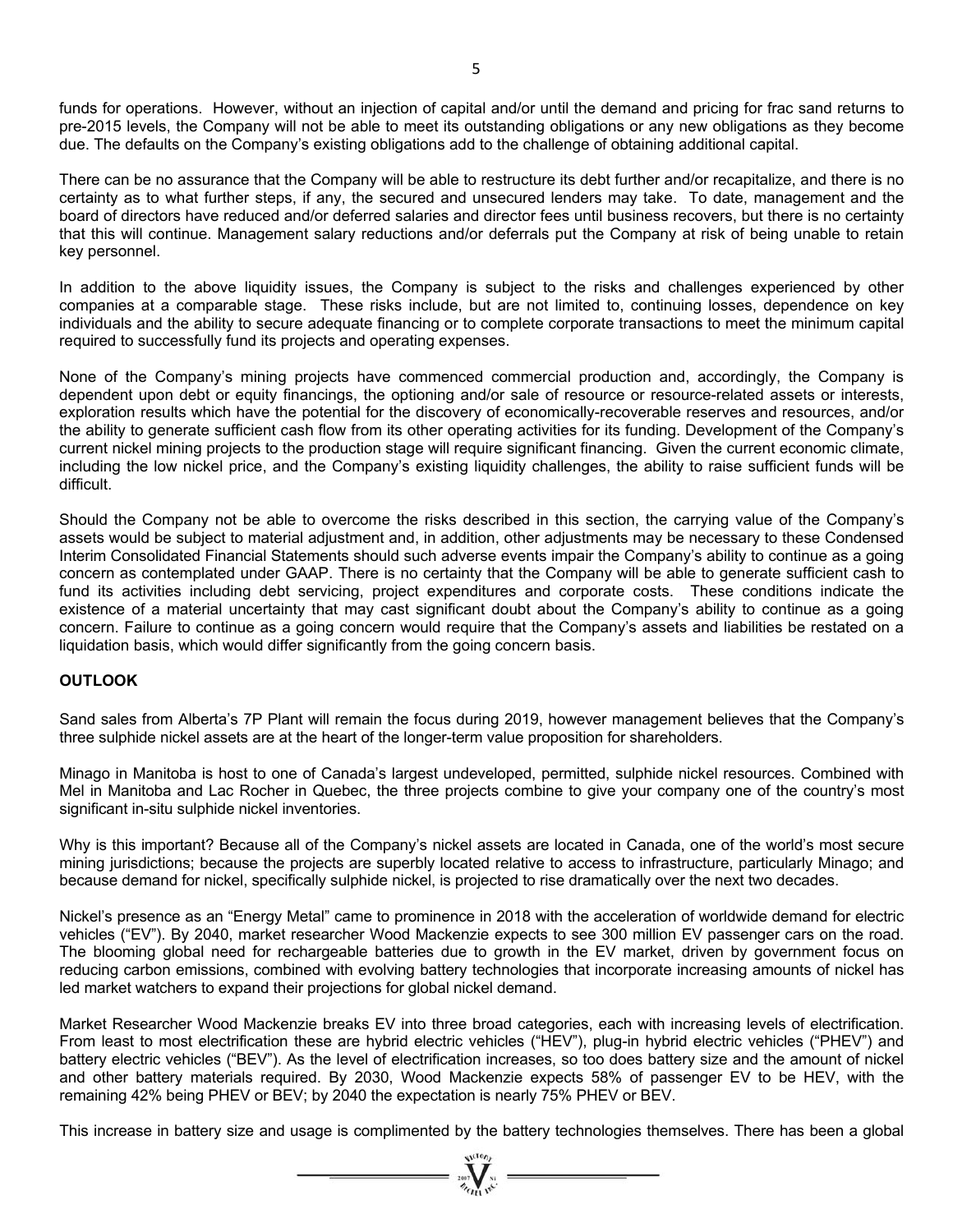shift toward lithium-nickel-manganese-cobalt-oxide ("NMC") cathode chemistries, says Wood Mackenzie, and by 2030 they expect 70% of EV to use an NMC cathode. And there is a shift toward less cobalt-intensive battery types, meaning more nickel is used in each battery. UBS points out that today's cathodes used in EVs typically have a 1:1:1 ratio between nickel, manganese and cobalt. By 2021 this materials mix is expected to be optimized at 8:1:1. Further to this point, researcher Adamas Intelligence points to a 104% year-over-year ("YoY") increase in the amount of nickel in passenger EV batteries during February 2019, a bigger jump than both manganese and cobalt. In China alone, the YoY increase from January 2018 was 253%, with the YoY increases in Germany and the US coming in at 88% and 54% respectively.

In addition, market watchers concur that due to the quality requirements of battery producers the winners in this new demand environment will be sulphide ("Class 1") nickel producers such as Victory Nickel's projects which, unlike laterite nickel ("Class 2") deposits, have an economic advantage in the competition for EV battery market share. It is this demand that Bloomberg says accounted for a 35% increase in Class 1 nickel price on the London Metals Exchange between the end of 2018 and early august 2019. *Bloomberg New Energy Finance* forecasts that demand for nickel will multiply 16 times by 2030, and half of that is expected to go into batteries, driving nickel prices considerably higher. Through 2040, Wood Mackenzie expects nickel to be the highest-growth of the Energy Metals.



# Global battery sector demand by metal (kt)

Source: Wood Mackenzie

This is not to discount the stainless steel and other markets using nickel. All in all, Wood Mackenzie sees global nickel demand rising significantly between 2018 and 2040.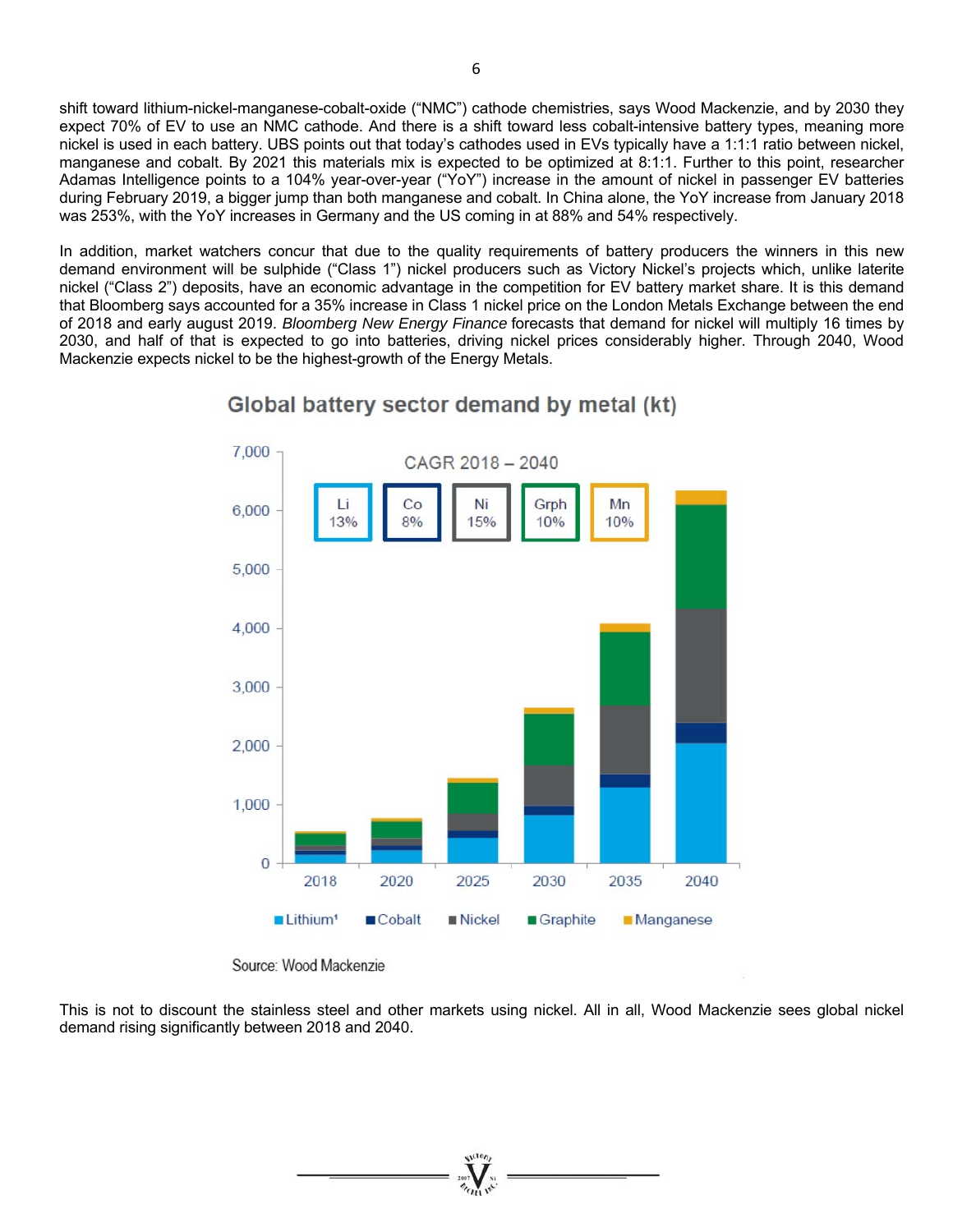

# **Sources of Long-Term Incremental Nickel Demand**

Source: Wood Mackenzie

Given the Company's leading position with regard to sulphide nickel resources, – Victory Nickel is well positioned to take advantage of the significant market shift toward EVs and growing sulphide nickel demand in general.

Bloomberg calls nickel "by far the best-performing base metal this year," recently closing 7.2% higher in London to the highest in more than four years. The bulk of this price increase appears not to be tied to fundamentals, but rather prompted by speculation of a proposed ban on nickel exports by Indonesia and therefore not sustainable, and, at present nickel prices the valuation of nickel projects does not yet reflect this anticipated market shift. Despite the current situation, management remains confident that these projects will demonstrate their value in the long-run when nickel prices improve and market conditions allow for their full development.

### **Frac Sand**

Sand is a substantial contributor to the overall economics at Minago. Victory Nickel became a player in the sand market in 2014, when construction and commissioning of its 7P Plant in Alberta was completed. Unfortunately, toward the end of 2014 the price of oil crashed. As a result, drill rig utilization decreased substantially. In direct response to the declining utilization, E&P companies reduced, cancelled or deferred capital programs. All of this led to an unprecedented decline in the pricing of drilling and well completions, putting downward pressure on the price of frac sand.

During this period, E&P companies looked for ways to improve their economics by reducing costs and enhancing recoveries. Measures include lengthening of both lateral and horizontal drilling, increasing the number of stages per foot and using more sand per stage. These changes have led to an increase in frac sand intensity – using more sand per well – a trend that bodes well for frac sand consumption.

According to energy market analytics company RBN Energy, a typical well in the Texas' Permian Basin is 10,000 lateral feet (and sometimes thousands of feet longer) using about 2,500 pounds of sand per linear foot. These dynamics have led to a doubling of frac sand demand over the past three years in the US to over 100,000,000 tons per annum. In the US, demand for frac sand is predicted to grow by 10% in 2019 and 17% in 2020, according to Rystad Energy.

As part of the trend toward E&P companies looking to reduce their costs, demand for more cost-effective in-basin domestic frac sand has increased in Canada. The Company's business plan always contemplated sales of domestic frac sand from both Minago and other strategically-located Canadian frac sand deposits in addition to sales of Northern White frac sand imported from Wisconsin. As such, the Option on the Short Grass Property furthers the Company's ability to better navigate changing frac sand demand in Canada by offering both imported Northern White and an in-basin domestic alternative. Broadening its product offering will allow Victory Nickel to appeal to a wider variety of customers and better take advantage of opportunities as the frac sand market evolves.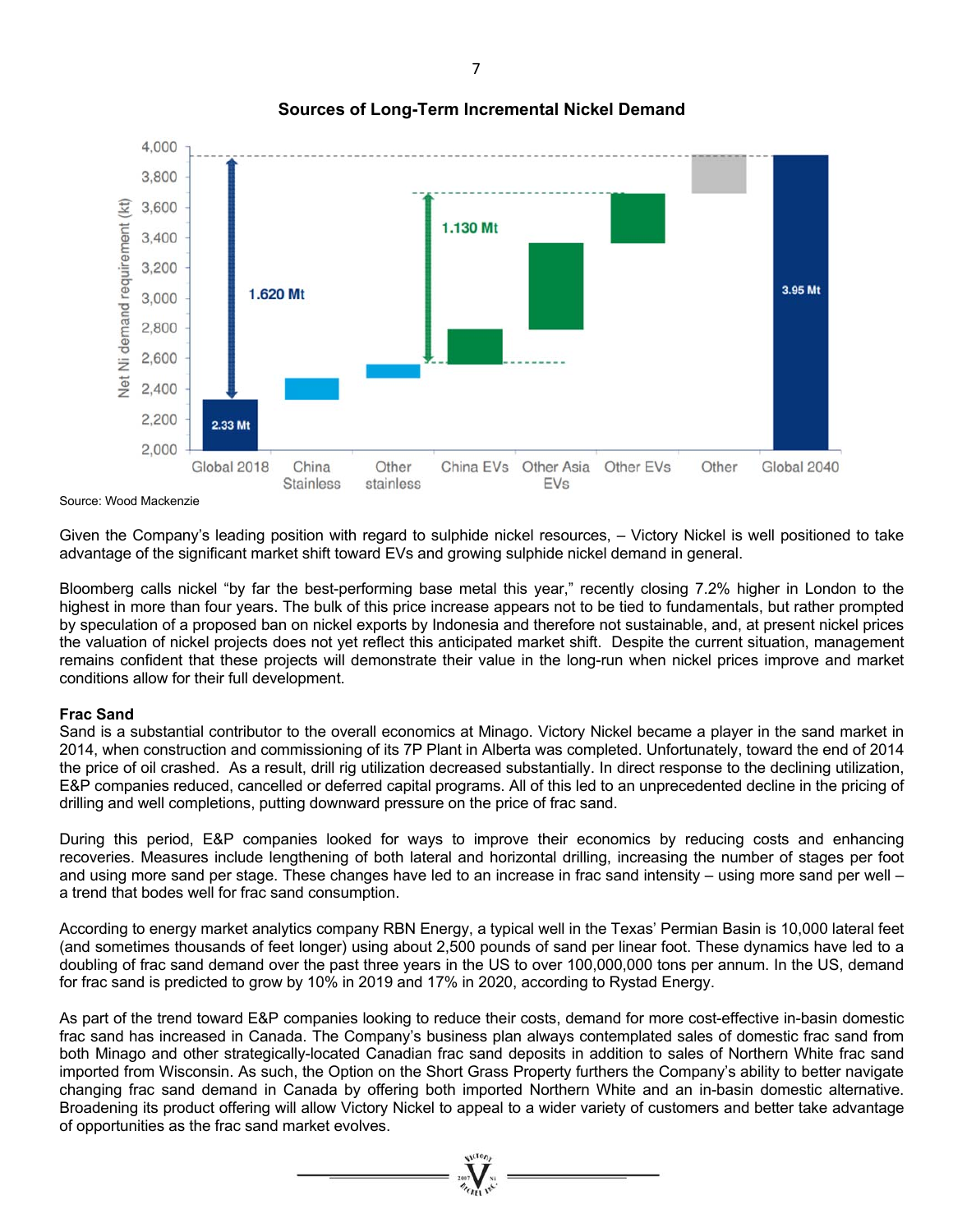The softness in the frac sand market over the past several years led to declining valuations of frac sand assets throughout North America. Management has been evaluating opportunities to take advantage of market opportunities to build its presence in the frac sand business by acquiring undervalued North American frac sand production assets that offer immediate potential to expand sales and open new markets, while at the same time being complementary to the Company's existing production activities. Management continued to seek potential acquisition targets in 2018, and this process is continuing in 2019.

As discussed above, management is developing plans to implement strategies to take full advantage of opportunities in a changing frac sand market. In addition, we remain confident that sulphide nickel demand will improve, such that not only the Minago nickel project can be developed, but that the Company's other nickel projects can be advanced as potential producers. We thank our shareholders, lenders and suppliers for their continued patience and support.

### **RESULTS OF OPERATIONS**

|                                                    |    |                | <b>Exploration and</b>         |                  |          |               |  |
|----------------------------------------------------|----|----------------|--------------------------------|------------------|----------|---------------|--|
| For the three months ended June 30, 2019           |    | Corporate      | <b>Development</b>             | <b>Frac Sand</b> | Total    | June 30, 2018 |  |
| <b>Revenues</b>                                    | \$ | $-$ \$         | \$<br>$\overline{\phantom{0}}$ | 190 \$           | 190      | \$<br>58      |  |
| Cost of goods sold                                 |    |                |                                | (156)            | (156)    | (126)         |  |
| Gross profit (loss)                                |    | $\blacksquare$ | $\overline{\phantom{a}}$       | 34               | 34       | (68)          |  |
| <b>Operating expenses</b>                          |    |                |                                |                  |          |               |  |
| General and administrative                         |    | (138)          |                                | (105)            | (243)    | (242)         |  |
| Share-based payments                               |    |                |                                |                  |          |               |  |
| Amortization of property, plant and equipment      |    |                |                                | (142)            | (142)    | (146)         |  |
| Writedown of Mine property and development project |    |                | (17)                           |                  | (17)     |               |  |
| <b>Operating loss</b>                              |    | (138)          | (17)                           | (213)            | (368)    | (456)         |  |
| Finance income                                     |    | ۰              |                                |                  |          | 37            |  |
| Finance costs                                      |    | (744)          |                                |                  | (744)    | (647)         |  |
| <b>Net finance costs</b>                           |    | (744)          |                                |                  | (744)    | (610)         |  |
| Loss before income taxes                           |    | (882)          | (17)                           | (213)            | (1, 112) | (1,066)       |  |
| Income tax recovery                                |    |                |                                |                  |          | 191           |  |
| Net loss for the period                            | \$ | $(882)$ \$     | $(17)$ \$                      | $(213)$ \$       | (1, 112) | (875)<br>\$   |  |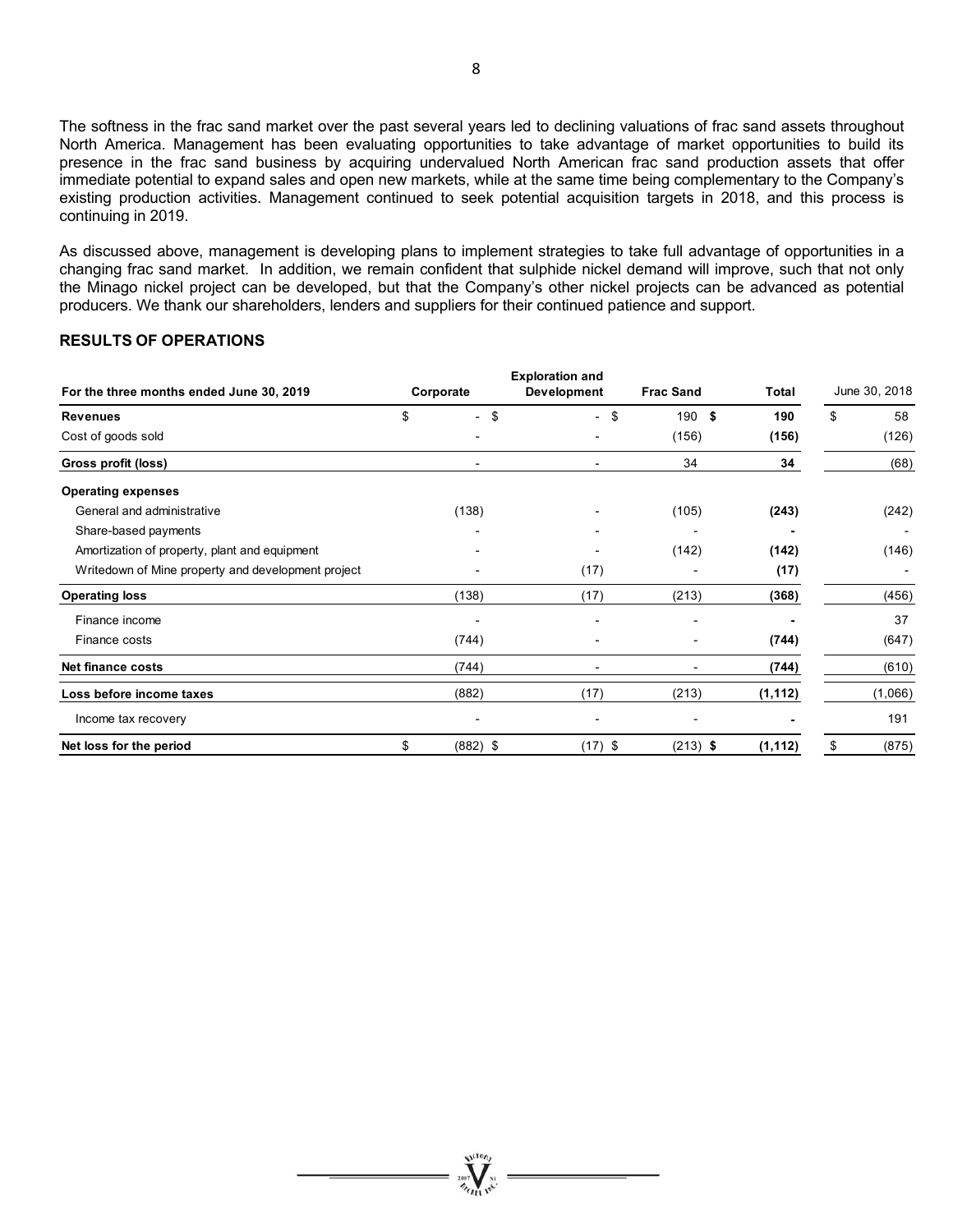|                                                    |    |              | <b>Exploration and</b>   |    |                  |          |               |
|----------------------------------------------------|----|--------------|--------------------------|----|------------------|----------|---------------|
| For the six months ended June 30, 2019             |    | Corporate    | <b>Development</b>       |    | <b>Frac Sand</b> | Total    | June 30, 2018 |
| <b>Revenues</b>                                    |    | \$           | $\overline{\phantom{0}}$ | \$ | 351S             | 351      | \$<br>457     |
| Cost of goods sold                                 |    |              |                          |    | (323)            | (323)    | (514)         |
| Gross profit (loss)                                |    |              | $\overline{\phantom{0}}$ |    | 28               | 28       | (57)          |
| <b>Operating expenses</b>                          |    |              |                          |    |                  |          |               |
| General and administrative                         |    | (244)        |                          |    | (141)            | (385)    | (429)         |
| Share-based payments                               |    |              |                          |    |                  |          | (20)          |
| Amortization of property, plant and equipment      |    |              |                          |    |                  | (285)    | (293)         |
| Writedown of Mine property and development project |    |              | (17)                     |    |                  | (17)     |               |
| <b>Operating loss</b>                              |    | (244)        | (17)                     |    | (398)            | (659)    | (799)         |
| Finance income                                     |    |              |                          |    |                  |          | 37            |
| Finance costs                                      |    | (1, 436)     |                          |    |                  | (1, 436) | (1,270)       |
| <b>Net finance costs</b>                           |    | (1, 436)     |                          |    |                  | (1, 436) | (1,233)       |
| Loss before income taxes                           |    | (1,680)      | (17)                     |    | (398)            | (2,095)  | (2,032)       |
| Income tax recovery                                |    |              |                          |    |                  |          | 429           |
| Net loss for the period                            | \$ | $(1,680)$ \$ | $(17)$ \$                |    | $(398)$ \$       | (2,095)  | \$<br>(1,603) |

#### **Overall**

For the three and six months ended June 30, 2019, the Company had a net loss of \$1,112,000 and \$2,095,000 or a loss of \$0.02 and \$0.01 per share (June 30, 2018 - \$875,000 and \$1,603,000 or \$0.01 and \$0.02 per share), respectively. The following narrative discusses the relevant operations of the Frac Sand and Exploration and Development segments first, and then addresses the corporate segment.

#### **Frac Sand Segment**

Due to the decline in the price of oil beginning in 2014, demand for frac sand in the Company's target markets was under pressure throughout 2018 and into 2019. The Company holds inventory in excess of 18,000 tons as at June 30, 2019 (December 31, 2018 – 19,000 tons) at various stages of the process and made sales of 2,065 tons and 4,141 tons of various grades of frac sand during the three and six months ended June 30, 2019 (June 30, 2018 – 696 tons and 4,717 tons), respectively, by drawing down inventories and/or brokering sand, generating a gross loss of \$213,000 and \$398,000 (June 30, 2018 – gross loss of \$68,000 and \$57,000), respectively.

#### *Revenues*

The Company recognized revenue on frac sand sales during the three and six months ended June 30, 2019 aggregating \$190,000 and \$351,000, or \$92.00 and \$84.76 per ton (June 30, 2018 - \$58,000 and \$457,000 or \$96.88 per ton), respectively. Revenue includes periodic freight for sales delivered to customers. While sales and pricing periodically show signs of improvement, the market has not improved sufficiently in the Company's target areas where it can generate positive cash flow sufficient to service debt.

### *Cost of goods sold*

The cost of goods sold includes the cost of concentrated sand purchased in Wisconsin, the cost of delivery to the 7P Plant including handling and trans-loading costs and the operating cost to dry and screen the concentrated sand into four main dry products. Cost of goods sold may also include sand purchased from third parties. These costs are capitalized as a component of inventory on a normalized basis and are charged to cost of goods sold when title to the product passes to the customer. Cost of goods sold may also include any write-down or recovery of impairment of inventory values to the lower of cost or net realizable value.

The cost of goods sold was \$156,000 and \$323,000 during the three and six months ended June 30, 2019 (June 30, 2018 - \$126,000 and \$514,000), respectively. The 7P Plant continues to operate on an as-needed basis, resulting in higher operating costs per ton of product produced than what is expected on a continuous operating basis. The Company has reduced manpower to a skeleton crew sufficient to start production as demand returns on a consistent basis. The Company suspended deliveries of concentrated sand in 2015 and will resume deliveries once demand is sufficient to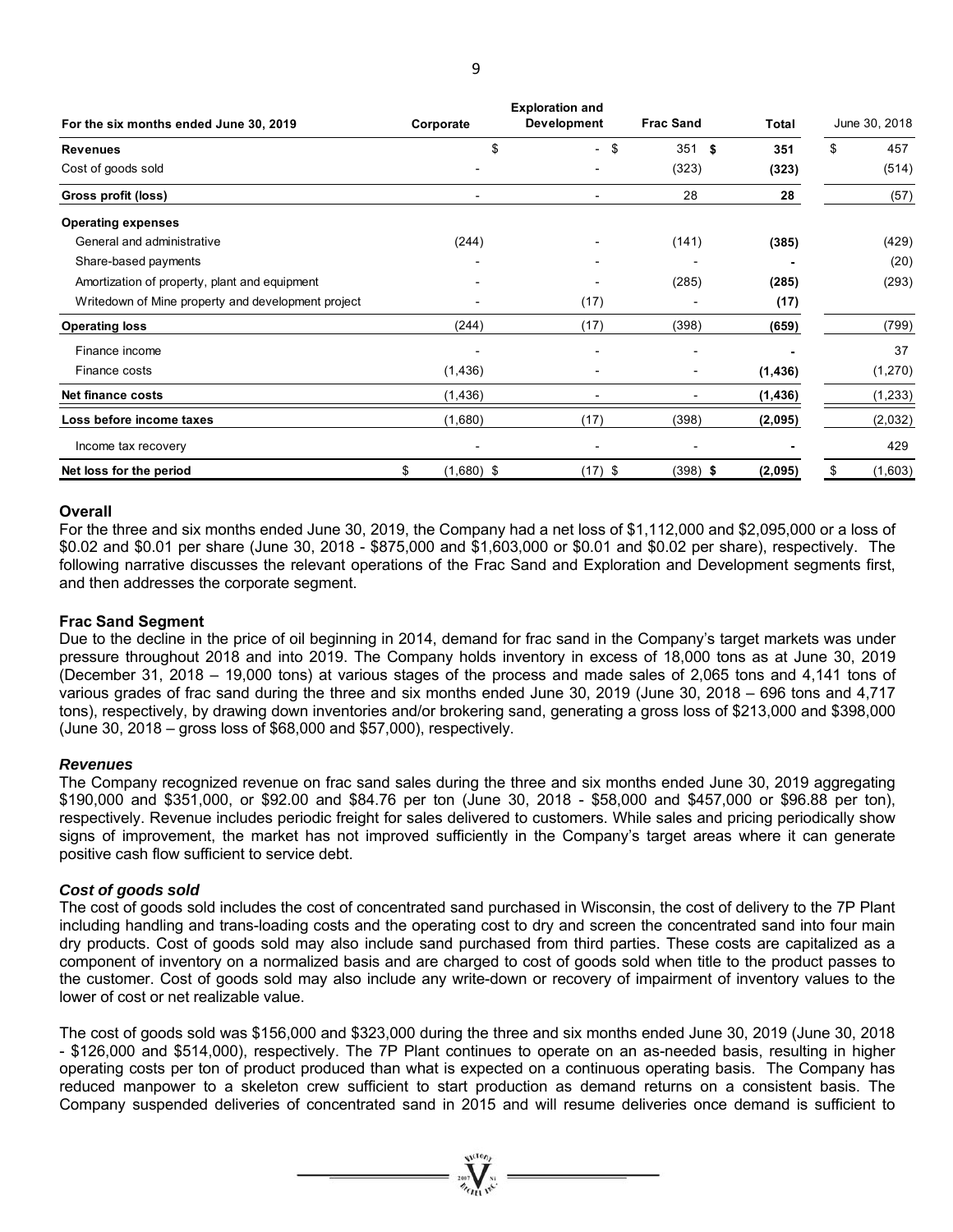utilize existing inventories at the 7P Plant. Finished goods inventory was valued at net realizable value of \$84.10 per ton at June 30, 2019 (June 30, 2018 - \$94.18 per ton) to reflect current market conditions.

Costs per ton are per dry ton, unless otherwise stated.

#### *Gross profit*

The 7P Plant generated a gross profit during the three and six months ended June 30, 2019 and a gross loss during the three and six months ended June 30, 2018. The 7P Plant continues to operate on an as-needed basis, resulting in higher operating costs per ton of product produced than what is expected on a continuous operating basis, while finished goods inventory is written-down when impaired to the lower of cost of net realizable value.

#### *General and administrative and other costs*

General and administrative costs for the frac sand segment amounted to \$105,000 and \$141,000 for the three and six months ended June 30, 2019 (June 30, 2018 - \$57,000 and \$131,000), respectively. These costs include Victory Silica salaries, administration, marketing and logistics management. The Company reduced manpower to a skeleton crew and overhead sufficient to operate the 7P Plant as demand requires.

Amortization of property, plant and equipment of \$142,000 and \$285,000 was recorded for the three and six months ended June 30, 2019 (June 30, 2018 - \$146,000 and \$292,000), respectively, for items in use at the 7P Plant.

#### *Net loss*

All of the above items combined to produce a net loss for the frac sand segment of \$213,000 and \$398,000 for the three and six months ended June 30, 2019 (June 30, 2018 – \$271,000 and \$480,000).

#### **Corporate Segment**

The corporate component of net loss for the three months ended June 30, 2019 was \$882,000 (June 30, 2018 - \$604,000), including operating expenses of \$138,000 (June 30, 2018 - \$185,000), net finance costs of \$744,000 (June 30, 2018 – \$610,000) and an income tax recovery of \$nil (June 30, 2018 – \$191,000).

The corporate component of net loss for the six months ended June 30, 2019 was \$1,680,000 (June 30, 2018 - \$1,122,000), including operating expenses of \$244,000 (June 30, 2018 - \$318,000), net finance costs of \$1,436,000 (June 30, 2018 – \$1,233,000) and an income tax recovery of \$nil (June 30, 2018 – \$429,000). Operating expenses include \$nil non-cash share-based payments during the three and six months ended June 30, 2019 (June 30, 2018 - \$20,000).

General and administrative expenses were \$244,000 and \$138,000 during the three and six months ended June 30, 2019 (June 30, 2018 - \$185,000 and \$298,000), respectively. These costs include statutory costs incurred as a public company, general investor relations expenses, consulting, travel, health benefits, salaries and director costs.

#### *Net finance income (costs)*

The Company considers financing activities to be part of the Corporate segment.

Finance costs were \$744,000 and \$1,436,000 for the three and six months ended June 30, 2019 (June 30, 2018 - \$647,000 and \$1,270,000), respectively. Cash and accrued interest expense was \$515,000 and \$1,013,000 for the three and six months ended June 30, 2019 (June 30, 2018 - \$476,000 and \$946,000), respectively. The increase in interest expense during the first half of 2019 compared with 2018 is mainly related to the compounding of interest outstanding on various debts.

The Company has several tranches of Promissory Convertible Notes issued. There are several elements of finance costs associated with these notes: accrued and cash-settled interest expense, non-cash amortization of loan fees, non-cash amortization of the embedded derivatives related to the value of the convertibility feature, the change in the fair value of the embedded derivatives, and the non-cash amortization of the present value discount on the Promissory Convertible Notes. All amortizable elements are calculated using the effective interest rate method. During the three and six months ended June 30, 2019, the amortization of the embedded derivatives on the Promissory Convertible Notes amounted to \$108,000 and \$206,000 (June 30, 2018 - \$171,000 and \$298,000), respectively.

#### *Income tax expense (recovery)*

The Company does not allocate income taxes between segments. The Company records a tax recovery as a result of applying carry-forward non-capital losses against deferred tax liabilities. Certain components of finance income and

=  $\sum_{y \in \mathcal{W}^{(n)}}^{z}$  =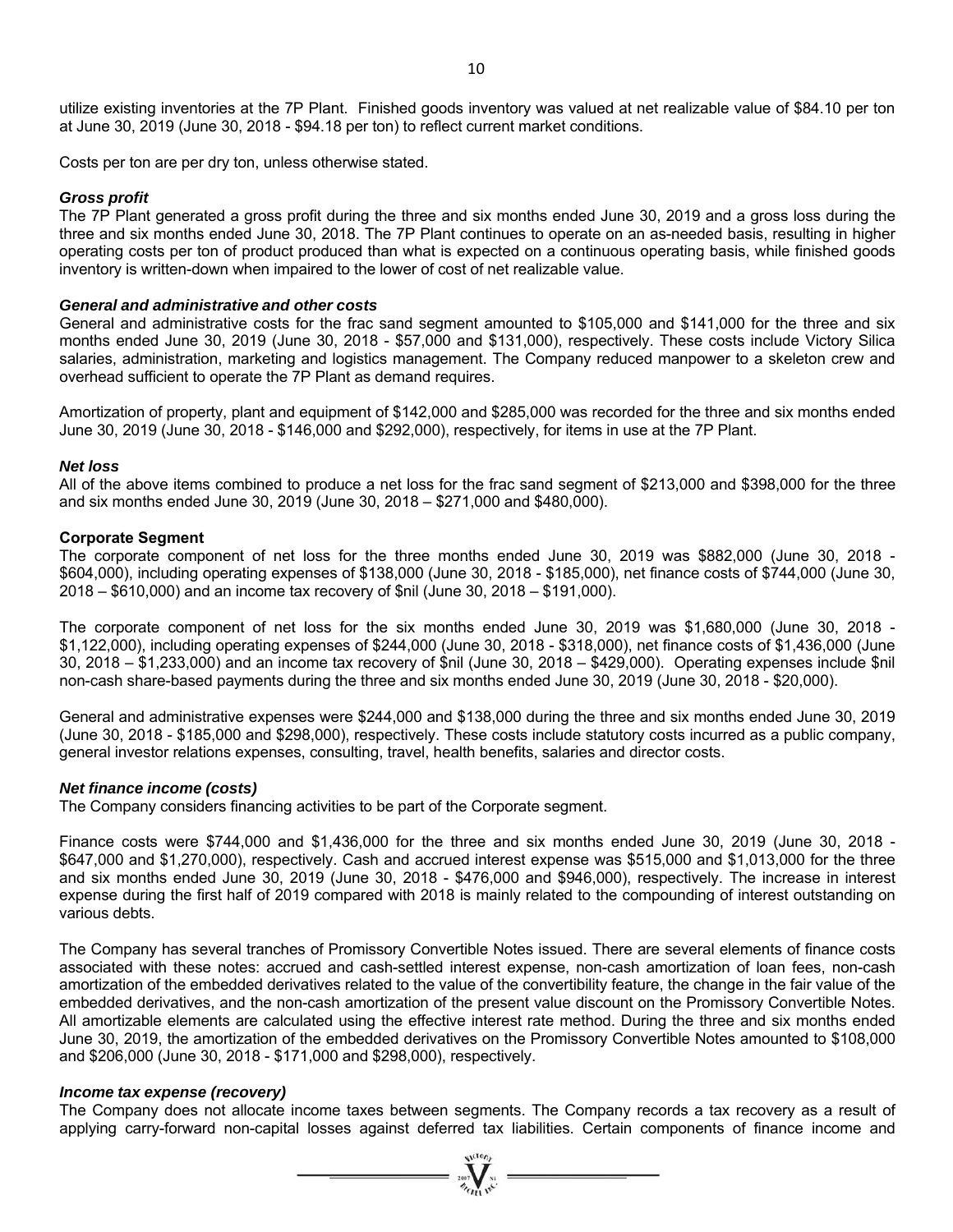finance costs are not taxable, and their volatility has an apparent effect on the effective income tax rate.

#### *Other comprehensive income*

Other comprehensive income ("OCI") for the three and six months ended June 30, 2019 relates to an increase of \$33,000 in the market value of the Company's financial assets at fair value through OCI (June 30, 2018 – increase of \$22,000 and decrease of \$84,000). These changes are a result of the net market value changes and/or gain in the sale of the Company's marketable securities. The company sold a portion of its marketable securities for \$149,000 during the six months ended June 30, 2019 (June 30, 2018 - \$nil). Furthermore, foreign exchange gain in OCI of \$57,000 and \$33,000 was incurred during the three and six months ended June 30, 2019 (June 30, 2018 – gain of \$21,000 and \$57,000), respectively, mainly due to the translation of the Company's subsidiaries' functional currency of CAD\$ to the Company's functional currency of US\$.

#### *Deferred tax asset*

Deferred income tax assets and liabilities are recognized for temporary differences between the carrying value of the balance sheet items and their corresponding tax values, as well as for the benefit of losses available to be carried forward to future years for tax purposes that are considered probable to be realized. The deferred tax amount reflects a rate of 27% (June 30, 2018 – 27%).

# **SUMMARY OF QUARTERLY RESULTS**

Selected financial information for each of the last eight quarters is as follows:

| <b>Fiscal year 2019/2018</b>                | 1 <sup>st</sup> Quarter |        | 4 <sup>th</sup> Quarter |        | 3rd Quarter             |        | 2 <sup>nd</sup> Quarter    |        |
|---------------------------------------------|-------------------------|--------|-------------------------|--------|-------------------------|--------|----------------------------|--------|
| Sales                                       |                         | 161    |                         | 207    |                         | 58     |                            | 399    |
| Gross (loss) profit                         |                         | (6)    | \$                      | (19)   | \$                      | (68)   | \$                         | 11     |
| General and administrative                  |                         | (142)  | \$                      | (220)  | \$                      | (242)  | \$                         | (187)  |
| Net finance income (costs)                  |                         | (692)  | \$                      | (132)  | \$                      | (610)  | \$                         | (623)  |
| Net (loss) income                           |                         | (983)  | \$                      | (205)  | \$                      | (875)  | \$                         | (728)  |
| Total comprehensive (loss) income           |                         | (923)  | \$                      | 154    | \$                      | (832)  | \$                         | (798)  |
| Loss per share - basic and diluted          | \$                      | (0.01) | \$                      | (0.00) | \$                      | (0.01) | \$                         | (0.01) |
| <b>Fiscal year 2018/2017</b>                | 1 <sup>st</sup> Quarter |        | 4 <sup>th</sup> Quarter |        | 3 <sup>rd</sup> Quarter |        | 2 <sup>nd</sup><br>Quarter |        |
| Sales                                       |                         | 156    | \$                      | 428    |                         | 46     |                            | 249    |
| Gross profit (loss)                         |                         | 455    | \$                      | (116)  | \$                      | (158)  | \$                         | 8      |
| General and administrative                  |                         | (133)  | \$                      | (120)  | \$                      | (199)  | \$                         | (139)  |
| Net finance costs                           |                         | (34)   | \$                      | (448)  | \$                      | (255)  | \$                         | (773)  |
| Net income (loss)                           |                         | 2,091  | \$                      | (577)  | \$                      | (654)  | \$                         | (908)  |
| Total comprehensive income (loss)           |                         | 2,131  | \$                      | (571)  | \$                      | (691)  | \$                         | (839)  |
| Income (loss) per share - basic and diluted | \$                      | 0.02   | \$                      | (0.00) | \$                      | (0.01) | \$                         | (0.01) |

The gross profit or loss includes cost of goods sold, which contain operating costs for a full period despite production being at less-than-full capacity. During the last quarter of 2018, the company recorded a significant impairment in its exploration and evaluation properties and its mine, property and development property. An impairment on inventory to net realizable value was also recorded during the same period. In addition, the increase in the market value of frac sand required a recovery of impaired inventory values during the last quarter of 2017, to the lower of cost or net realizable value. Net finance income and costs have fluctuated period-over-period, due to the gain in restructuring of debt during 2018, change in the fair value of the embedded derivatives related to the Debt Restructuring Agreement, change in the fair value of the Participating Interest (defined below), and amortization of embedded derivatives and loan fees on the Promissory Convertible Notes. During 2017, the Company recorded an income tax recovery as a result of adjusting the foreign exchange rate on various tax pools.

### **LIQUIDITY AND CAPITAL RESOURCES**

As at June 30, 2019, the Company had a working capital deficiency of \$18,478,000, compared with a working capital deficiency of \$8,200,000 as at December 31, 2018. The increase in the working capital deficiency resulted mainly from the increase in short-term loans as long-term debt becomes current.

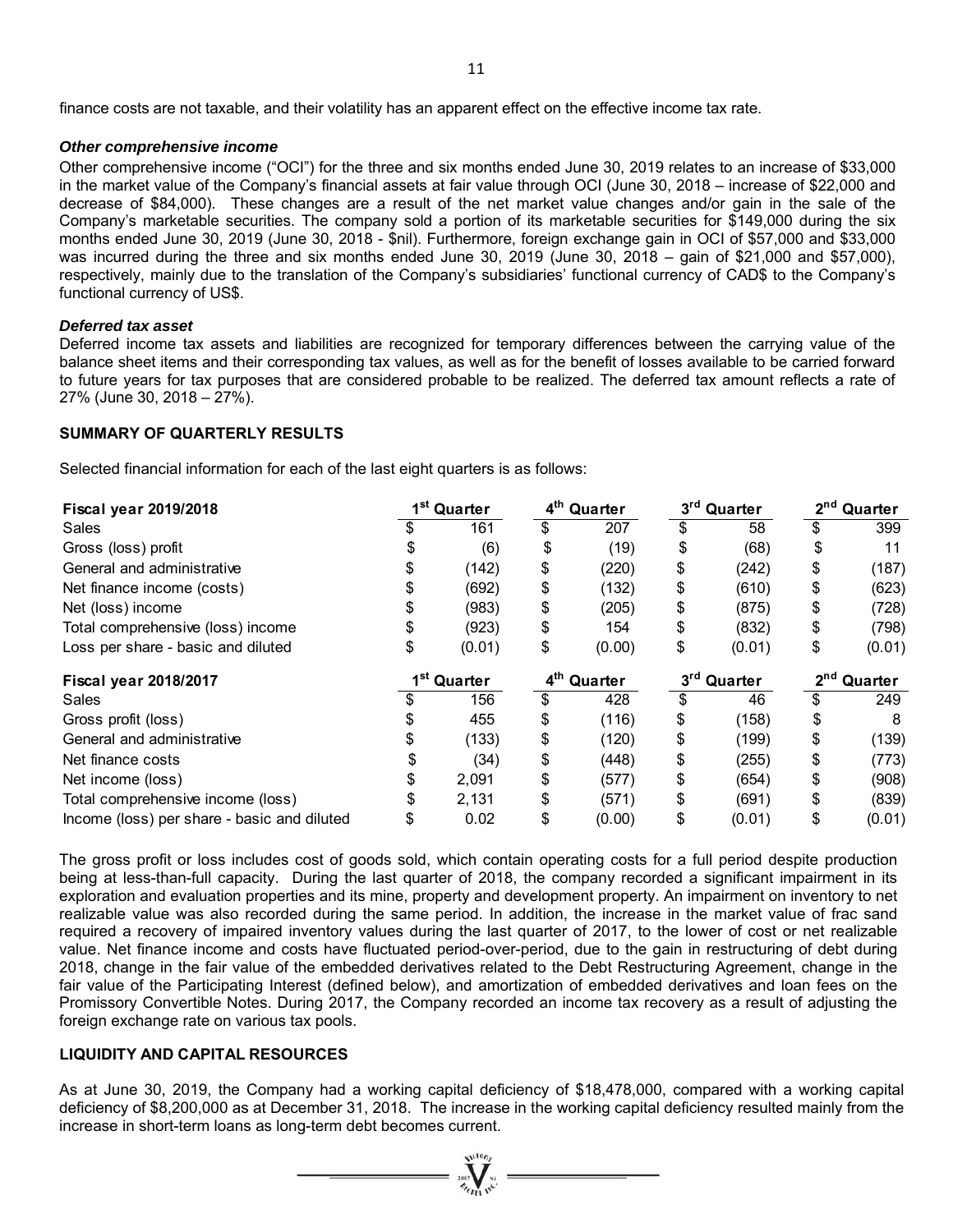### **Participating Interest**

Pursuant to a participating interest loan (the "Participating Interest") with Nuinsco Resources Limited (or the "Lender"), the Lender has the right to convert the outstanding balance into a limited participating interest (the "Conversion"), whereby the Lender is entitled to receive a share of cash flows earned from the sale of frac sand from the 7P Plant. On April 22, 2014, the Lender exercised the Conversion. The Conversion constituted payment of the loan in full. This obligation will be settled through a 52.16% participation in net operating cash flows from the frac sand business after recoupment of capital costs for phase one and pre-operating expenses. The participation is capped at CAD\$7,667,124 provided the Company proceeds with phase two (see FRAC SAND SEGMENT below for a description of phases one, two and three), otherwise the cap is approximately CAD\$10,222,831. Distributions under the Participating Interest terms are calculated based on operating cash flow after recovery of capital and pre-operating costs and take into account working capital. Until there is an improvement in the frac sand market from the uncertainty seen in recent years and given the operating losses incurred since 2014, it is not likely that any payments will be made on the participating interest. As a result, at June 30, 2019, the carrying value of the Participating Interest was \$1,000, compared with \$1,000 at December 31, 2018. Any change in value is recorded through Finance Income or Cost in the statement of operations. The Company will continue to reassess the carrying value of the Participating Interest as circumstances warrant.

### **Secured Debt**

The Secured Debt of \$7,050,000 has a maturity date of January 31, 2020. The interest rate on the Secured Debt is 14.8% with interest payable in arrears. The Secured Debt is due in full on the date of maturity, subject to a cash sweep of 75% of free cash flow ("Free Cash Flow") payable within 45 days following the end of each fiscal quarter and 90 days from each fiscal year end. Free Cash Flow will be calculated based on the Company's quarterly unaudited and annually audited consolidated statements of cash flows, as net cash from operating and investing activities, plus interest and lease payments from financing activities. Allowable investing activities must be approved in advance by the Secured Lender.

In addition, the Company has agreed to not make any payments to settle past unsecured debt prior to the repayment of the Secured Debt, without the Secured Lender's approval. Based on current conditions, no payments are expected to be made under the terms of the cash sweep during 2019.

### **Promissory Convertible Notes**

During 2016, the Company announced that it had restructured a portion of its debt through private placements of common shares and Promissory Convertible Notes, in settlement of current indebtedness to certain of its unsecured lenders and trade creditors.

The Company has not made any interest payments due on its Promissory Convertible Notes, which has resulted in the Company defaulting on these notes.

### *Promissory Convertible Note Holders*

The Promissory Convertible Notes have the original following terms:

- A maturity date of July 31, 2018;
- An interest rate of 7% per annum, payable annually or at any time in cash or in common shares valued at market, at the option of the Company;
- Convertible at CAD\$0.25 per share, at the option of the holder; and
- Holders of the Promissory Convertible Notes will also receive one common share purchase warrant for every four common shares acquired upon conversion of the Promissory Convertible Notes, with an exercise price of CAD\$0.50 per share, exercisable for a five-year period from the date of conversion.

On July 31, 2018, the Company obtained approval from certain holders of Promissory Convertible Notes amounting to CAD\$357,000 and \$1,396,000, to extend the maturity date to January 31, 2020, from July 31, 2018, upon the issuance of an aggregate total of 532,899 common shares of the Company. These Promissory Convertible Notes increased by the amount of unpaid interest of CAD\$72,000 and \$281,000. Concurrent with the extension of these Promissory Convertible Notes, the conversion option above was also extended to January 31, 2020 with the same terms as noted above. All other terms remain the same as the original terms. Those notes which were not extended to January 31, 2020 remain in default and are presented as current. The conversion rights on those notes expired.

### **Debt Owed to Directors and Management**

Current directors and management agreed to defer payment, until July 2019, of all outstanding debt and director fees accumulated up to December 31, 2017. As a result, the long-term debt of \$293,000 owed to directors and management is

 $\sum_{\alpha}$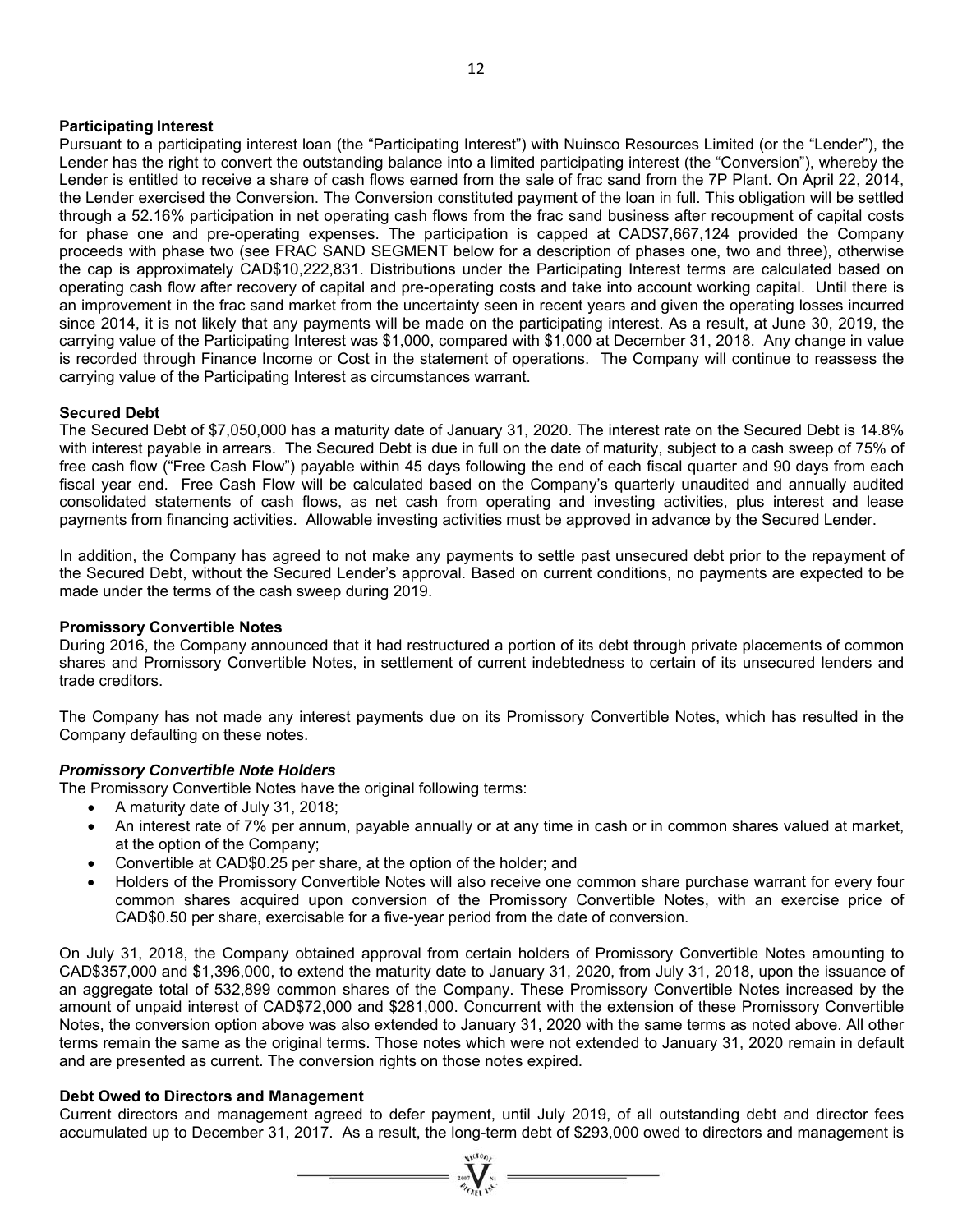comprised of a portion of the restructured debt owed to current directors and management amounting to CAD\$224,000, and unpaid director fees incurred by current directors during 2016 and 2017 totalling CAD\$175,000.

### **Outstanding Note**

During 2016, all of the then holders of promissory convertible notes participated in the Debt Restructuring Agreement except for the one holder of the Outstanding Note of \$3,000,000. In March 2016, the Company announced that it had received notice that the holder of the Outstanding Note had filed a statement of claim concerning non-payment of principal and interest. The Company has reviewed the statement of claim with legal counsel to assess its impact on the Company and has concluded that there is no significant impact on the status of the Company's debt. Pursuant to the terms of the Secured Debt, the Company is prevented from making payments under outstanding unsecured debt until the Secured Debt is repaid. As a result, the Company has not paid interest accrued on the Outstanding Note. The Outstanding Note matured in July 2016 and the Company has been unable to repay the amounts owing and interest payments due. This has resulted in the Company defaulting on the Outstanding Note.

### **Cash Flows during the period**

Cash as at June 30, 2019 was held with major Canadian banks. The Company has a policy of investing its available cash in Canadian government instruments and certificates of deposit or other direct obligations of major Canadian banks. For the six months ended June 30, 2019, the Company used cash of \$307,000 through operating activities (June 30, 2018 - \$193,000).

During the six months ended June 30, 2019, net cash provided by investing activities was \$126,000 (June 30, 2018 used \$168,000). The Company generated \$149,000 in net proceeds on the sale of marketable securities (June 30, 2018 - \$nil).

The Company received \$218,000 from net financing activities during the six months ended June 30, 2019 (June 30, 2018 – \$229,000).

The Company's activities during the six months ended June 30, 2019 generated cash and cash equivalents of \$37,000 (June 30, 2018 – used \$137,000).

### **Other Potential Sources of Cash Flow**

The Company's marketable securities held in public company shares and options outstanding that may be "in-themoney", is a source of additional funds for the Company as at the date of this MD&A.

The Company's title to its projects is in good-standing and management will continue to maintain the projects in goodstanding.

The Company has over 18,000 tons of sand in inventory at June 30, 2019. The Company has eliminated all discretionary costs that should not have a negative impact on its ability to resume production. Staffing, salaries and director fees have been previously reduced or accrued and deferred where possible.

#### **REPORTING SEGMENT**

The Company is engaged in the exploration, evaluation and development of properties for the mining and production of nickel and associated products. The Company also produces frac sand for the oil and gas industry in Canada and the northern US. The Company has three reporting segments: Corporate, Exploration and Development, and Frac Sand. The Corporate segment supports all of the Company's activities.

Senior management makes decisions with respect to Exploration and Development by considering exploration and development potential and results on a project basis. The exploration and development projects are all located in Canada.

The Frac Sand segment is managed and operated by Victory Silica's executives and employees although the business and operating assets are part of Victory Nickel. The segment is located in Canada.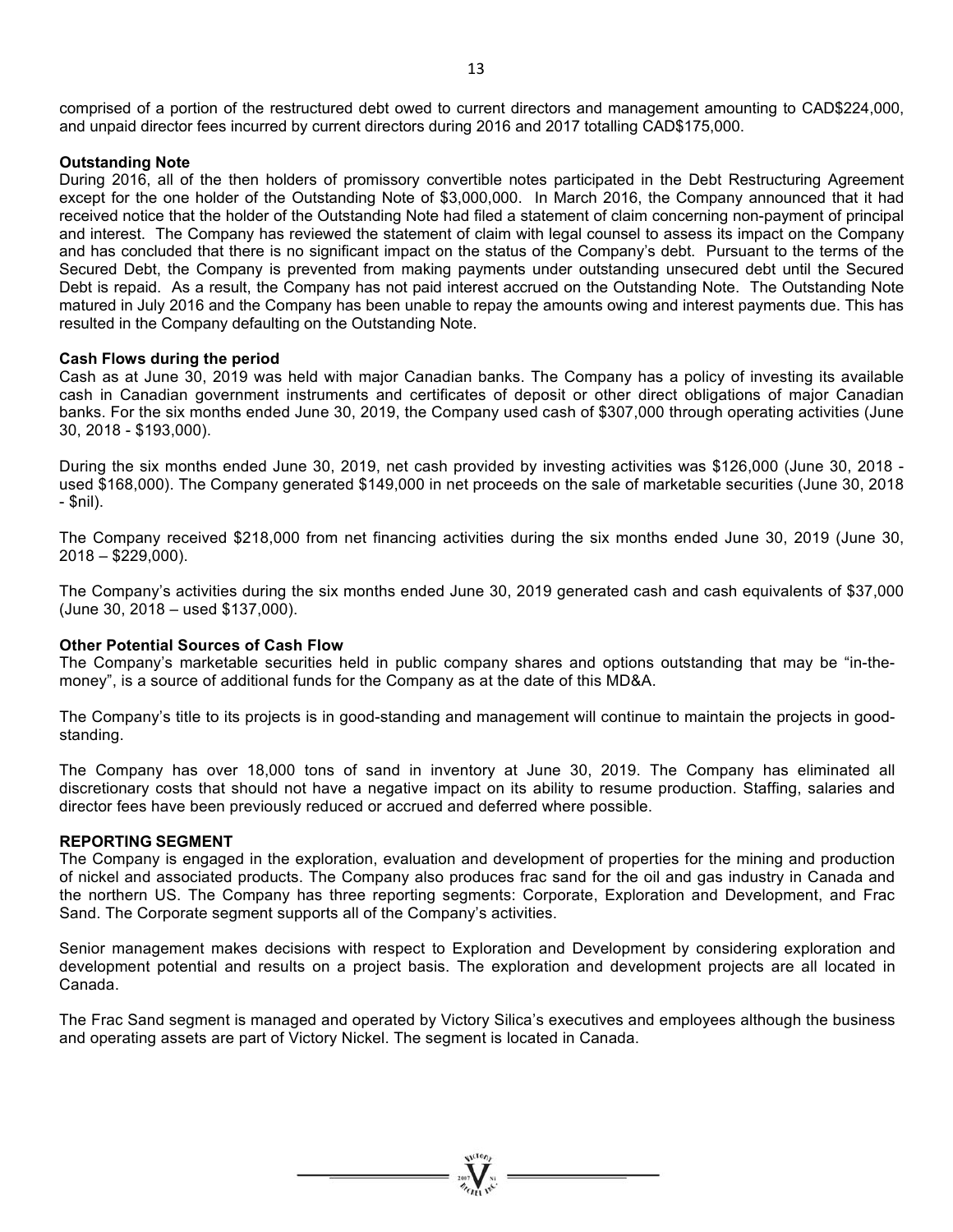The following table provides additional information on the Company's total segment assets:

|                             | <b>June 30.</b><br>2019 | December 31,<br>2018 |
|-----------------------------|-------------------------|----------------------|
| Canada                      |                         |                      |
| Corporate                   | \$<br>$1,572$ \$        | 1,637                |
| Exploration and development | 16,230                  | 16,230               |
| Frac sand                   | 3,572                   | 3,796                |
| Intersegment elimination    | (1, 425)                | (1, 402)             |
| <b>Total Assets</b>         | 19,949                  | 20,261               |

# **EXPLORATION AND DEVELOPMENT ACTIVITIES**

Paul Jones is a "qualified person" as defined under NI-43-101 and has approved the preparation of the information *relating to the material mineral projects of the Company described herein.* 

# **MINE PROPERTY AND DEVELOPMENT ACTIVITIES**

### **Minago Project**

During the three and six months ended June 30, 2019, \$nil was incurred on the Minago project (June 30, 2018 - \$nil).

The Company's 100%-owned Minago project is a permitted project ready for development. It is located on the unexposed southern part of the Thompson Nickel Belt in Manitoba, and is one of Canada's largest undeveloped sulphide nickel deposits. Minago has been shown to be capable of producing a nickel concentrate grading from 22.3% up to 35.0%, making it reportedly the world's highest grade nickel concentrate. In addition to metal by-products such as copper, cobalt, gold, platinum, palladium, silver and rhodium, a layer of silica sand averaging approximately nine metres thick overlies the nickel mineralization within the open pit. Approximately 84% of the sand is marketable as frac sand. The frac sand forms part of the overburden that must be removed prior to mining the nickel ore. According to the Minago FS, production of frac sand could begin 20 months after the start of mine development.

The analytical data and geological interpretations obtained from a work program in 2010 were incorporated into an updated geological model and resource estimate. The updated resource incorporates a 24% increase (over the previous resource estimate) in the NI 43-101 measured and indicated and pit-constrained sulphide nickel resource used in the Minago FS. The Minago FS is available at www.sedar.com. Note that all resources are contained in the Nose Deposit and the update below does not include the results of the 2011 drilling program.

|                  | <b>April 2011 Pit-Constrained</b><br><b>Resource</b> |              |            | March 2010 In-Pit Resource <sup>2</sup> | Increase (Decrease) in<br><b>Contained Metal</b> |            |                   |        |
|------------------|------------------------------------------------------|--------------|------------|-----------------------------------------|--------------------------------------------------|------------|-------------------|--------|
|                  | Tonnes                                               | Grade        | Ni Content | Tonnes                                  | Grade                                            | Ni Content | <b>Ni Content</b> | Change |
| Category         | <b>Millions</b>                                      | $%$ Ni $S^3$ | <b>MLb</b> | <b>Millions</b>                         | $%$ Ni $S^3$                                     | M Lb       | <b>MLb</b>        | %      |
| <b>Measured</b>  | 8.2                                                  | 0.473        | 85.0       | 6.6                                     | 0.488                                            | 71.4       | 13.7              | 19.2   |
| <b>Indicated</b> | 22.8                                                 | 0.432        | 217.2      | 19.1                                    | 0.410                                            | 172.6      | 44.6              | 25.9   |
| M&I              | 31.0                                                 | 0.443        | 302.2      | 25.7                                    | 0.430                                            | 243.9      | 58.3              | 23.9   |
| <b>Inferred</b>  | 0.2                                                  | 0.380        | 1.4        | 1.4                                     | 0.402                                            | 12.2       | (10.8)            | (88.4) |

 $1$  Lerch-Grossman pit optimization shell  $2$  Whittle pit optimization shell  $3$  Nickel in sulphide form

On August 23, 2011, the Manitoba Government issued Victory Nickel's final EAL for the Minago project. The licence was to expire on August 22, 2014 unless the Company completes a certain amount of work to move the project forward. During 2014, the Company complied with the conditions of the EAL and, in December 2014, filed an Environmental Act Proposal ("EAP") to amend the EAL to relocate the proposed tailings and waste rock management facility. The construction of drainage ditches installed to lower the water table within the pit shell limits, the installation of Flow Gauging and Telemetry systems and the implementation of a comprehensive environmental monitoring program are considered part of the site development necessary to maintain the EAL. Consultations with First Nations by the government of Manitoba continue. The existing EAL continues to be valid and although the amendment would be preferable, it is not necessary for the Minago project to be developed. On completion of consultations, the government is expected to issue the amendment to the existing EAL.

 $\sum_{\alpha}$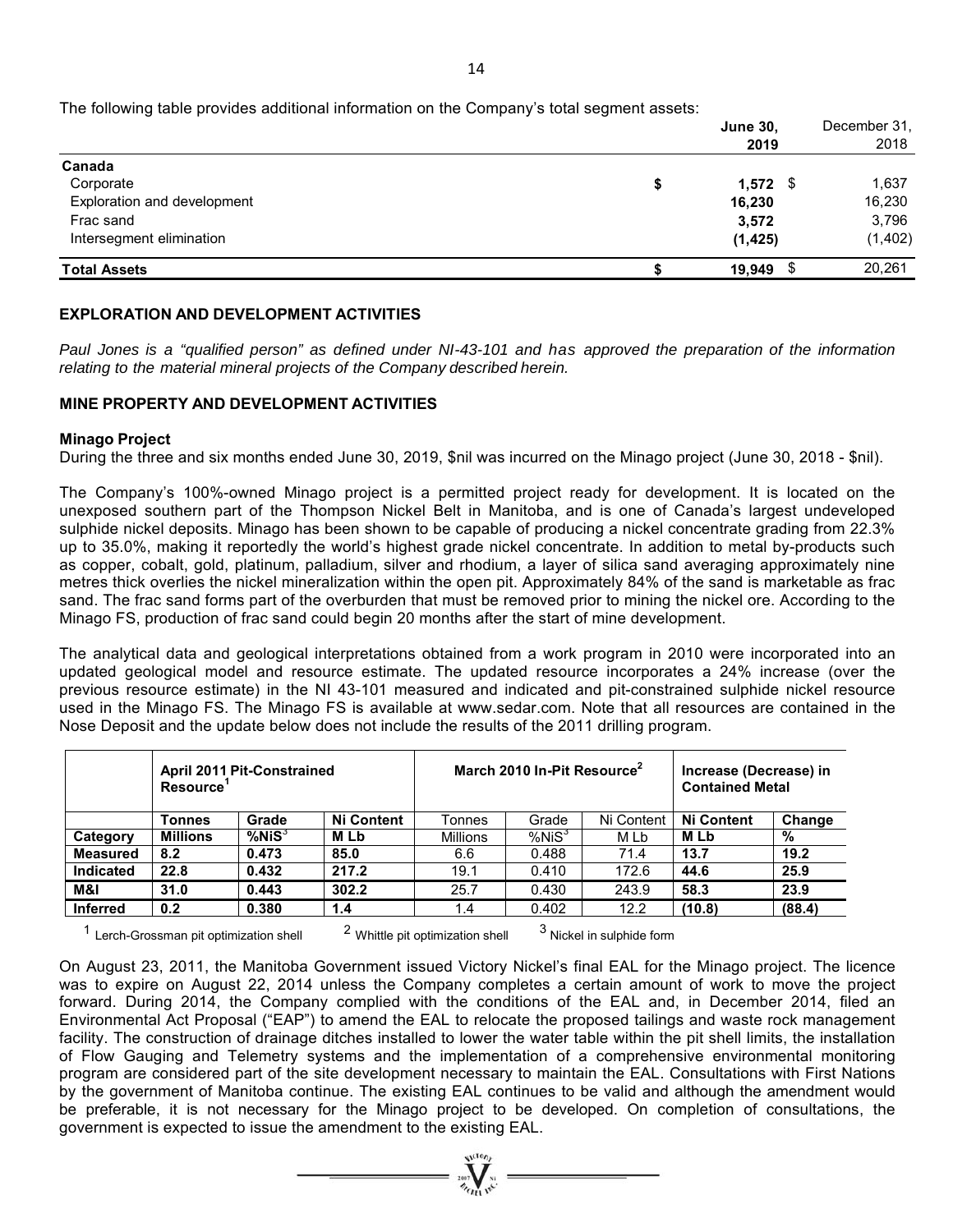#### *Minago Frac Sand*

An indicated resource of 15 million tonnes of sandstone has been estimated to occur within the current Minago pit shell. The frac sand component of this resource is approximately 11 million tonnes and is a significant contributor to the positive economics at Minago. As part of the FS, Outotec produced a feasibility-level design for a frac sand plant complete with capital and operating costs to produce 1,140,000 tonnes of frac sand annually for a ten-year period. Considerable potential exists to expand the resource beyond the limits of the current pit.

# **EXPLORATION AND EVALUATION ACTIVITIES**

For the three and six months ended June 30, 2019, the Company did not incur exploration expenditures on its E&E projects (June 30, 2018 – \$nil). Expenditures have been reduced due to the tight equity markets and management's focus on Victory Silica and the frac sand business.

#### **Frac Sand**

#### *Bear Coulee Property*

In October 2014, the Company entered into an option to acquire a 100% interest in a frac sand land package totaling over 300 acres in Trempeleau County Wisconsin, USA (the "Bear Coulee Property"). The option agreement provides for a cash payment of \$10,000 on signing of the agreement (paid in 2014), a second cash payment on delivery of permits (which has not yet been completed) and a third cash payment on exercise of the option. The option is valid for six months following receipt of permits with two equivalent extensions available under certain circumstances. Prior to production, the Company will be required to pay \$40,000 per annum as advance royalties on the initial 20,000 tons of sand production. Once the Bear Coulee Property is in production, the Company will be required to pay a royalty of \$2.00 per ton of frac sand sold from the property.

In February 2015, the Company announced the completion of a National Instrument 43-101 technical report describing a resource estimate of approximately 11 million tons of frac sand on the Bear Coulee Property.

#### **Short Grass Property**

In October 2018, Victory Silica entered into an option agreement (the "Exploration and Option Agreement") with Short Grass Ranches Ltd. (the "Owner") giving the Company the option to mine frac sand from one of the Owner's properties (the "Short Grass Property"), located in Alberta, Canada, approximately 52 kilometres from the 7P Plant.

Under the terms of the Exploration and Option Agreement, the Company has a 180-day period to evaluate the Short Grass Property. Should the Company exercise its right to develop a commercial frac sand mine (the "Option"), it will pay the Owner a royalty for frac sand sold from the Short Grass Property. The initial term of the Option would be for five years with the ability to extend for additional five-year terms. Any sand mined from the Short Grass Property would be trucked to the 7P Plant for processing and sale alongside side the Northern White products.

On April 5, 2019, the Owner was notified of the exercise of the Option.

#### **Nickel**

*Lac Rocher* 

Lac Rocher, with year-round access, is located in northwestern Québec and has measured (0.29 million tonnes grading 1.23% Ni) and indicated (0.51 million tonnes grading 1.05% Ni) resources of 0.80 million tonnes grading 1.12% nickel, at a 0.5% nickel cutoff, for approximately 20 million pounds of in-situ nickel located between surface and 125 vertical metres. Additional inferred resources total 0.44 million tonnes grading 0.65% Ni. Mineralization remains open to the southwest. The breakeven price of nickel per pound in the Lac Rocher PEA was US\$9.74 with copper at US\$3.65 with an exchange of CAD\$0.95 / US\$1.00.

The Lac Rocher property is subject to a discovery incentive plan (the "DIP") to reward certain individuals involved in the discovery of Lac Rocher with a 2% net smelter royalty ("NSR") for mines that were discovered on certain properties prior to the expiry of the DIP. The NSR is payable only on revenues earned after recovery of all development costs for any mine on the property. The terms of the DIP provide the Company with a right of first refusal on any proposed disposition of the NSR. In addition, the DIP contains put/call provisions under which the Company may be required to purchase, or may exercise an option to purchase, the NSR at the value of its discounted cash flows, as defined therein. The Lac Rocher property is the only property subject to the DIP. As the Lac Rocher property is not yet in production, no royalties are currently payable. No work has been conducted on site since December 2009.

 $= \sqrt[n]{\frac{q_0}{q_0}}$  =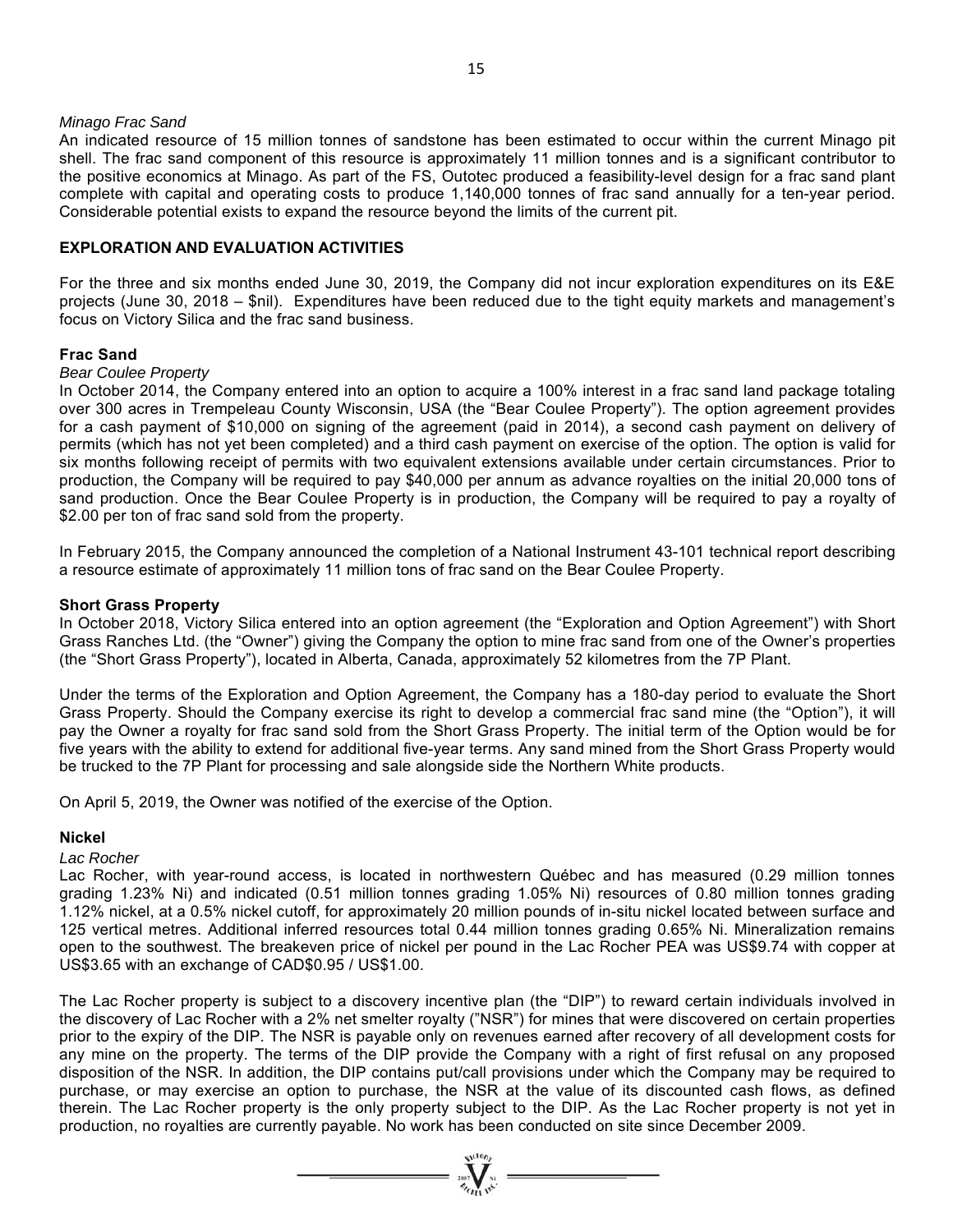#### *Mel Project*

The 100% owned Mel project is located on the Thompson Nickel Belt, just north of Thompson, Manitoba and remains underexplored.

Mel has an indicated resource of 4.3 million tonnes grading 0.88% nickel (approximately 83 million pounds in-situ nickel) and an additional inferred resource of one million tonnes grading 0.84% nickel (approximately 19 million pounds in-situ nickel) and offers significant exploration upside as well as near-term production potential.

The re-evaluation of the Mel dataset has been completed for both the drill hole data on the Mel deposit and the considerable drilling (111 drill holes) conducted on the claims portion of the property. The study has included reinterpretation of the geological context in order to evaluate new or under-tested target areas for future work that can be incorporated into further, more refined, modelling of the Mel resource. No fieldwork has been conducted since 2011. An application to renew Mel mining lease ML-007 was successful and the lease has been renewed for a 21-year term.

Under the terms of the Mel option agreement with Vale, Vale must mill ore from the Mel project at cash costs plus 5% subject to capacity availability and metallurgy – this is unaffected by Vale's decision not to exercise its back-in right. Furthermore, in accordance with the terms of the agreement with Vale, they now are entitled to a 10% royalty on "distributable earnings" as defined in the agreement. Distributable earnings is defined as net revenue less operating expenses, before federal and provincial income taxes, after provincial mining taxes and less aggregate pre-production capital but before depreciation.

#### *Lynn Lake*

The Lynn Lake property is located in the historic mining town of Lynn Lake in northern Manitoba, about 320km by road northwest of the Thompson mining camp. The property is the former Sherritt Gordon Mines Limited ("Sherritt") mine site known as the Lynn Lake A Mine and Farley Mine, comprised of 13 mining claims, 14 mining claim leases and 2 mineral leases covering an area of 2,170.26 hectares. The property was operated by Sherritt from 1953 to 1976 with reported production of 22.2 million tons at an average grade of 1.023% nickel and 0.535% copper.

On November 4, 2014, the Company announced that it had optioned the Lynn Lake project to Corazon, an Australian listed public company with assets in the Lynn Lake area. Under the terms of the agreement, Corazon can acquire a 100% interest in Lynn Lake by issuing 40,000,000 Corazon shares to the Company upon closing and incurring AU\$3,500,000 in exploration expenditures or in payments (in cash or Corazon shares at Corazon's option) to Victory Nickel before November 2019. In addition, Victory Nickel will retain a 1.5% net smelter royalty on production from the Lynn Lake nickel project, and receive a payment of AU\$1,000,000 (in cash or Corazon shares at Corazon's option) within 30 days of the commencement of ore processing activities at the Lynn Lake nickel project. On April 6, 2015 Corazon issued 40,000,000 Corazon shares to Victory Nickel as part of the terms of the option agreement between the two companies. These shares were sold in 2016.

### **FRAC SAND SEGMENT**

As explained above, the Frac Sand segment is managed and operated by Victory Silica, although the business and operating assets are part of Victory Nickel. The segment is located in Canada although sand as raw material is currently imported from the United States. The plan is to eventually produce both domestic and imported sand.

The Company completed phase one of its three phase business plan. Phase one provided for the refurbishment and upgrading of the 7P Plant to a capacity of 500,000 tpa of high-quality frac sand. Phase one was completed in 2014.

The Board of Directors approved proceeding with phase two, provided non-dilutive financing could be arranged. However, in 2015, the Company announced that phase two had been deferred due to the uncertainty caused by the drop in the price of oil. However, phase two remains a desirable next step which could not only make the Company more competitive, but also provide significant flexibility to target certain markets which often require different grades of sand.

Phase two is to build a wash plant on a Wisconsin sand resource. Frac sand production is a two-stage process: the wet stage (washing) and the dry stage. The Company has historically contracted out the wet stage in Wisconsin prior to shipping the wet sand to its plant in Alberta. The wet stage removes impurities, enabling transport of only the

 $= \sum_{\substack{\text{3007}}{q \neq 0 \text{ odd}}}^{q \neq 0 \neq 0}$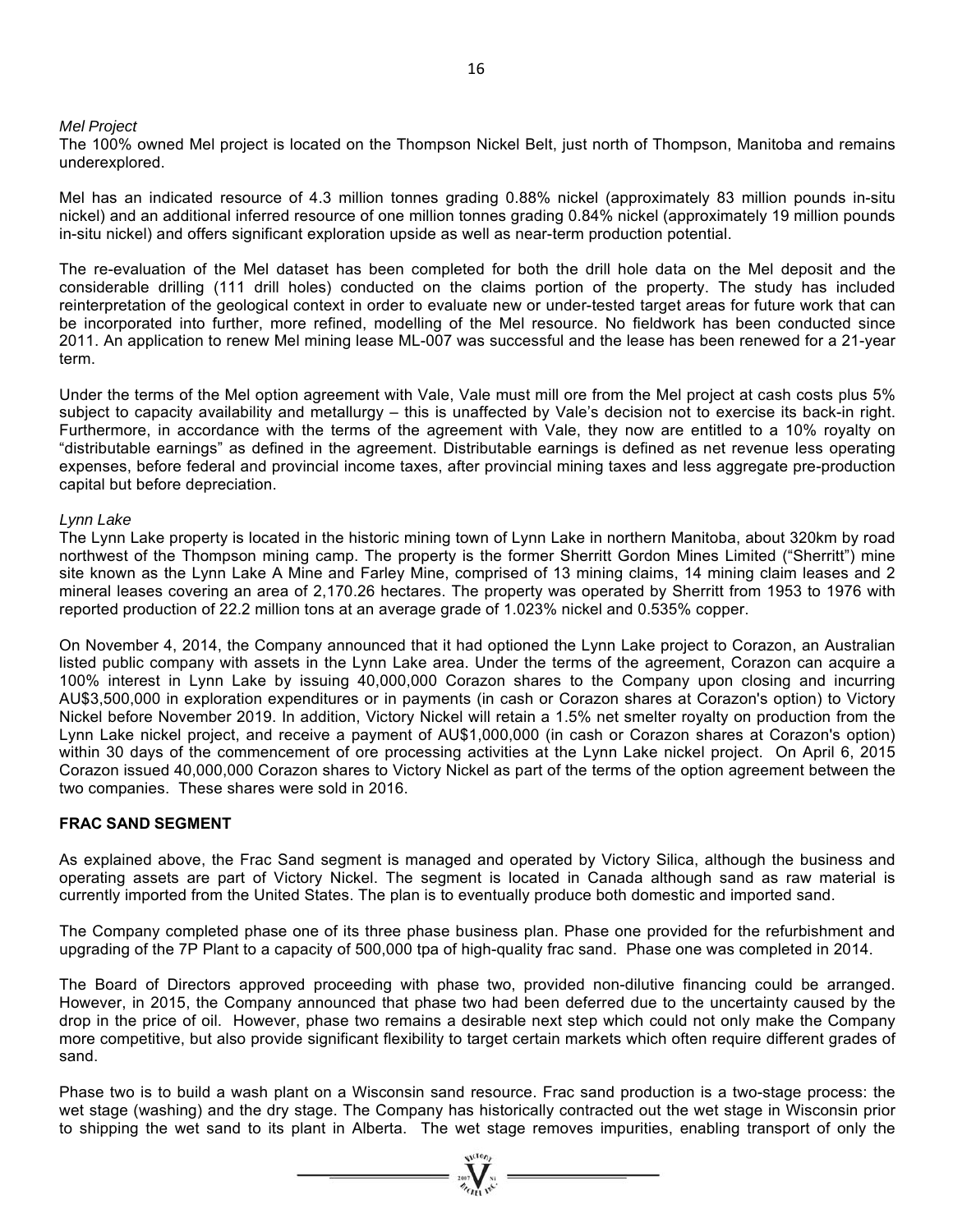desired sand size fractions. The dry stage, where the sand is dried and separated into several products of different sizes, is completed at the Company's 7P Plant.

Phase three of the business plan is to build a second dry processing facility in or around Winnipeg, Manitoba capable of producing 1,000,000 tpa. A site serviced by multiple rail carriers would give the Company more flexibility in accessing only the highest quality sand from the Wisconsin/Minnesota region. The ultimate plan is to provide customers with a variety of qualities, which would include domestic sand from the Company's Minago project in Manitoba (see above). The Minago project is a nickel project overlain by overburden, which includes high-purity silica sand. The sand located at Minago is the highest-quality domestic sand and would be a welcome addition to the Company's mix of products as not all of the Company's customers' applications require Wisconsin sand.

As a result of commodity market uncertainty, the 7P Plant operates on an as-needed basis only. Due to continued uncertainty in the oil price E&P companies have reduced capital expenditure programs, placing pressure on Victory Nickel's oilfield service company customers to reduce E&P company drilling costs. These companies, in turn, look to their suppliers, including frac sand producers, to help lower their costs. Accordingly, frac sand prices in Canada have decreased to levels that do not appear to be sustainable over the long term.

# **TRANSACTIONS WITH RELATED PARTIES**

#### *Related Party Balances and Transactions for Services*

Short-term employee benefits provided by the Company to key management personnel include salaries, directors' fees, statutory contributions, paid annual vacation and paid sick leave as well as non-monetary benefits such as medical care. The Company may also issue options and common shares as part of the stock option plan and the share bonus plan. Payables to key management personnel generally relate to directors' fees, consulting fees and expense reimbursements.

Balances with related parties are shown in the following table for the periods ended:

(in thousands of United States dollars)

|                                                                        | <b>June 30,</b> |  | December 31, |
|------------------------------------------------------------------------|-----------------|--|--------------|
|                                                                        | 2019            |  | 2018         |
| <b>Balances Outstanding</b>                                            |                 |  |              |
| Debt due to key management personnel                                   | $293 \t5$       |  | 293          |
| Other payables and accrued liabilities due to key management personnel | 496             |  | 522          |
|                                                                        | 789             |  | 815          |

#### Key management personnel compensation is comprised of:

(in thousands of United States dollars)

|     |               |        |               | Six months ended |  |               |  |
|-----|---------------|--------|---------------|------------------|--|---------------|--|
|     |               |        |               | June 30, 2019    |  | June 30, 2018 |  |
|     |               | 139    |               | 276              |  | 279           |  |
| 168 |               | 139    |               | 276              |  | 279           |  |
|     | June 30, 2019 | 168 \$ | June 30, 2018 |                  |  |               |  |

#### **OUTSTANDING SHARE DATA**

As at August 21, 2019, the Company had 97,903,867 common shares issued and outstanding. In addition, there were 12,155,000 stock options outstanding with a weighted average exercise price of CAD\$0.06.

#### **CORPORATE GOVERNANCE**

#### *Disclosure Controls and Procedures*

The Company's Interim Chief Executive Officer and Acting Chief Financial Officer (the "Certifying Officer"), is responsible for designing a system of disclosure controls and procedures, or causing them to be designed under their supervision, to provide reasonable assurance that information required to be disclosed in reports filed with or

 $=\prod_{\alpha,\beta}^{\text{max}}$